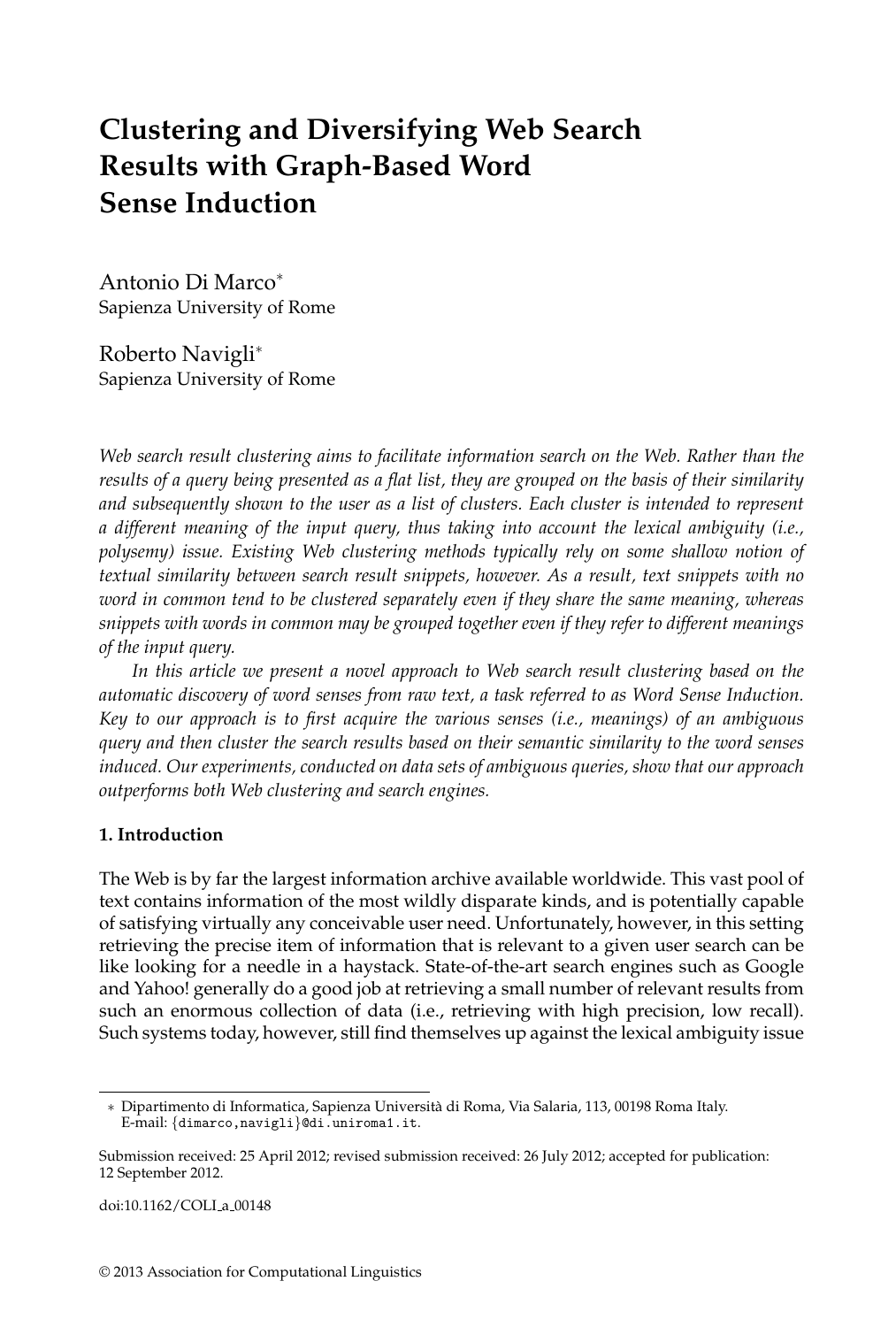(Furnas et al. 1987; Navigli 2009), that is, the linguistic property due to which a single word may convey different meanings.

Recently, the degree of ambiguity of Web queries has been studied using WordNet (Miller et al. 1990; Fellbaum 1998) and Wikipedia<sup>1</sup> as sources of ambiguous words.<sup>2</sup> It has been estimated that around 4% of Web queries and 16% of the most frequent queries are ambiguous (Sanderson 2008), as also confirmed in later studies (Clough et al. 2009; Song et al. 2009). An example of an ambiguous query is *Butterfly effect*, which could refer to either chaos theory, a film, a band, an album, a novel, or a collection of poetry. Similarly, *black spider* could refer to either an arachnid, a car, or a frying pan, and so forth.

Lexical ambiguity is often the consequence of the low number of query words that Web users, on average, tend to type (Kamvar and Baluja 2006). This issue could be solved by expanding the initial query with unequivocal cue words. Interestingly, the average query length is continually growing. The average number of words per query is now estimated around three words per query, $3$  a number that is still too low to eradicate polysemy.

The fact that there may be different informative needs for the same user query has been tackled by diversifying search results, an approach whereby a list of heterogenenous results is presented, and Web pages that are similar to ones already near the top are prevented from ranking too highly in the list (Agrawal et al. 2009; Swaminathan, Mathew, and Kirovski 2009). Today even commercial search engines are starting to rerank and diversify their results. Unfortunately, recent work suggests that diversity does not yet play a primary role in ranking algorithms (Santamaría, Gonzalo, and Artiles 2010), but it undoubtedly has the potential to do so (Chapelle, Chang, and Liu 2011).

Another mainstream approach to the lexical ambiguity issue is that of Web clustering engines (Carpineto et al. 2009), such as  $Carrot<sup>4</sup>$  and Yippy.<sup>5</sup> These systems group search results by providing a cluster for each specific meaning of the input query. Users can then select the cluster(s) and the pages therein that best answer their information needs. These approaches, however, do not perform any semantic analysis of search results, clustering them solely on the basis of their lexical similarity.

For instance, given the query *snow leopard*, Google search returns, among others, the snippets reported in Table  $1<sup>6</sup>$  In the third column of the table we provide the correct meanings associated with each snippet (i.e., either the operating system or the animal sense). Although snippets 2, 4, and 5 all refer to the same meaning, they have no content word in common apart from our query words. As a result, a traditional Web clustering engine would most likely assign these snippets to different clusters. Moreover, snippet 6 shares words with snippets referring to both query meanings (i.e., snippets 1, 2, and 3 in Table 1), thus making it even harder for Web clustering engines to group search

<sup>1</sup> http://www.wikipedia.org.

<sup>2</sup> Note that we focus here on the ambiguity of queries in terms of their polysemy, rather than on the identification of aspects or subsenses of a given meaning of a query, as was done in recent work on topic identification (Wang, Chakrabarti, and Punera 2009; Xue and Yin 2011; Wu, Madhavan, and Halevy 2011). We discuss this point further in Section 2.6.

<sup>3</sup> See Hitwise on 2008–2009 Google data: http://www.hitwise.com/us/press-center/press-releases/ google-searches-apr-09.

<sup>4</sup> http://search.carrot2.org/stable/search.

<sup>5</sup> http://search.yippy.com.

<sup>6</sup> Results retrieved in May 2011.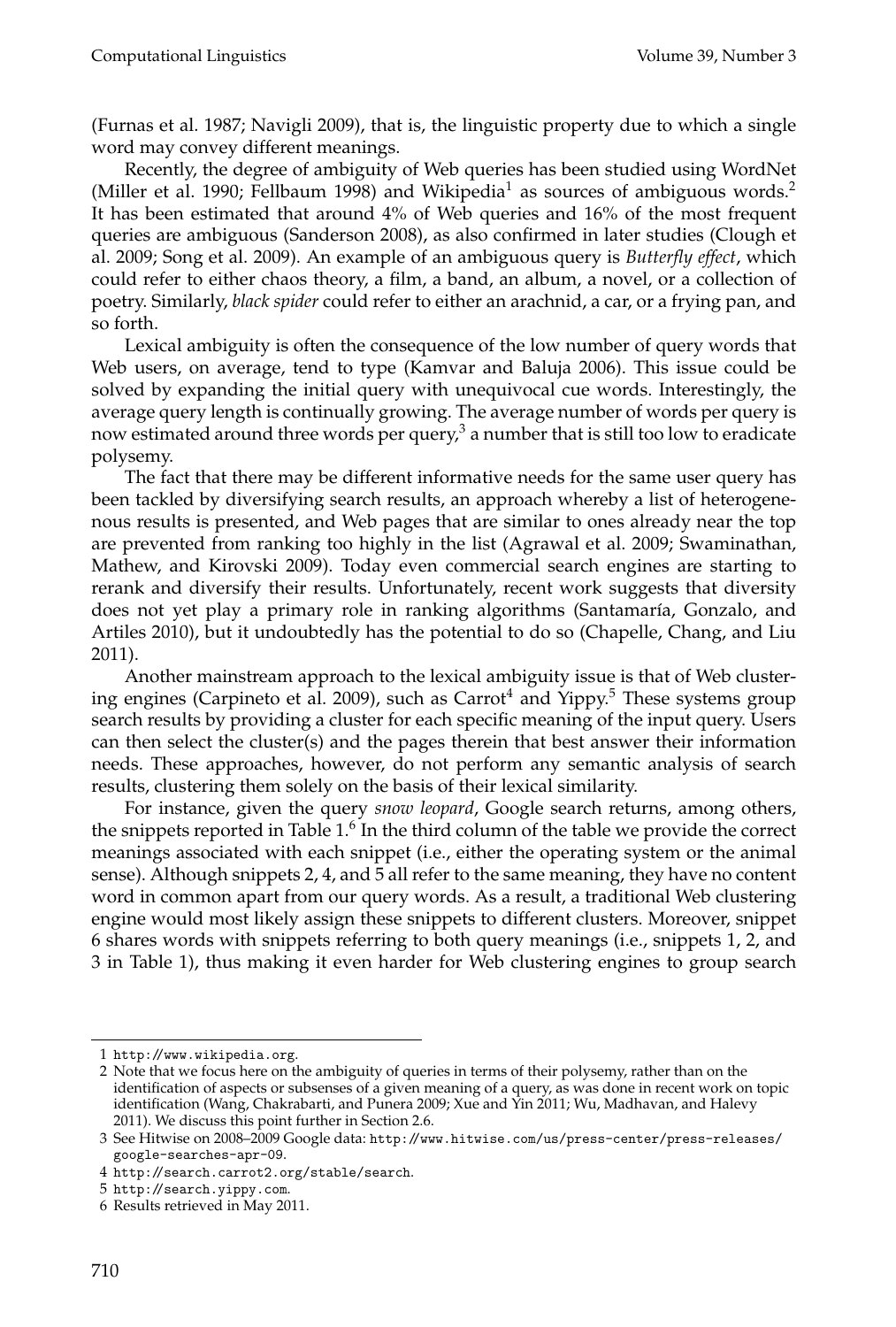Some of the top-ranking snippets returned for *snow leopard* by Google search.

| # | Snippet                                                                  | Meaning         |
|---|--------------------------------------------------------------------------|-----------------|
| 1 | To advance Mac OS X Leopard, Apple engineers                             | <b>SOFTWARE</b> |
| 2 | The snow leopard (Uncia uncia or Panthera uncia) is a moderately         | <b>ANIMAL</b>   |
|   | large cat native to the mountain ranges                                  |                 |
| 3 | Mac OS X Snow Leopard (version 10.6) is the seventh and current major    | <b>SOFTWARE</b> |
| 4 | Get the facts on snow leopards. Endangered Species Act (ESA): the        | ANIMAL          |
|   | snow leopard is listed as endangered                                     |                 |
| 5 | Snow leopards are exceptional athletes capable of making huge leaps over | <b>ANIMAL</b>   |
|   | ravines.                                                                 |                 |
| 6 | <i>Snow Leopard</i> . Even the name seems to underpromise – it's the     | SOFTWARE        |
|   | first 'big cat' OS X codename to reference                               |                 |

results effectively. Finally, none of the top-ranking snippets refers to *The Snow Leopard*, a popular 1978 book by Peter Matthiessen.

In this article, we present a novel approach to Web search result clustering that explicitly addresses the language ambiguity issue. Key to our approach is the use of Word Sense Induction (WSI), that is, techniques aimed at automatically discovering the different meanings of a given term (i.e., query). Each sense of the query is represented as a cluster of words co-occurring in raw text with the query. Each search result snippet returned by a Web search engine is then mapped to the most appropriate meaning (i.e., cluster) and the resulting clustering of snippets is returned.

This article provides four main contributions:

- - We present a general evaluation framework for Web search result clustering, which we also exploit to perform a large-scale *end-to-end* experimental comparison of several graph-based WSI algorithms. In fact, the output of WSI (i.e., the automatically discovered senses) is evaluated in terms of both the quality of the corresponding search result clusters and the resulting ability to diversify search results. This is in contrast with most literature in the field of Word Sense Induction, where experiments are mainly performed in vitro (i.e., not in the context of an everyday application; Matsuo et al. 2006; Manandhar et al. 2010).
- - In order to test whether our results were strongly dependent on the evaluation measures we implemented in the framework, we complemented our extrinsic experimental evaluation with a qualitative analysis of the automatically induced senses. This study was performed via a manual evaluation carried out by several human annotators.
- - We present novel versions of previously proposed WSI graph-based algorithms, namely, SquaT++ and Balanced Maximum Spanning Tree (B-MST) (the former is an enhancement of the original SquaT algorithm [Navigli and Crisafulli 2010], and the latter is a variant of MST [Di Marco and Navigli 2011] that produces more balanced clusters).
- - We show how, thanks to our framework, WSI can be successfully integrated into real-world applications, such as Web search result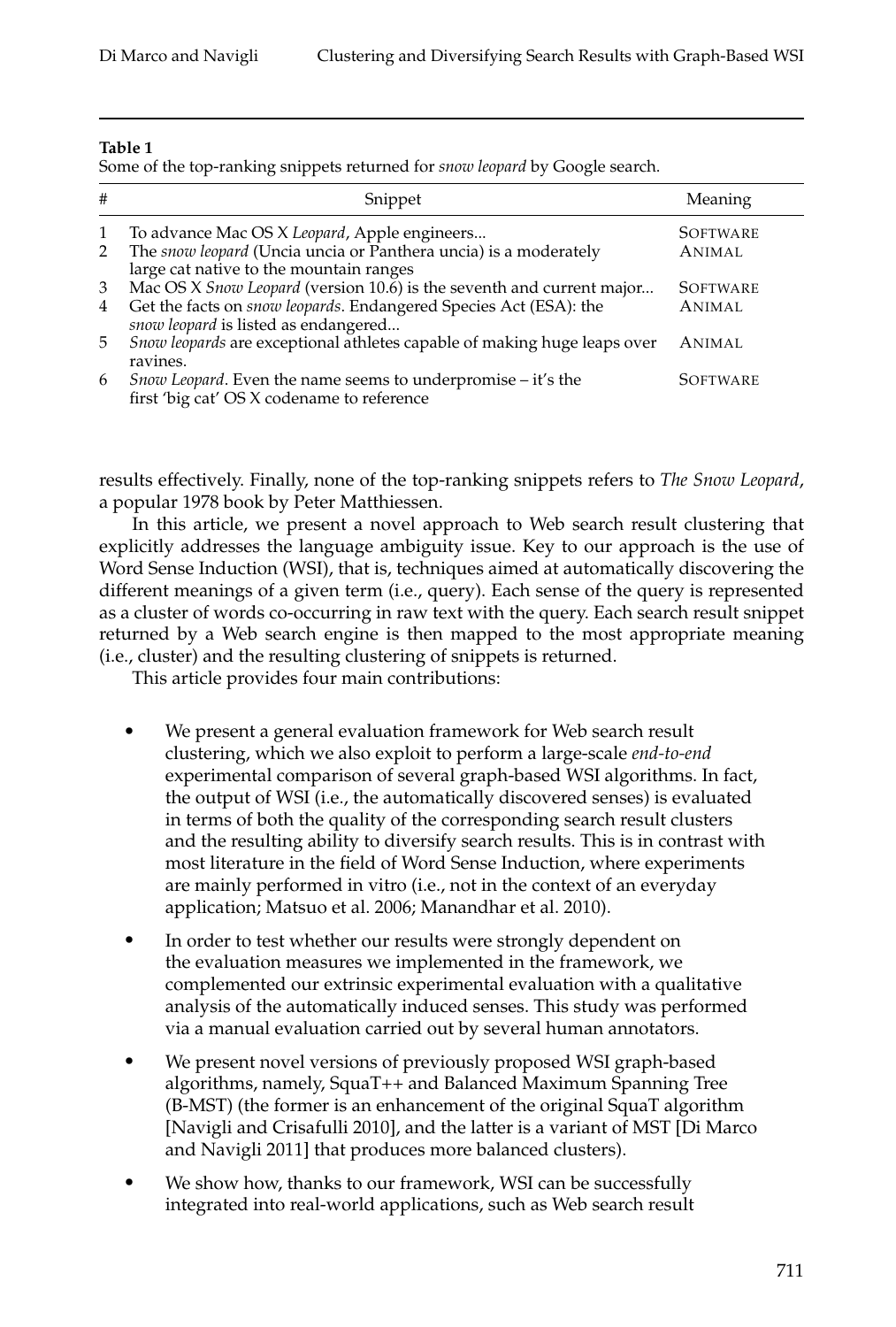The top five categories returned by the Open Directory Project for the query *snow leopard*.

| <b>ODP</b> Category                                                | $#$ pages |
|--------------------------------------------------------------------|-----------|
| Science: Biology: Flora and Fauna:  Felidae: Uncia                 | h         |
| Kids and Teens: School Time: Science:  Leopards: Snow Leopards     | 4         |
| Science: Environment: Biodiversity: Conservation: Mammals: Felines | 3         |
| Kids and Teens: School Time: Science:  Animals: Endangered Species |           |
| Computers: Emulators: Apple: Macintosh: SheepShaver                |           |

clustering, so as to outperform non-semantic state-of-the-art Web clustering systems. To the best of our knowledge, with the exception of some very preliminary results (Véronis 2004; Basile, Caputo, and Semeraro 2009), this is the first time that unsupervised text understanding techniques have been shown to considerably boost an Information Retrieval task in a solid evaluation framework.

This article extends previous conference work (Navigli and Crisafulli 2010; Di Marco and Navigli 2011) by performing a novel, in-depth study of the interactions between different corpora and several different WSI algorithms, including novel ones, within the same framework, and, additionally, by providing a comparison with a stateof-the-art search result clustering engine.

The article is structured as follows: in Section 2 we present related work, in Section 3 we illustrate our approach, end-to-end experiments are reported in Section 4, and in vitro experiments are discussed in Section 5. We present a time performance analysis in Section 6, and conclude the paper in Section 7.

## **2. Related Work**

Our work is aimed at addressing the difficulties arising within the different approaches to the issue of lexical ambiguity in Web Information Retrieval. Given the large body of work in this field, in this section we summarize the main research directions on the topic.

## **2.1 Web Directories**

In Web 1.0—mainly based on static Web pages—the solution to clustering search results was that of manually organizing and categorizing Web sites. The resulting repositories are called **Web directories** and list Web sites by category and possible subcategories. These categories are sometimes organized as taxonomies (like in the Open Directory Project, ODP<sup>7</sup>).

Although Web directories are not search engines, information can be searched therein. So, given a query, the returned search results are organized by category. For instance, given the query *snow leopard* the ODP returns the categories shown in Table 2

<sup>7</sup> http://www.dmoz.org.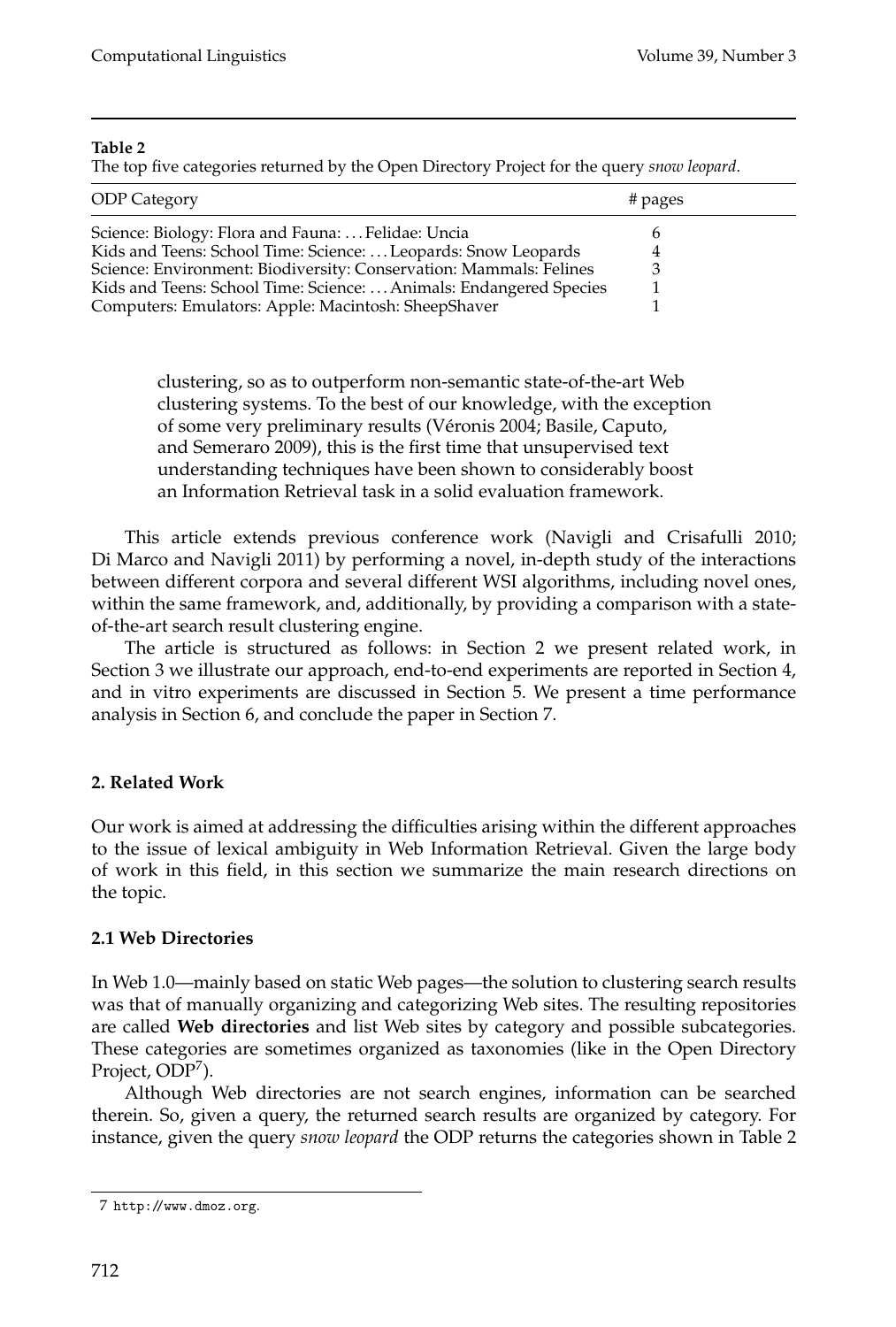(the number of matching Web pages is reported in the second column). As can be seen from this example, the Web directory approach has evident limits:

- 1. It is static, thus it needs manual updates to cover new pages and new meanings (e.g., the book sense of *snow leopard* is not considered in ODP).
- 2. It covers only a small portion of the Web (e.g., we only have one Web page categorized with the computing sense of *snow leopard*, cf. the last row of Table 2).
- 3. It classifies Web pages using coarse categories. This latter feature of Web directories makes it difficult to distinguish between instances of the same kind (e.g., pages about artists with the same surname classified as Arts:Music:Bands and Artists).

Although methods for the automatic classification of Web documents have been proposed (Liu et al. 2005; Xue et al. 2008, inter alia) and some problems have been tackled effectively (Bennett and Nguyen 2009), these approaches are usually supervised and still suffer from reliance on a predefined taxonomy of categories. Finally, it has been reported that directory-based systems are among the most ineffective solutions to Web information retrieval (Bruza, McArthur, and Dennis 2000).

## **2.2 Semantic Information Retrieval**

A second approach to query ambiguity consists of associating explicit semantics (i.e., word senses or concepts) with queries and documents, that is, performing **Semantic Information Retrieval** (SIR). SIR is performed by indexing and searching concepts rather than terms, that is, by means of Word Sense Disambiguation (WSD; Navigli 2009), thus potentially coping with two linguistic phenomena: expressing a single meaning with different words (**synonymy**) and using the same word to express various different meanings (**polysemy**). The main idea is that assigning concepts to words can potentially overcome these two issues, enabling a shift from the lexical to the semantic level to be achieved.

Over the years, various methods for SIR have been proposed (Krovetz and Croft 1992; Voorhees 1993; Mandala, Tokunaga, and Tanaka 1998; Gonzalo, Penas, and Verdejo 1999; Kim, Seo, and Rim 2004; Liu, Yu, and Meng 2005, inter alia). Contrasting results have been reported on the benefits of these techniques, however: It has been shown that WSD has to be very accurate to benefit Information Retrieval (Sanderson 1994)—a result that was later debated (Gonzalo, Penas, and Verdejo 1999; Stokoe, Oakes, and Tait 2003). Also, it has been reported that WSD has to be very precise on minority senses and uncommon terms, rather than on frequent words (Krovetz and Croft 1992; Sanderson 2000).

The main drawback of SIR is that it relies on the existence of a reference dictionary to perform WSD (typically, WordNet) and thus suffers this dictionary's static nature and its inherent paucity of most proper nouns. This latter problem is particularly important for Web searches, as users tend to retrieve more information about named entities (e.g., singers, artists, cities) than concepts (such as abstract information about singers or artists). Although lexical knowledge resources that integrate lexicographic senses with named entites on a large scale have recently been created (Navigli and Ponzetto 2012),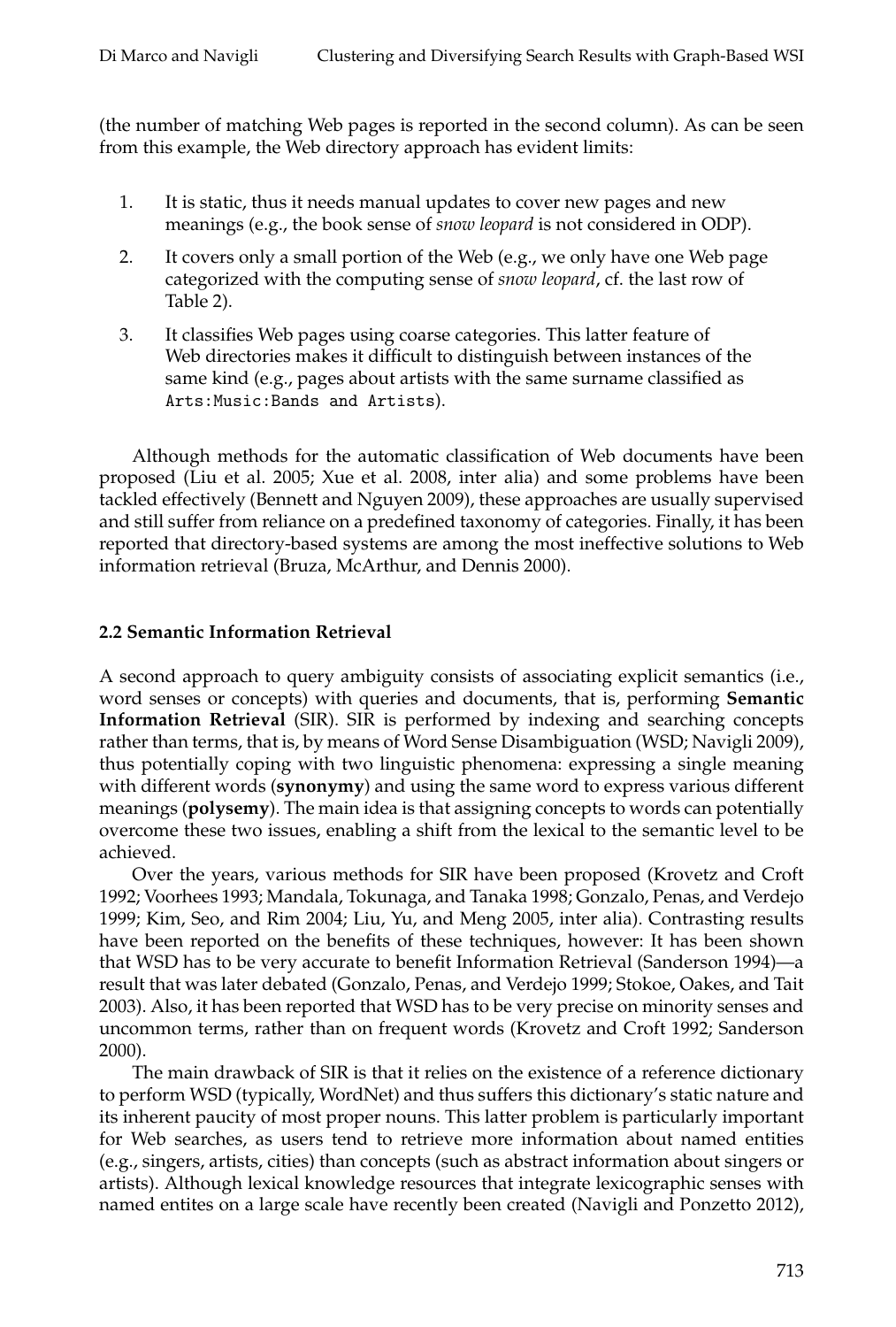it is still to be shown that their use for SIR is beneficial. Moreover, these resources do not yet tackle the dynamic evolution of language.

In contrast, our WSI approach to search result clustering automatically discovers both lexicographic and encyclopedic senses of a query (including new ones), thus taking into account all of the mentioned issues.

## **2.3 Search Result Clustering**

A more popular approach to query ambiguity is that of **search result clustering**. Typically, given a query, the system starts from a flat list of text snippets returned from one or more commonly available search engines and clusters them on the basis of some notion of textual similarity. At the root of the clustering approach lies van Rijsbergen's cluster hypothesis (van Rijsbergen 1979, page 45): "closely associated documents tend to be relevant to the same requests," whereas results concerning different meanings of the input query are expected to belong to different clusters.

Approaches to search result clustering can be classified as data-centric or description-centric (Carpineto et al. 2009). The former focus more on the problem of data clustering than on presenting the results to the user. A pioneering example is Scatter/Gather (Cutting et al. 1992), which divides the data set into a small number of clusters and, after the selection of a group, performs clustering again and proceeds iteratively. Developments of this approach have been proposed that improve on cluster quality and retrieval performance (Ke, Sugimoto, and Mostafa 2009). Other data-centric approaches use agglomerative hierarchical clustering (e.g., LASSI [Maarek et al. 2000]), rough sets (Ngo and Nguyen 2005), or exploit link information (Zhang, Hu, and Zhou 2008).

Description-centric approaches are, instead, more focused on the description to produce for each cluster of search results. Among the most popular and successful approaches are those based on suffix trees. Suffix trees are rooted directed trees that contain all the suffixes of a string *s*. The label of each edge is a non-empty substring of *s* and each vertex *v* is labeled with the concatenation of the edge labels on the path from the root to *v*. If we view the search result snippets to be clustered as a set of strings (i.e., their bag of words), each vertex of the corresponding suffix tree can be considered as a set of documents that share a phrase (i.e., the label of the vertex itself) and therefore the vertices represent a set of base clusters  $B = (b_1, b_2, \ldots, b_n)$ . The original Suffix Tree Clustering (STC; Zamir et al. 1997; Zamir and Etzioni 1998) algorithm obtains the final clustering by merging the clusters in *B* with a high overlap in the documents they contain. A scoring function is defined, based on both the number of documents in the base cluster and the length of the common phrase, with the aim of returning only the top *k* clusters.

Later developments improved the performance of the STC algorithm using document–document similarity scores in order to overcome the low scalability of the original approach (Branson and Greenberg 2002). Crabtree, Gao, and Andreae (2005) identified an issue in the original scoring function whereby unreasonably high scores tend to be assigned to clusters obtained as a result of the merging of very similar base clusters. To solve this problem, they proposed the Extended Suffix Tree Clustering algorithm (ESTC) with a novel scoring function and a new procedure for selecting the top *k* clusters to be returned.

More recent approaches based on suffix trees extract relevant keyphrases from generalized suffix trees (i.e., trees which contain suffixes of a set of strings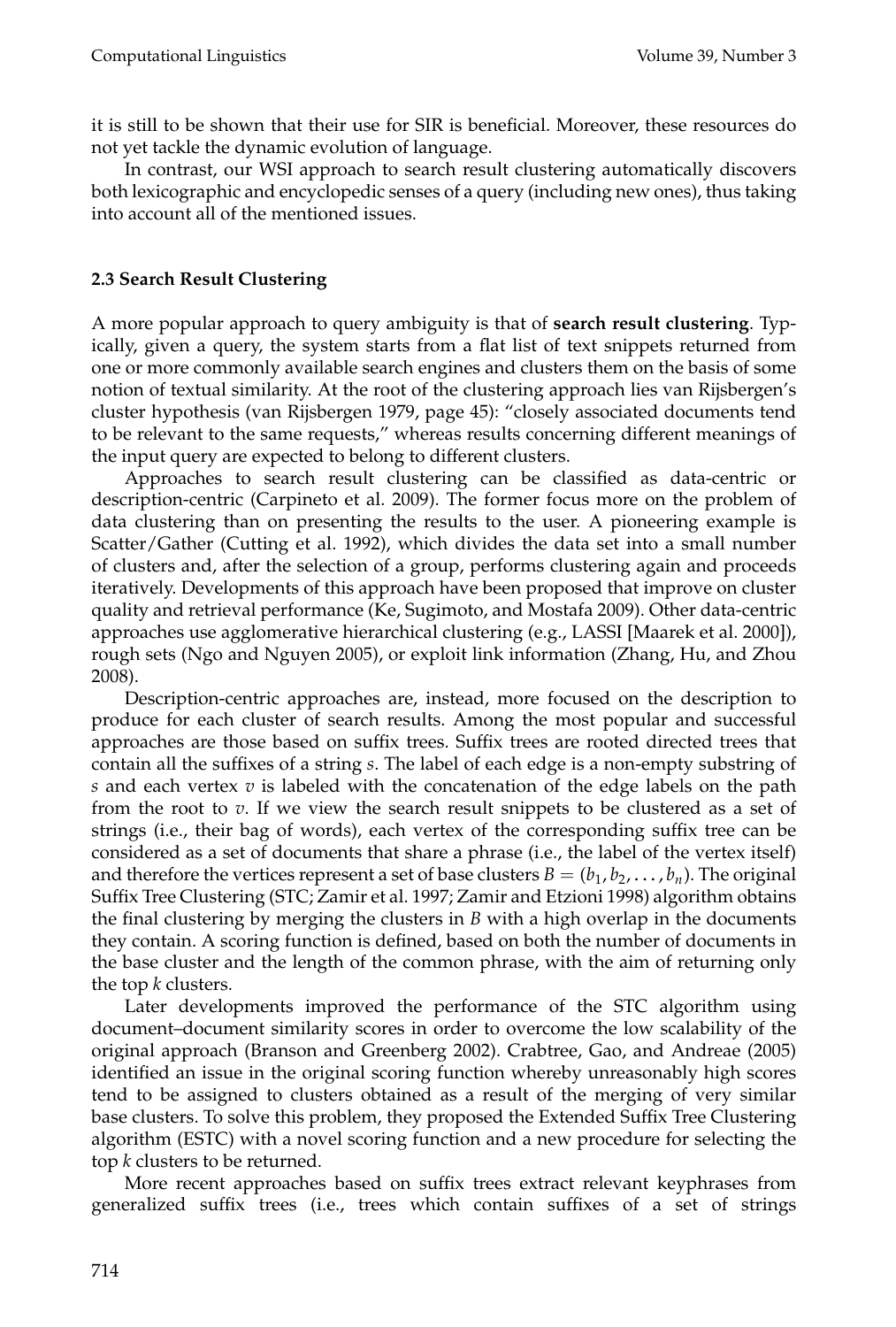$S = \{s_1, s_2, \ldots, s_{|S|}\}\$  in order to choose meaningful labels for the output clusters (Bernardini, Carpineto, and D'Amico 2009; Carpineto, D'Amico, and Bernardini 2011).

Other approaches to description-centric search result clustering in the literature are based on formal concept analysis (Carpineto and Romano 2004), singular value decomposition (Osinski and Weiss 2005), spectral clustering (Cheng et al. 2005), spectral geometry (Liu et al. 2008), link analysis (Gelgi, Davulcu, and Vadrevu 2007), and graph connectivity measures (Di Giacomo et al. 2007). Search result clustering has also been viewed as a supervised salient phrase ranking task (Zeng et al. 2004).

Whereas search result clustering has heretofore been performed without the explicit use of lexical semantics, in our work we show how to exploit search result clustering as the common evaluation framework of both semantic and non-semantic clustering engines.

## **2.4 Diversification**

Rather than clustering the top search results by their similarity, one can aim at reranking them on the basis of criteria that maximize their diversity, so as to present top results which are as different from each other as possible. This technique, called **diversification** of search results, is a recent research topic that, yet again, deals with the query ambiguity issue. To some extent, today's search engines, such as Google and Yahoo!, apply some diversification technique to their top-ranking results.

One of the first examples of diversification algorithms was based on the use of similarity functions to measure the diversity between documents and between document and query (Carbonell and Goldstein 1998). Other diversification techniques use conditional probabilities to determine which document is most different from higherranking ones (Chen and Karger 2006), or use affinity ranking (Zhang et al. 2005), based on topic variance and coverage.

An algorithm called Essential Pages (Swaminathan, Mathew, and Kirovski 2009) has been proposed that aims to reduce information redundancy and returns Web pages that maximize coverage with respect to the input query. In this approach the Web search results for a query *q* are transformed into bags of words containing the terms occurring in the corresponding Web page. Frequency information from raw corpora is then used to find relevant words for *q*, that is, words which are generally infrequent, but occur often in the results retrieved for *q*. The coverage score of a search result *r* is then calculated as a function of the number of terms relevant for *q* and contained in *r*. Another interesting approach reformulates the problem explicitly in terms of how to minimize the risk of dissatisfaction for the average user (Agrawal et al. 2009). A greedy algorithm is proposed that balances between relevance and diversity of the search results. The algorithm is evaluated using generalizations of classical Information Retrieval metrics that are based on statistical considerations and take into account the intentions of the user.

More recently, vector space model representations have been explored to improve diversity in search results (Santamaría, Gonzalo, and Artiles 2010). Web page results are represented as vectors and compared against vector representations of encyclopedic entries available from Wikipedia using cosine similarity. Search results are diversified accordingly.

Finally, in the last few years the specific structure of the Web has been exploited to perform diversification, as proposed by Ma, Lyu, and King (2010), who make use of Markov random walks on query-URL bipartite graphs, and Chandar and Carterette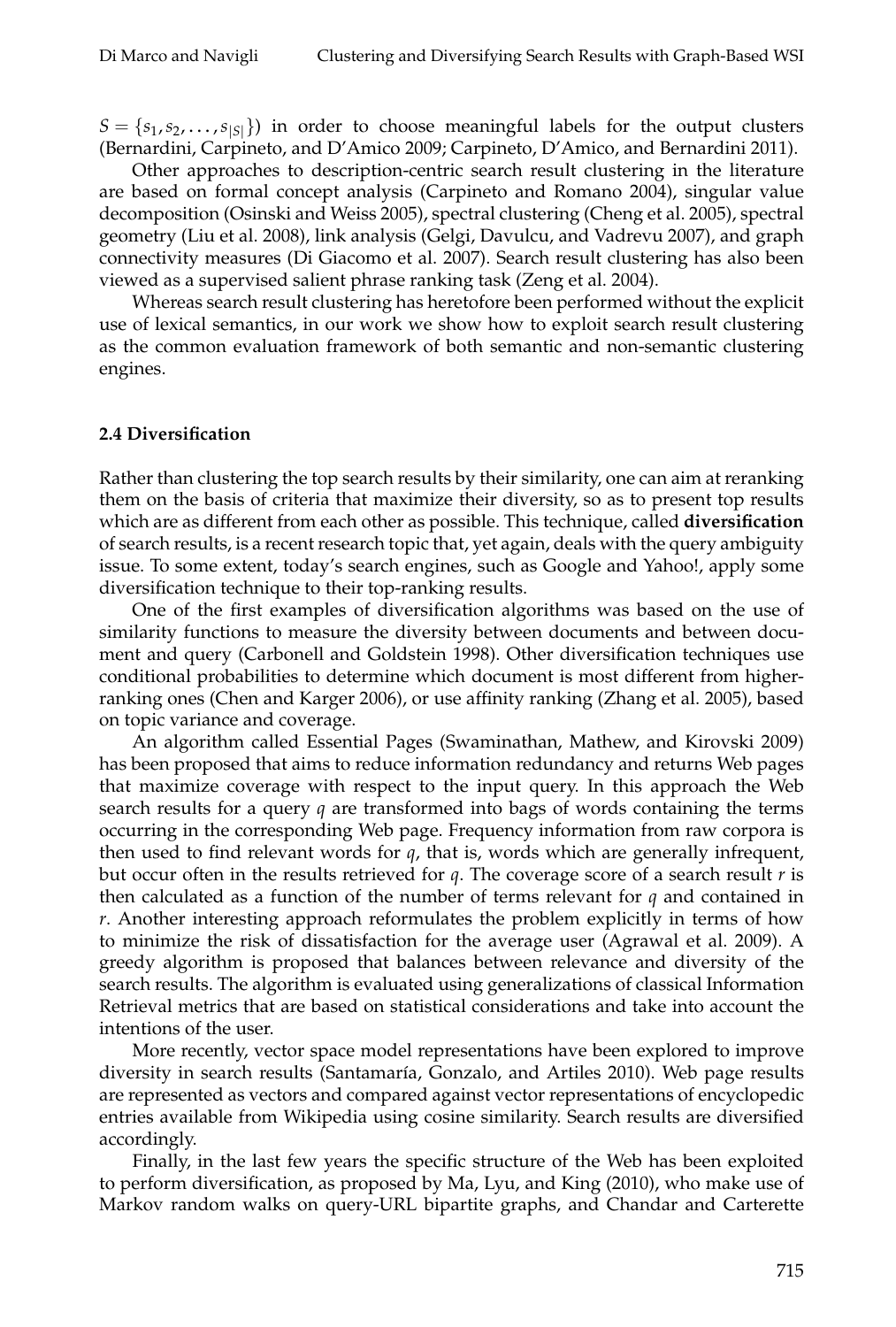(2010), who cluster search results by exploiting the links in Web pages in order to identify the subtopics of the returned documents.

## **2.5 Word Sense Induction**

A fifth solution to the query ambiguity issue is Word Sense Induction (WSI), namely, the automatic discovery of word (i.e., query) senses from raw text (see Navigli [2009, 2012] for a survey). WSI allows us to go beyond the surface similarity of Web snippets (which hampers the performance of Web search result clustering) by dynamically acquiring an inventory of senses of the input query. The core idea is to then use these query senses to cluster the Web snippets returned by a traditional search engine.

Very little work on this topic exists: Vector-based WSI was successfully shown to improve bag-of-words ad hoc Information Retrieval (Schütze and Pedersen 1995) and preliminary studies (Udani et al. 2005; Chen, Za¨ıane, and Goebel 2008) have provided interesting insights into the use of WSI for Web search result clustering. A more recent attempt at automatically identifying query meanings is based on the use of hidden topics (Nguyen et al. 2009). In this approach, however, topics (estimated from a universal data set) are query-independent and thus their number needs to be established beforehand. In contrast, we aim to cluster snippets on the basis of a dynamic and finergrained notion of sense.

An exploratory study on ten query words has shown that the majority of relevant uses of query words can be identified using graph-based WSI (Véronis 2004). In the present work we take this preliminary finding to the next level, by studying the impact of several graph-based WSI algorithms on a large scale and by integrating them into a Web search result clustering framework. As a result, we are able not only to perform an end-to-end evaluation of WSI approaches, but also to compare them with traditional search result clustering techniques, which instead lack explicit semantics for the query meanings.

## **2.6 Aspect Identification**

Over recent years a line of research has been developed in the field of Information Retrieval that makes use of query logs and clickthrough information to identify and model the aspects of a given query in terms of the user intents for that query. Aspects can be identified by exploiting those queries in the past that enabled the user to retrieve documents that are close to the current input query (Wang and Zhai 2007). A different approach aims, instead, at extracting related queries from query logs as candidate aspects and discarding duplicate and redundant aspects using search results. Wikipedia InfoBoxes are used to cluster candidate aspects into classes (Wu, Madhavan, and Halevy 2011). Latent aspects of queries can also be extracted from query reformulations within historical search session logs (Wang, Chakrabarti, and Punera 2009). More recently, a topic modeling approach based on query logs and click data has been proposed that aims at discovering generic aspects pervading manually fixed categories of named entities (Xue and Yin 2011). The implicit user-specific aspect of a query can be obtained from short query log sessions of other users using a Markov logic learning model. This results in the documents that best model the user's intentions when entering a query (Mihalkova and Mooney 2009). Finally, a semi-supervised approach has recently been applied to create class labels that are later assigned to latent clusters of queries using a Hierarchical Dirichlet Process (Reisinger and Pasca 2011).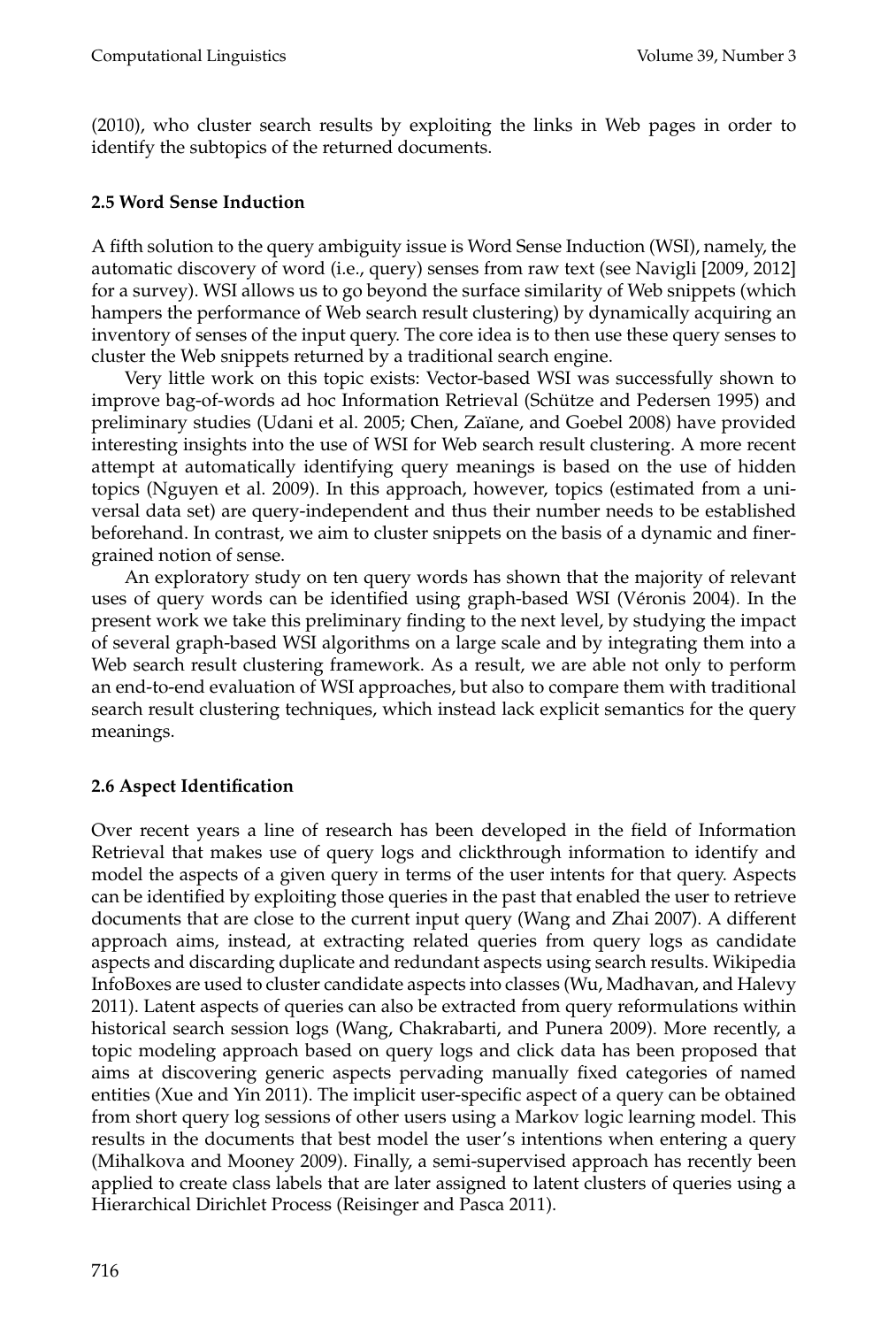This line of research has some points of contact with WSI, but also important differences:

- $\bullet$  Most important, aspect identification aims at discriminating between very fine-grained facets of a given query, such as those of rental, pricing, and accidents of a car, in contrast to WSI whose goal is that of inducing different meanings of the given query, such as car as a motor vehicle, railroad car, song, novel, or even primitive in the LISP programming language. In this respect, the two tasks are complementary, because once WSI has discovered the different senses of a query, then one can apply aspect identification to detect subsenses of each meaning.
- $\bullet$  Much work based on query logs and click data requires reliable statistics, which are not always available in all languages. WSI relies instead on raw text corpora, which can easily be obtained for any language. This difference also holds for custom search engines not working on the Web, which might not have enough statistics from their users, but could instead resort to raw (domain) corpora.
- - Privacy and availability issues are often mentioned in connection with query logs and clickthrough data, therefore making research on this topic hard to replicate and evaluate objectively, especially in comparison with other systems.

The framework presented in this article focuses on the ambiguity of queries at the meaning level, leaving the further application of aspect identification techniques to future work, in the hope that the previously mentioned issues of privacy and availability will somehow be mitigated.

## **3. Semantically Enhanced Search Result Clustering**

Web search result clustering is usually performed in three main steps:

- 1. Given a query *q*, a search engine is used to retrieve a list of results  $R = (r_1, \ldots, r_n).$
- 2. A clustering  $C = (C_1, \ldots, C_m)$  of the results in *R* is obtained by means of a clustering algorithm.
- 3. The clusters in  $\mathcal C$  are optionally labeled with an appropriate algorithm (e.g., Zamir and Etzioni 1998; Carmel, Roitman, and Zwerdling 2009) for visualization purposes.

First, we preprocess the set *R* of search results returned by the search engine (Section 3.1). Next, to inject semantics into search result clustering, we propose improving Step 2 by means of a WSI algorithm: Given a query *q*, we first dynamically induce, from a text corpus, the set of word senses of *q* (Section 3.2); next, we cluster the Web results on the basis of the word senses previously induced (Section 3.3). We show our framework in Figure 1.

## **3.1 Preprocessing of Web Search Results**

As a result of submitting our query *q* to a search engine, we obtain a list of relevant search results  $R = (r_1, \ldots, r_n)$ . In order to make this list usable by a clustering algorithm,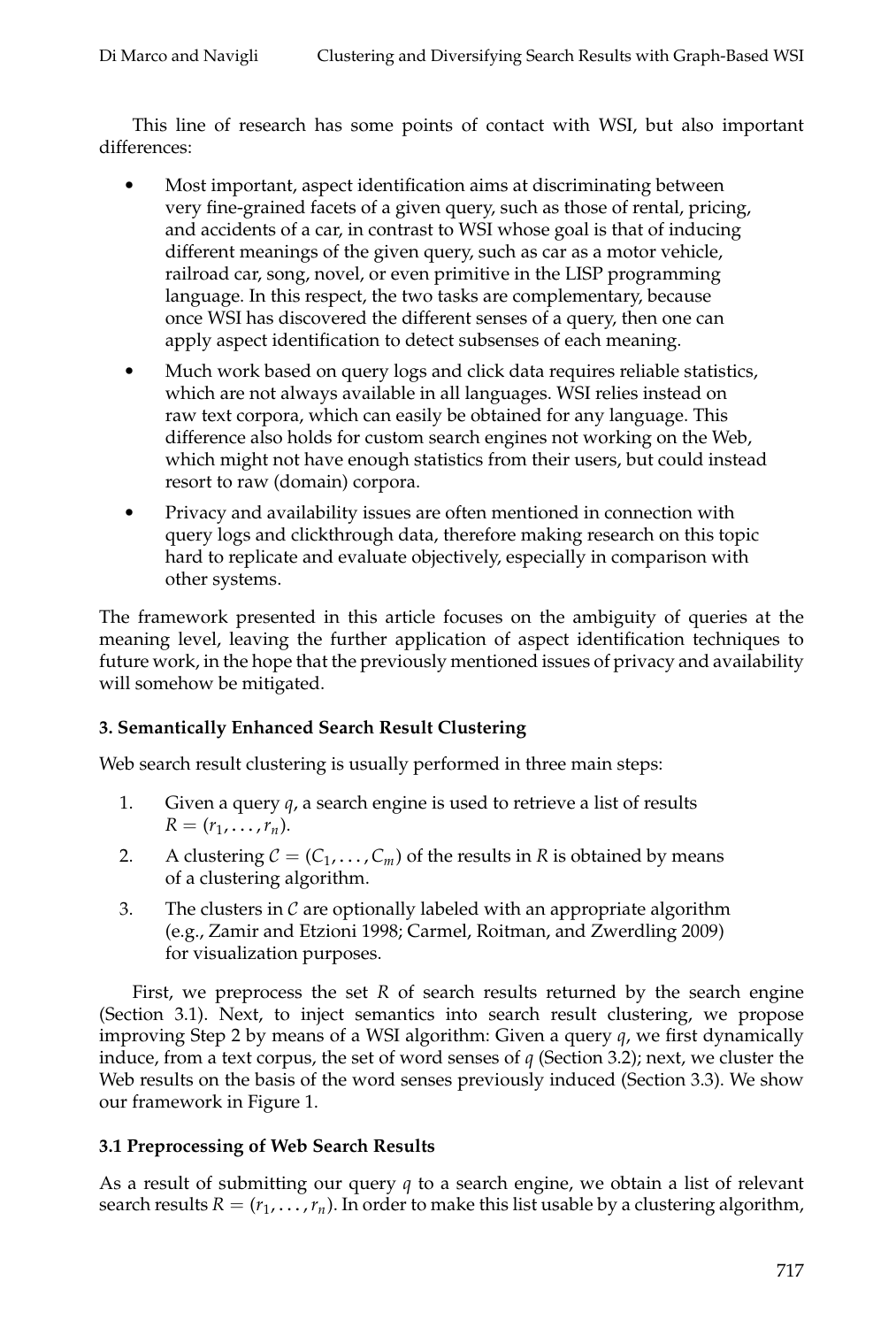

## **Figure 1**

The workflow of semantically enhanced Web search result clustering.

each result *ri* is processed by means of four steps aimed at transforming it into a bag of words *bi*:

- 1. We obtain the snippet  $s_i$  corresponding to the result  $r_i$ .
- 2. We apply tokenization to *si*, thus splitting the string into tokens and setting them to lowercase.
- 3. We augment the current token set with multi-word expressions obtained by compounding subsequent word tokens up to φ words (a parameter whose tuning is described later in Section 4.1.4). The terms in the resulting token set are lemmatized using WordNet as reference lexicon. We remove tokens that are not in the WordNet lexicon (e.g., *the*, *esa*).
- 4. We remove the stopwords (e.g., *get*, *on*, *be*, *as*) and the target query words (e.g., *snow*, *leopard*, *snow leopard*) from the token set.

An example of the application of the four steps to a snippet returned for the query *snow leopard* is shown in Table 3. As a result of this process, we obtain a list of bags of words  $B = (b_1, \ldots, b_n)$ , where  $b_i$  is the bag of words of the search result  $r_i$ .

## **3.2 Graph-Based Word Sense Induction**

The next step is to dynamically discover the senses of the input query *q* and provide a representation for them that will later be used for semantically clustering the snippets preprocessed in the previous step. WSI algorithms are unsupervised techniques aimed at automatically identifying the set of senses denoted by a word. These methods induce word senses from text by clustering word occurrences on the basis of the idea that a

Processing steps for one of the search results of the query *snow leopard*.

| step                                | output                                                                                                      |
|-------------------------------------|-------------------------------------------------------------------------------------------------------------|
| initial snippet                     | "Get the facts on snow leopards. Endangered Species Act (ESA): the<br>snow leopard is listed as endangered" |
| tokenization                        | [get, the, facts, on, snow, leopards, endangered, species, act, esa,<br>leopard, is, listed, as $\}$        |
| compounding and                     | [get, fact, on, snow, leopard, snow_leopard, endangered, species,                                           |
| lemmatization                       | endangered_species, act, be, listed, as }                                                                   |
| stopword and query<br>words removal | { fact, endangered, species, endangered_species, act, listed }                                              |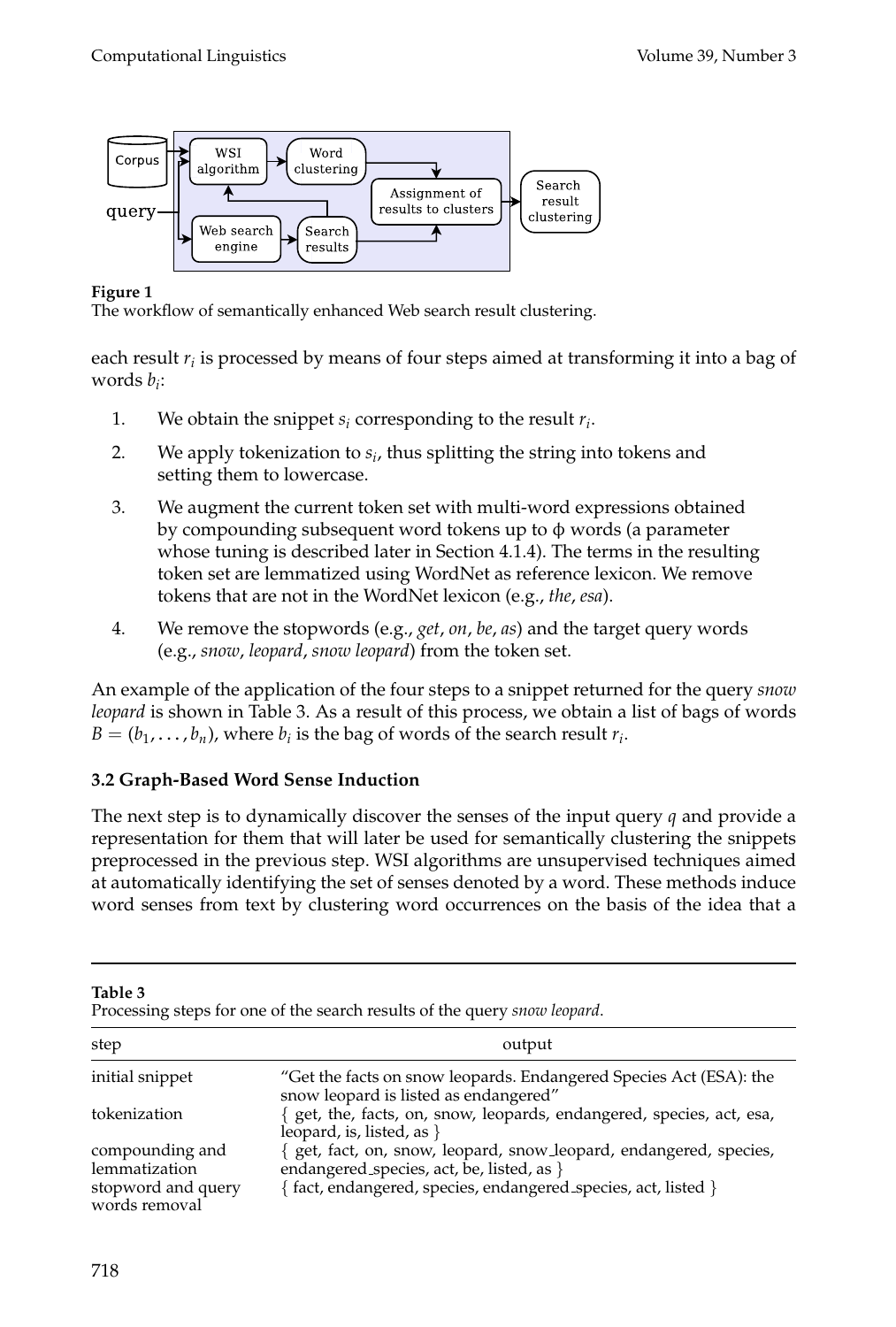given word—used in a specific sense—tends to co-occur with the same neighboring words (Harris 1954). Several approaches to WSI have been proposed in the literature (see Navigli [2009, 2012] for a survey), ranging from clustering based on context vectors (e.g., Schütze 1998) and word similarity (e.g., Lin 1998) to probabilistic frameworks (Brody and Lapata 2009), latent semantic models (Van de Cruys and Apidianaki 2011), and co-occurrence graphs (e.g., Widdows and Dorow 2002).

In our work, we chose to focus on approaches based on co-occurrence graphs for two reasons:

- i) They have been shown to achieve state-of-the-art performance in standard evaluation tasks (Agirre et al. 2006b; Agirre and Soroa 2007; Korkontzelos and Manandhar 2010).
- ii) Other approaches are either based on syntactic dependency statistics (Lin 1998; Van de Cruys and Apidianaki 2011), which are hard to obtain on a large scale for many domains and languages, or based on large matrix computation methods such as context-group discrimination (Schütze 1998), non-negative matrix factorization (Van de Cruys and Apidianaki 2011) and Clustering by Committee (Lin and Pantel 2002). Instead, in our approach we aim to exploit the relational structure of word co-occurrences with lower requirements (i.e., using just a stopword list, a lemmatizer, and a compounder, cf. Section 3.1), assuming that the semantics of a word are represented by means of a co-occurrence graph whose vertices are co-occurrences and whose edges are co-occurrence relations.

We therefore integrated the following algorithms into our framework:

- $\bullet$  **Curvature clustering** (Dorow et al. 2005), an algorithm based on the participation ratio of words in graph triangles, that is, complete graphs with three vertices.
- $\bullet$  **Squares, Triangles, and Diamonds (SquaT++)**, an algorithm that integrates two graph patterns previously exploited in the literature (Navigli and Crisafulli 2010), namely, squares and triangles, with a novel pattern called diamond.
- $\bullet$  **Balanced Maximum Spanning Tree Clustering (B-MST)**, an extension of a WSI algorithm based on the calculation of a Maximum Spanning Tree (Di Marco and Navigli 2011) that aims at balancing the number of co-occurrences in each sense cluster.
- -**HyperLex** (Véronis 2004), an algorithm based on the identification of hubs (representing basic meanings) in co-occurrence graphs.
- $\bullet$  **Chinese Whispers** (Biemann 2006), a randomized algorithm that partitions the graph vertices by iteratively transferring the mainstream message (i.e., word sense) to neighboring vertices.

All of these graph algorithms for WSI consist of a common step, namely, cooccurrence graph construction (described in Section 3.2.1) and a second step, namely, the discovery of word senses, whose implementation depends on the specific algorithm adopted. We discuss the second phase of each algorithm separately (Section 3.2.2).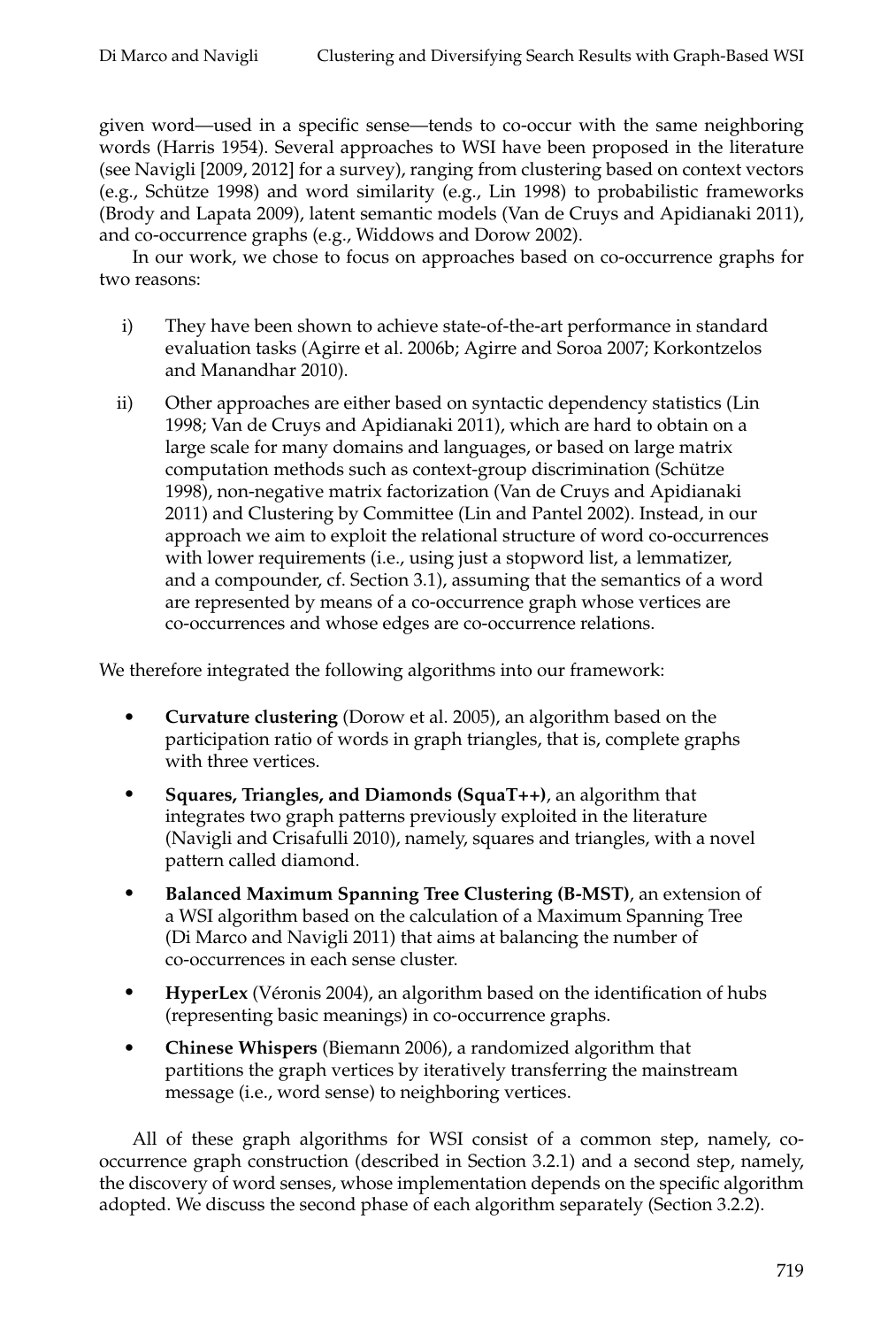| word $w'$  | c(w')   | c(w, w') | Dice(w, w') |
|------------|---------|----------|-------------|
| animal     | 213,414 | 5,109    | 0.2534      |
| videogame  | 201,342 | 4,945    | 0.2042      |
| mac        | 194,056 | 4,940    | 0.1568      |
| africa     | 189.011 | 4,521    | 0.1961      |
| feline     | 167.487 | 4,548    | 0.1472      |
| cat        | 161,980 | 4,493    | 0.1214      |
| savannah   | 159.693 | 3,535    | 0.1091      |
| predator   | 145.239 | 3,643    | 0.1065      |
| apple      | 140,670 | 3,261    | 0.1043      |
| tiger      | 134,702 | 2,147    | 0.1024      |
| technology | 129.483 | 2,017    | 0.0097      |
| software   | 113.045 | 1.846    | 0.0084      |
| iPod       | 112,100 | 1,803    | 0.0070      |
| simulation | 93.899  | 1,367    | 0.0031      |

| Table 4                                     |  |
|---------------------------------------------|--|
| Example co-occurrences of word $w = lion$ . |  |

*3.2.1 Step 1: Graph Construction.* Given a target query *q*, we build a co-occurrence graph  $G_q = (V, E)$  such that *V* is the set of words<sup>8</sup> co-occurring with *q*, and *E* is the set of undirected edges, each denoting a co-occurrence between pairs of words in *V*. We harvest the statistics for co-occurring words *V* from a text corpus (we used two different corpora, see Section 4.1.2), which was previously tokenized and lemmatized.

First, for each word *w* we calculate the total number *c*(*w*) of its occurrences and the number of times  $c(w, w')$  that *w* occurs together with some word  $w'$  in the same context (to this end, we use the lemmas corresponding to inflected forms in the text). For instance, in Table 4, assuming  $w = lion$ , we show the absolute count  $c(w')$  of some words (second column) together with the joint co-occurrence count  $c(w, w')$  of words  $w'$ occurring with  $w =$  *lion* in the same context (third column). Note that the co-occurrences *w*- may refer to different senses of word *w*—for example, *africa* and *savannah* refer to the animal sense of *lion*, whereas *technology* and *software* to the operating system sense. Moreover, *w*- may be ambiguous itself in the context of *w* (e.g., *tiger* as either an animal or an operating system).

Second, we calculate the Dice coefficient to determine the strength of co-occurrence between any two words  $w$  and  $w'^{.9}$ 

$$
Dice(w, w') = \frac{2c(w, w')}{c(w) + c(w')}.
$$
\n(1)

Table 4 reports the Dice coefficients in the fourth column for the example words. The rationale behind the use of the Dice coefficient, as opposed to, for example, a simple co-occurrence count such as  $c(w, w')$ , is that dividing by the average of the total

<sup>8</sup> Because our application (i.e., Web search result clustering) typically deals with nominal senses, and to avoid overly large graphs, we restrict our vocabulary to nouns only.

<sup>9</sup> We note that the Dice coefficient can have a probabilistic interpretation in terms of the conditional probabilities  $P(w|w')$  and  $P(w'|w)$  or, alternatively, the joint probability  $P(w,w')$  and the marginal probabilities *P*(*w*) and *P*(*w*- ) (Smadja, McKeown, and Hatzivassiloglou 1996).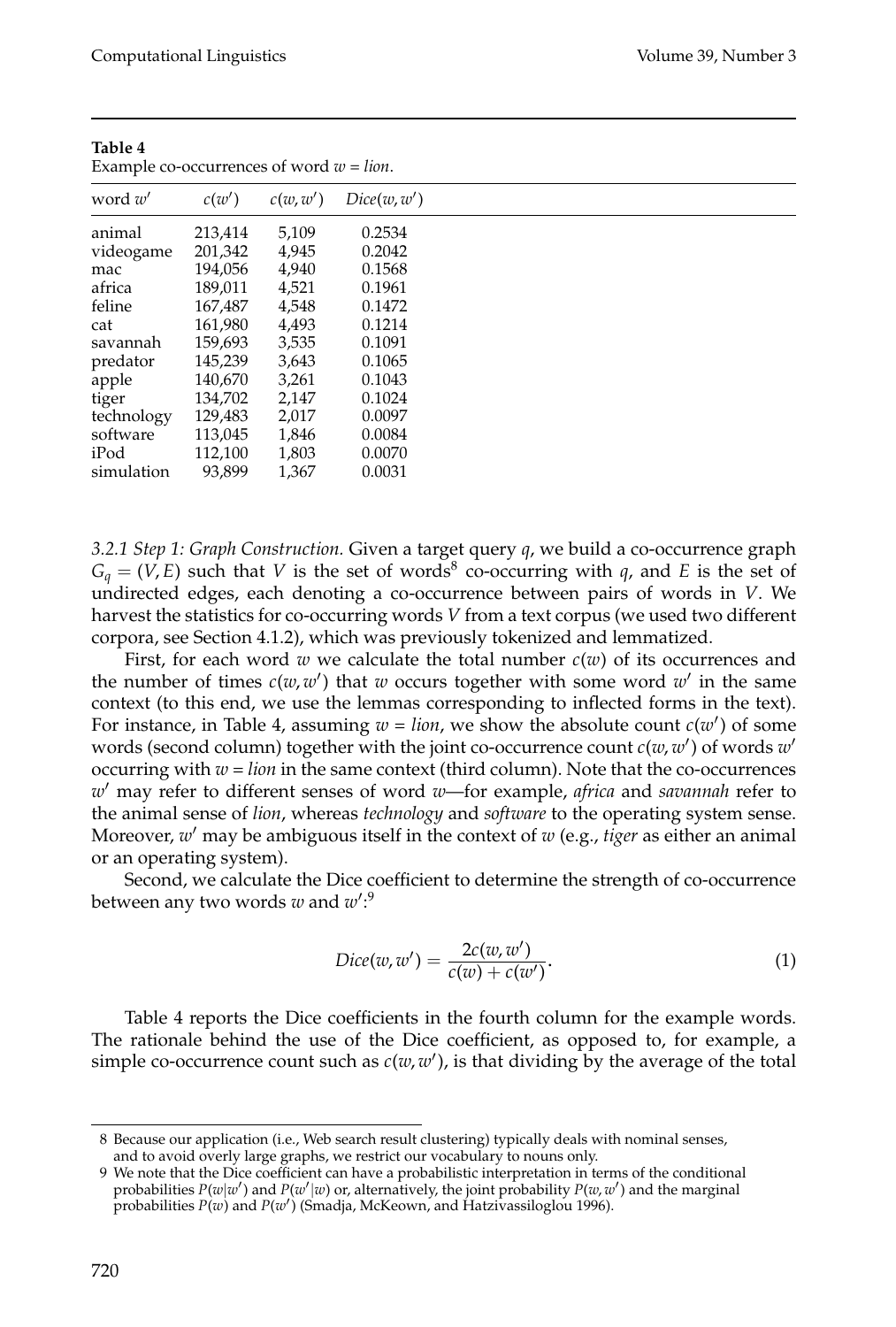counts of the two words drastically decreases the ranking of words that tend to co-occur frequently with many other words (*home*, *page*, etc.).

Finally, we use the occurrence and co-occurrence counts just collected to construct the co-occurrence graph  $G_q = (V, E)$  for the input query q. The pseudocode of our graph construction procedure is shown in Algorithm 1 and consists of the following steps:

- a. **Initialization with snippet words** (*lines 1–2*)**:** Initially we set *V* to contain all the content words from the bags of words obtained from the snippet results of query *q*, that is,  $V := \bigcup_{j=1}^{n} b_j$ , where  $b_j$  is the bag of words corresponding to the search result  $r_i \in R$  as obtained after the preprocessing step (see Section 3.1). We also set  $E := \emptyset$ , that is, the edge set is initially empty.
- b. **Adding first-order co-occurrences** (*lines 3–5*)**:** We augment *V* with the highest-ranking words co-occurring with query *q* in the selected text corpus, that is, those words *w* for which the following equations are satisfied:

$$
\begin{cases}\n\frac{c(q, w)}{c(q)} \ge \delta \\
\text{Dice}(q, w) \ge \delta'\n\end{cases}
$$
\n(2)

where  $\delta$  and  $\delta'$  are experimentally tuned thresholds (cf. Section 4.1.4).

c. **Adding second-order co-occurrences** (*lines 6–11*)**:** Optionally, we create an auxiliary copy  $V^{(0)}$  of *V*. For each word  $w \in V^{(0)}$  we augment *V* with those words w' which are strongly related to w in the text corpus. In other words we add  $w'$  to *V* if both Equations (2) are satisfied for the pair of words  $w$ and  $w'$ .

## **Algorithm 1** The graph construction algorithm.

```
Input: query q, the bag of words (b_1, \dots, b_n) for q
Output: a graph G_q = (V, E)1: V := \bigcup_{j=1}^{n} b_j2: E := \emptyset3: for each word w in the corpus
  4: if c(q, w) / c(q) \ge \delta and \overline{Dice}(q, w) \ge \delta' then
 5: V := V \cup \{w\}6: if second order = true then
 7: V^{(0)} := V8: for each word w \in V^{(0)}9: for each word w' in the corpus
10: if c(w, w') / c(w) \ge \delta and \overline{Dice}(w, w') \ge \delta' then
11: V := V \cup \{w'\}12: for each (w, w') \in V \times V s. t. w \neq w'13: if Dice(w, w') \geq \theta then
14: E := E \cup \{\{w, w'\}\}\15: remove all disconnected vertices from V
16: return G_q = (V, E)
```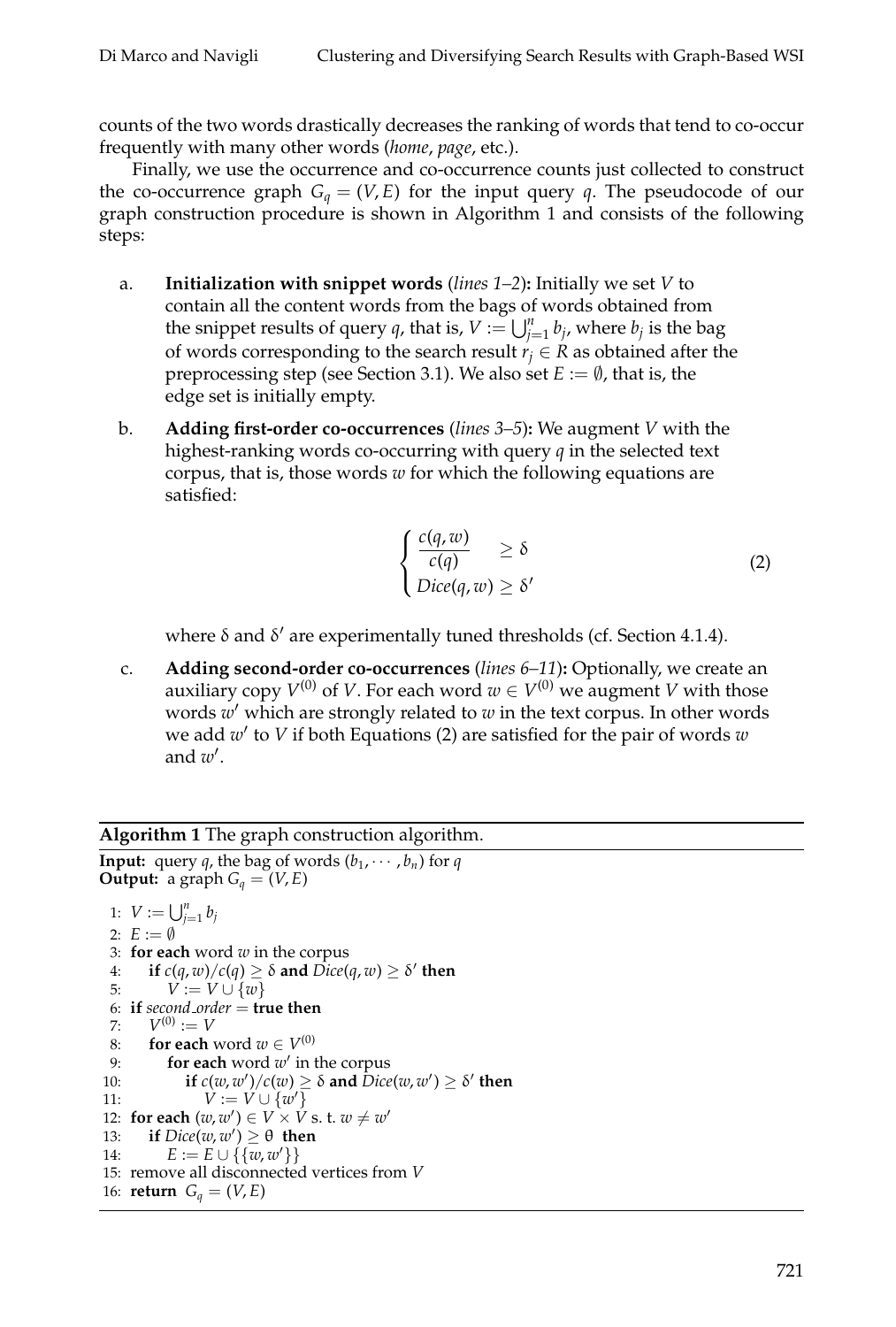d. **Creating the co-occurrence graph** (*lines 12–15*)**:** For each pair of words  $(w, w') \in V \times V$ , we add the corresponding edge  $\{w, w'\}$  to *E* with weight  $Dice(w, w')$  if the following condition is satisfied:

$$
Dice(w, w') \ge \theta \tag{3}
$$

where  $\theta$  is a confidence threshold for the co-occurrence relation. Note that we use a threshold  $\delta'$  to select which vertices to add to the graph  $G_q$ (Step [b]) and we use a potentially different threshold  $\theta$  for the selection of which edges to add to  $\hat{G}_q$ . Finally, we remove from *V* all the disconnected vertices (i.e., those with degree 0).

As a result of this algorithm a co-occurrence graph  $G_q$  for the query  $q$  is produced. Consider again the target word *lion* and let us assume that the words in Table 4 are the only co-occurrences of *lion*. In Figure 2 we show the execution of the four steps of our graph construction algorithm for the input query *lion*, assuming



## **Figure 2**

Graph construction for the *lion* example: (a) initializing *V* with the snippets words (lines 1–2); (b) adding first-order co-occurrences to *V* (lines 3–5); (c) adding second-order co-occurrences to *V* (lines 6–11); (d) adding the edges corresponding to strong relations and removing disconnected vertices (lines 12–15).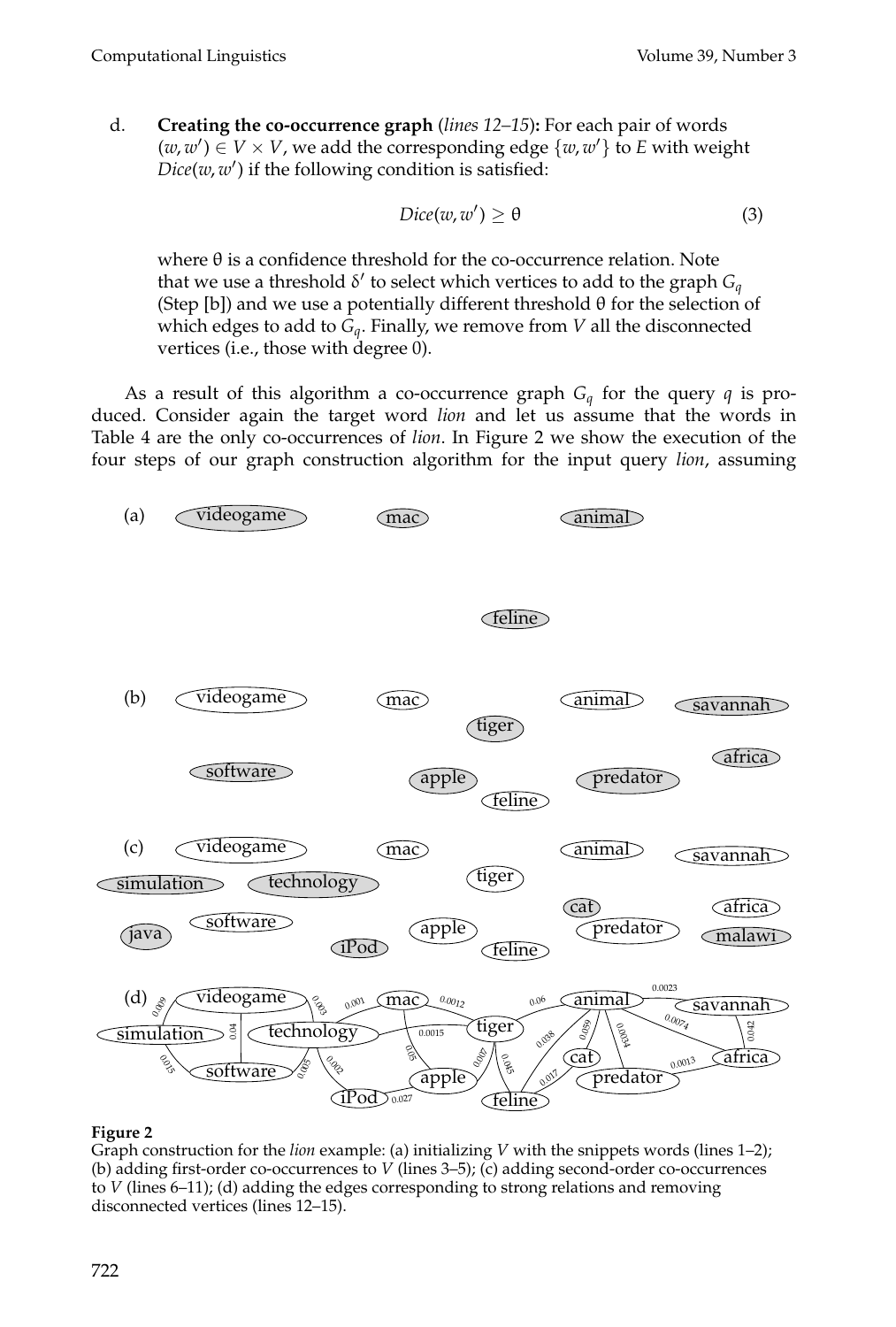$\delta = 0.38$ ,  $\delta' = \theta = 0.003$ , and  $c(lion) = 350,727$ . First, we initialize the graph with the words in the snippets returned for *lion* (Figure 2a), next we add the words cooccurring with the query (Figure 2b), then second-order co-occurrences, that is, words co-occurring with those just added to the graph (Figure 2c), and finally we add those edges between word pairs whose Dice value is above a threshold (Figure 2d).

*3.2.2 Step 2: Sense Discovery.* All the graph-based WSI algorithms that we implemented in our framework are designed to discover the senses of an input term, which in our specific application is the query *q*. This process of meaning discovery is carried out through the use of the relational and structural information contained in the cooccurrence graph we have just created. In fact, a co-occurrence graph  $G_q = (V, E)$  for a query *q* contains: (i) vertices  $w \in V$  corresponding to words highly related to *q*, and (ii) edges  $e \in E$  representing co-occurrence relations between vertices (i.e., words) in *V*. The key idea behind graph-based WSI is to obtain a partition  $S = (S_1, \ldots, S_m)$  of  $G_q$ such that each component  $S_i = (V_i, E_i)$  contains structurally (i.e., semantically) related vertices (i.e., words). In other words, each vertex set *Vi* is intended to contain only words related to a specific sense of *q*. As a result *S* is the **sense inventory** for the query *q* and each  $S_i$  is a sense cluster.

We now introduce each graph-based WSI algorithm in detail.

*Curvature.* The curvature algorithm aims at quantifying how strongly the neighbors of a vertex are related to each other. To measure this degree of correlation, the *curvature* coefficient for a vertex *w* is calculated as follows:

$$
curv(w) = \frac{\text{# triangles } w \text{ participates in}}{\text{# triangles } w \text{ could participate in}} \tag{4}
$$

where a triangle is a cycle of length 3. The numerator of Equation (4) is trivially calculated as the number of links between neighbors of *w*, and the denominator is calculated by counting all the possible pairs of neighbors. According to Equation (4), the curvature coefficient can assume values between 0 and 1. A vertex whose neighbors are highly connected (i.e., with a high value of curvature) is assumed to be part of a component that represents a specific meaning of the target query. Conversely, a vertex with low curvature acts as a connection between different meanings.

The curvature algorithm is designed to identify the meaning components by means of the removal of all vertices whose curvature is below a certain threshold σ. For example, we can attribute two different meanings to the word *Napoleon*, namely, a French emperor and an American city. By looking at the graph in Figure 3 we can easily find



**Figure 3** Example of curvature for *Napoleon*.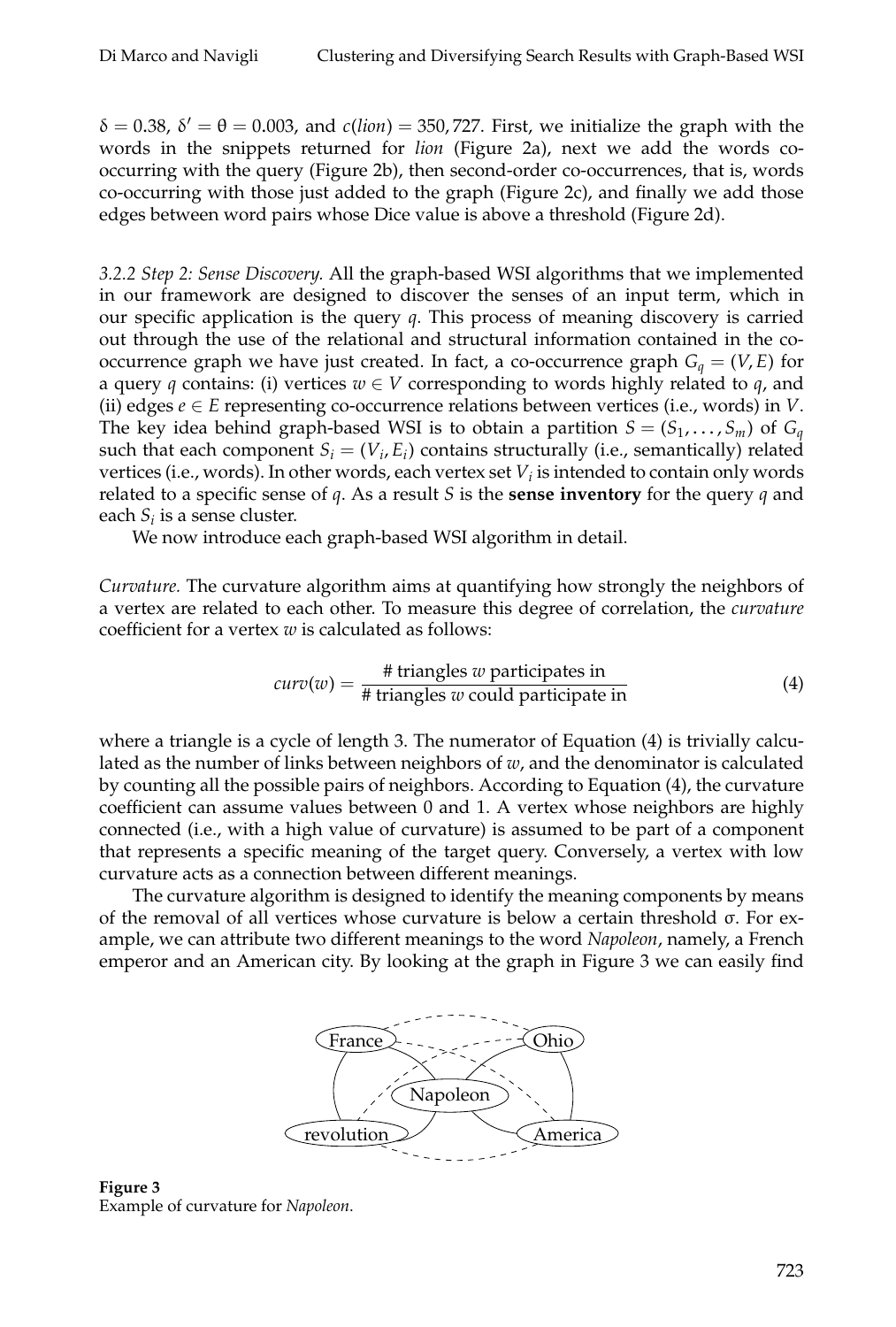that *Napoleon* participates in two triangles (represented by continuous lines) and it potentially could also participate in four additional triangles (i.e., those including dashed lines). It follows that  $curv(Napoleon) = \frac{2}{6} = 0.33$ . The deletion of the vertex *Napoleon* results in two components (respectively, containing the vertices { *France*, *revolution* } and { *Ohio*, *America* }) representing the two mentioned meanings.

*SquaT++.* The curvature clustering algorithm is based on the hunch that local connectivity is correlated with meaning consistency. We take this idea to the next level by proposing a more elaborate local connectivity approach that exploits three different graph patterns, namely: triangles (i.e., cycles of length 3, like in curvature clustering), squares (i.e., cycles of length 4) and diamonds (i.e., graphs with 4 vertices and 5 edges, forming a square with a diagonal), hence the name SquaT++ (Squares, Triangles, and "more"). We determine the strength of the three patterns for a vertex  $w$  in the cooccurrence graph as follows:

$$
Tri(w) = \frac{\# \text{ triangles } w \text{ particles in}}{\# \text{ triangles } w \text{ could participate in}} \tag{5}
$$

$$
Sqr(w) = \frac{\text{# squares } w \text{ particles in}}{\text{# squares } w \text{ could participate in}}
$$
 (6)

$$
Dia(w) = \frac{\# \text{ diamonds } w \text{ particles in}}{\# \text{diamond } w \text{ could participate in}} \tag{7}
$$

where *w* is a vertex. Then we linearly combine the three measures as follows:

$$
Square + (w) = \alpha \cdot Tri(w) + \beta \cdot Sqr(w) + \gamma \cdot Dia(w)
$$
\n(8)

where  $\alpha + \beta + \gamma = 1$ . Similarly to the curvature algorithm, the sense clusters are obtained by removing all those vertices whose  $SquaT++$  value is below a threshold σ. In Figure 4(a) we show in bold the vertices selected for removal, and in Figure 4(b) the sense clusters obtained after removal, namely: { *videogame*, *simulation*, *software* }, { *iPod*, *apple*, *mac* }, and { *cat*, *animal*, *predator*, *africa*, *savannah* }.

SquaT++ is a generalization of the curvature algorithm in that: (i) it uses the triangle pattern to calculate curvature, and (ii) it disconnects the graph using the same algorithm as curvature. SquaT++ is a novel algorithm, however, that extends the previously proposed SquaT (Navigli and Crisafulli 2010), based on triangles and squares, by introducing a new pattern, namely, the diamond, whose clustering coefficient is linearly combined with the other two. Moreover, in our experiments we tested two versions of SquaT++: the traditional one in which the coefficient is calculated on vertices (like in Equation (8)), and a variant calculated on edges. Our hunch here is that removing lowranking edges rather than vertices might produce more informative clusters, because no word is removed from the original graph. In what follows, we refer to the vertex version as SquaT++ $_V$  and to the variant on edges as SquaT++ $_E$ , and we refer to the general algorithm as SquaT++.

*B-MST.* A more global approach to the identification of sense components is the Balanced Maximum Spanning Tree (B-MST), which is based on the computation of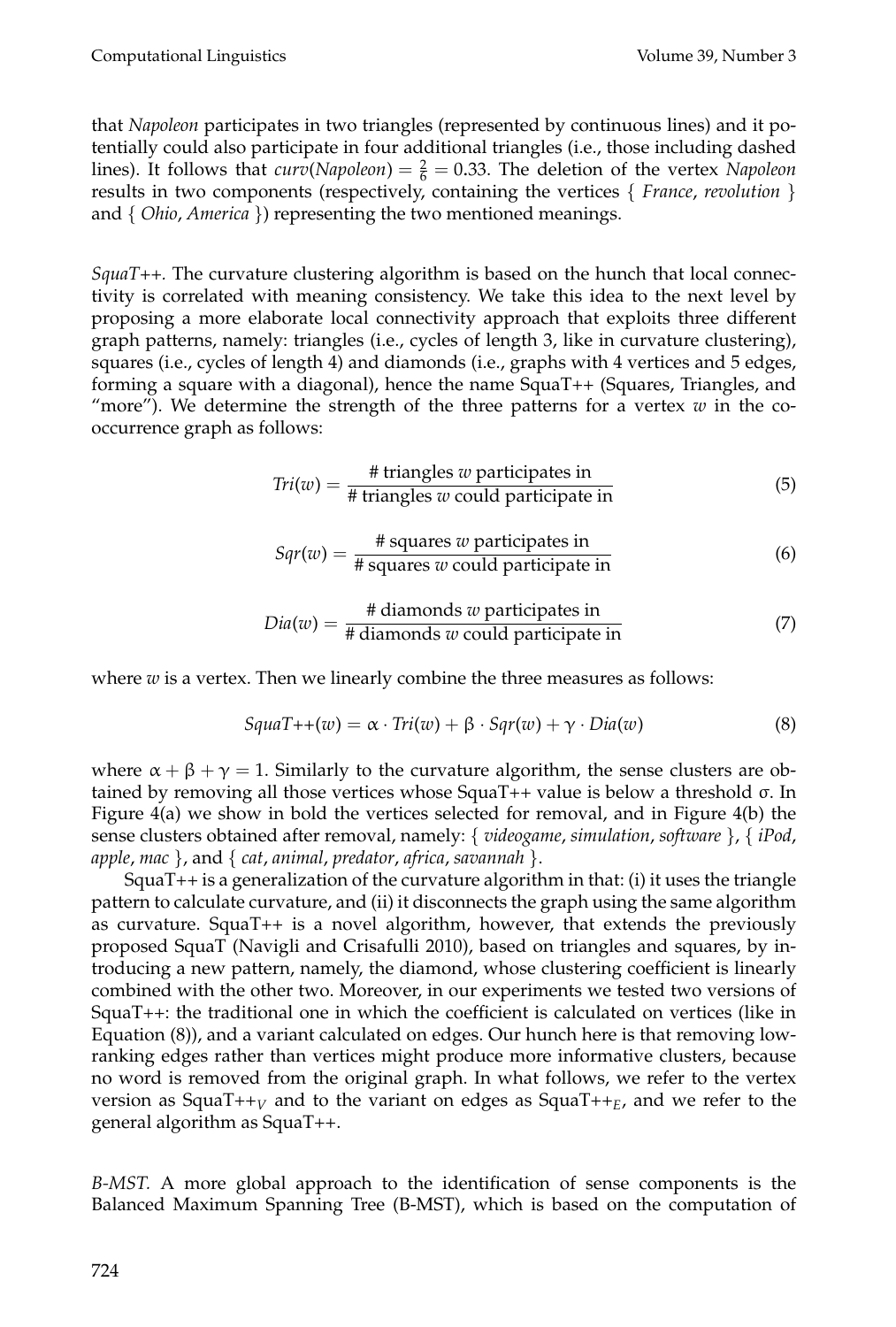

## **Figure 4**

The *lion* example: (a) SquaT++ selection and (b) removal of edges below the threshold; (c) B-MST spanning tree calculation and (d) edge removal; (e) HyperLex hub selection and (f) identification of word senses; (g) Chinese Whispers cluster creation.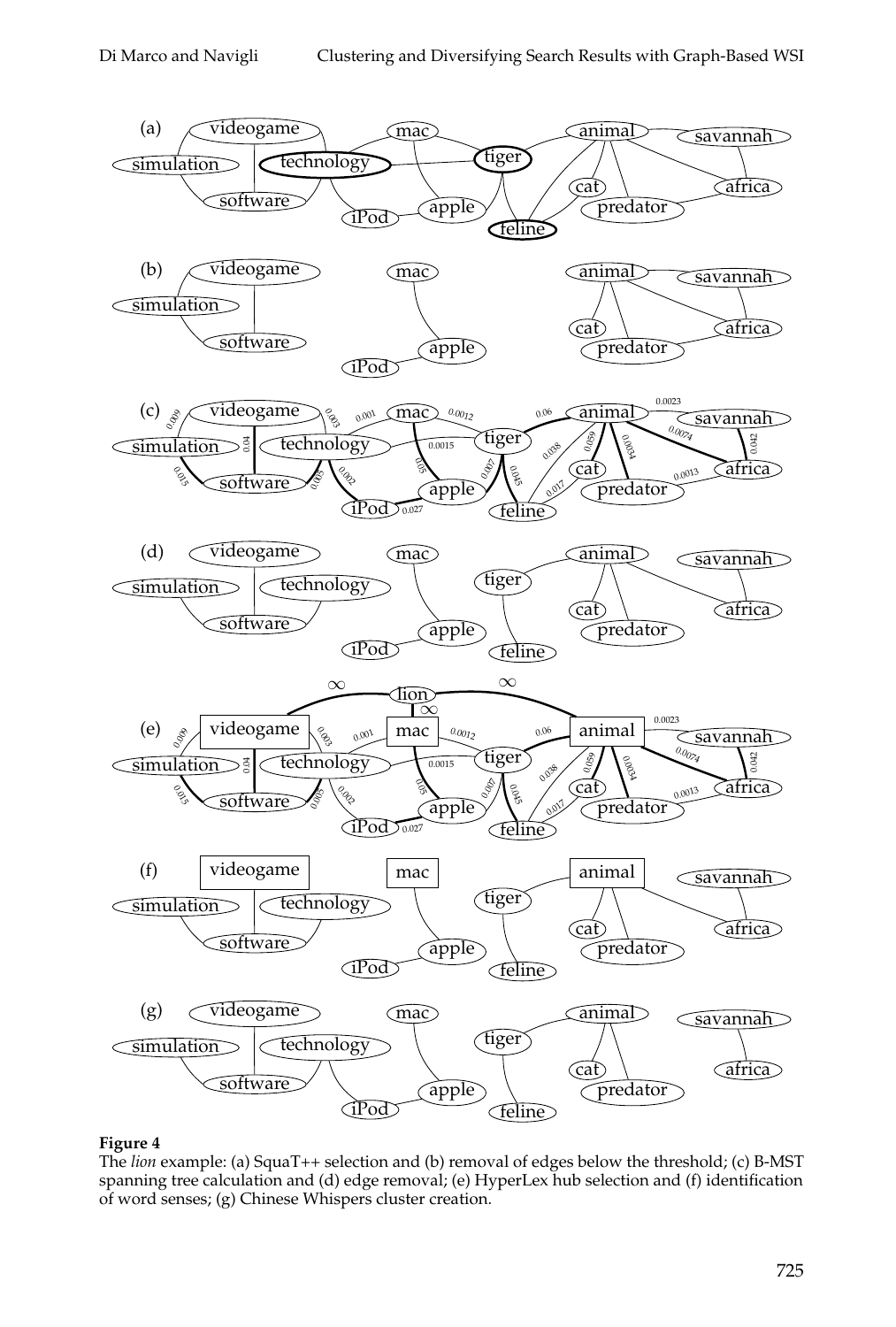the Maximum Spanning Tree (MST) of the co-occurrence graph. Cluster meanings are identified by iteratively removing the edges which represent structurally weak relations, i.e., those with lower weight in the MST. The procedure is as follows:

- -Eliminate from  $G_q$  all vertices whose degree is 1.
- $\bullet$ Calculate the maximum spanning tree  $T_{G_q}$  of the graph  $G_q$  (e.g., the bold edges in Figure 4(c) represent the maximum spanning tree for our initial graph).
- - The original MST algorithm for WSI, proposed by Di Marco and Navigli (2011), iteratively eliminates the minimum-weight edge  $e \in T_{G_a}$  whose degree  $\geq$  2, until *N* connected components (i.e., word clusters) are obtained or there are no more edges to eliminate. The problem with this approach is that it can generate unbalanced clusters (i.e., a few very large clusters and several small clusters); for this reason we developed the B-MST variant which calculates an appropriate cluster mean cardinality $10$ and removes an edge  $e \in T_{G_q}$  if its elimination does not lead to connected components with cardinality less than half of the calculated mean value. This additional constraint prevents the creation of very small clusters, while at the same time avoiding artificial equal-size clusters.

Following our *lion* example, and assuming that the value of the only parameter of B-MST (i.e., the maximum number *N* of meanings to be identified) is set to 3, we obtain the clusters in Figure 4(d).

*HyperLex.* Another option for sense discovery is that of HyperLex, which identifies the most interconnected vertices in the graph *Gq*, called **hubs**. Each hub acts as the "root" of a specific component of *Gq* and, correspondingly, a meaning of the target query *q*.

First, a list *L* of the vertices  $w'$  of the graph  $G_q$  is created and sorted by their absolute count  $c(w')$  in decreasing order. Each vertex  $w' \in L$  is then selected as hub if it satisfies the following conditions:

$$
\begin{cases}\n\frac{degree(w')}{\max_{w'' \in V} degree(w'')} \ge \sigma \\
\frac{\sum_{\{w',w''\} \in E} Dice(w',w'')}{degree(w')} \ge \sigma' \\
\frac{\sum_{\{w',w''\} \in E} Dice(w',w'')}{degree(w')} \ge \sigma'\n\end{cases}
$$
\n(9)

that is, the normalized degree of vertex  $w'$  and the average weight of the edges incident on  $w'$  must be, respectively, above the thresholds  $\sigma$  and  $\sigma'$ . Once it has been selected, the hub and all its neighbors are removed from *L* so as to avoid neighboring vertices from also being selected as hubs. The hub selection process stops when the next vertex in the sorted list does not satisfy either of the Equations (9) or if the list *L* is empty.

As an example, consider the co-occurrence graph in Figure 2(d). A list of the vertices in the graph is created, sorted by  $c(w')$ , as shown in Table 4. For the purpose of our

<sup>10</sup> We calculate the mean cardinality of a cluster by dividing the total number of vertices in the graph by the maximum number *N* of clusters that we want to obtain.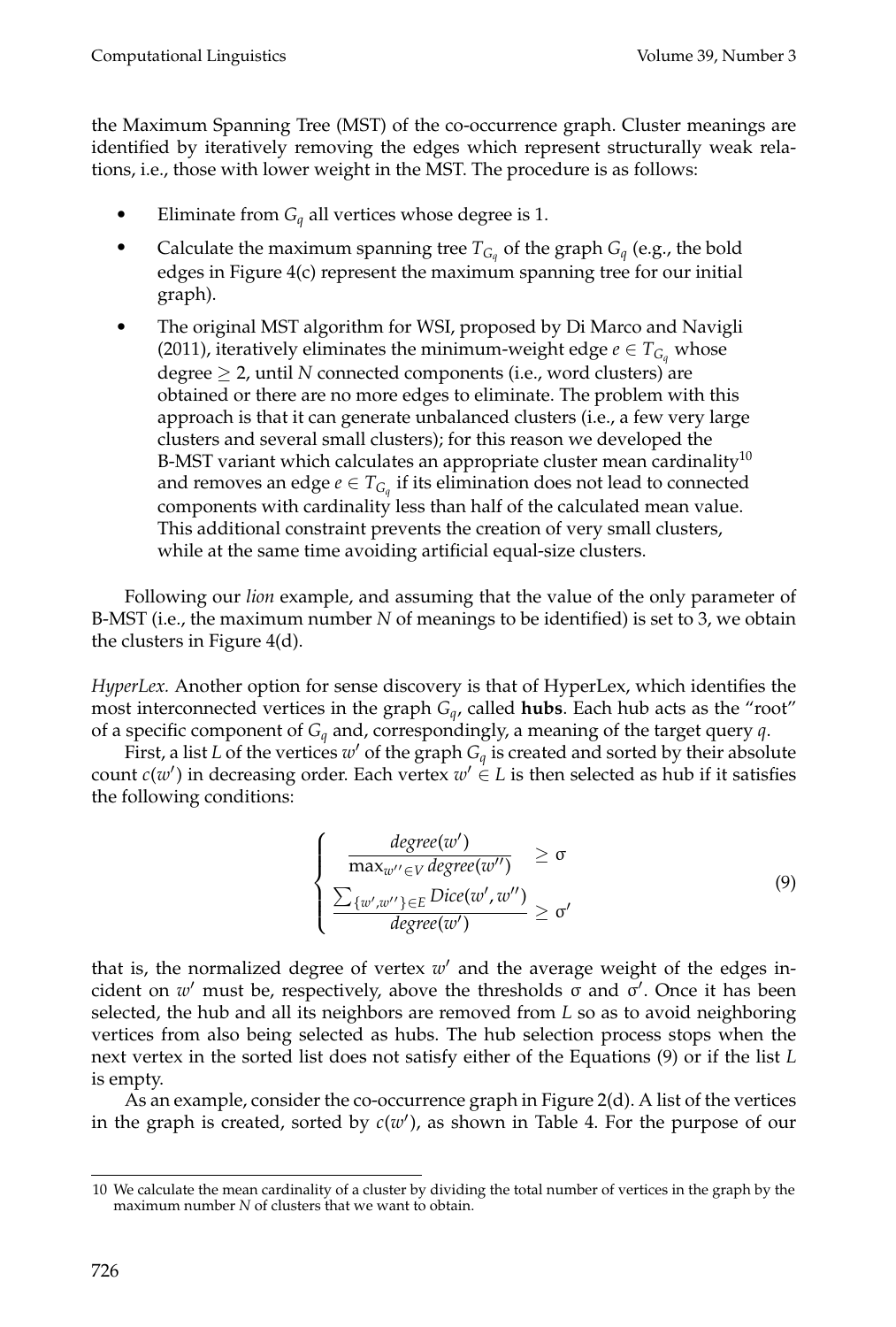example, let us assume  $\sigma = 0.5$  and  $\sigma' = 0.015$ . The first hub to be selected is *animal*. All its neighbors (*tiger*, *feline*, *cat*, *predator*, *africa*, and *savannah* in our example) are also removed from the list. The next hub is *videogame* (its neighbors *simulation*, *software*, and *technology* are also removed from the list). The last hub is *mac*; after the removal of its neighbor from the list (*apple*) the last vertex to be examined is *iPod*, which cannot be selected as hub because it does not satisfy the second condition of Equation (9). The selected hubs are shown as rectangles in Figure 4(e).

Once the hub selection process is complete, the target query *q* is added to the set of vertices *V* of graph  $G_q$  and each hub is connected to  $q$  with an infinite-weight edge (see vertex *lion* and its edges added to the graph in Figure 4(e)). Then, a maximum spanning tree  $T<sub>q</sub>$  of the graph is calculated starting from vertex  $q$  (see the bold edges in Figure 4(e)). As a result,  $T_q$  will include all the infinite-weight edges from  $q$  to its direct descendants, namely, the hubs. Vertex  $q$  is then removed from the graph so that each subtree rooted at a hub in  $T_q$  represents a word sense for the target query  $q$  (see Figure 4(f)). In our example, three clusters are produced: { *videogame*,*simulation*,*software*, *technology* }, { *mac*, *apple*, *iPod* }, and { *animal*, *feline*, *tiger*, *cat*, *predator*, *africa*, *savannah* }. Note that, in our example, HyperLex and SquaT++ found the same meanings for the query word *lion* (namely, the animal, the operating system, and the videogame), but produced different clusters (e.g., HyperLex assigns the word *tiger* to the animal cluster whereas SquaT++ removes it from the graph). Finally, notice that in HyperLex the number of senses is dynamically chosen on the basis of the co-occurrences of *q* and the algorithm's thresholds.

An alternative approach to hub selection as performed in HyperLex consists of using the PageRank algorithm to sort the vertices of the co-occurrence graph and choose the best ranking ones as hubs of the target word (Agirre et al. 2006b). Given that the performance of this variant is comparable to that of HyperLex, in this work we focus on the original version of the induction algorithm.

*Chinese Whispers.* All the previously presented algorithms work in a top–down fashion, that is, they iteratively remove edges or vertices from an initial co-occurrence graph until a number of partitions are obtained. The last algorithm we consider, called Chinese Whispers, works, instead, bottom–up. The pseudocode, shown in Algorithm 2, consists of the following two steps:

- 1. First, the algorithm assigns a distinct class *i* to each vertex *vi* and creates a clustering *C* containing the singleton clusters *Ci* (lines 1–4 of the algorithm).
- 2. Second, a series of iterations is performed aimed at merging the clusters (lines 5–11). Specifically, at each iteration the algorithm analyzes each vertex *v* in random order and assigns it to the majority class among those associated with its neighbors. In other words, it assigns each vertex *v* to the class *c* that maximizes the sum of the weights of the edges {*u*, *v*} incident on *v* such that *c* is the class of *u*, according to the following formula:

$$
class(v) := \underset{c}{\operatorname{argmax}} \sum_{\substack{\{u,v\} \in E(G_q) \\ \text{s.t. class}(u) = c}} \text{Dice}(u, v) \tag{10}
$$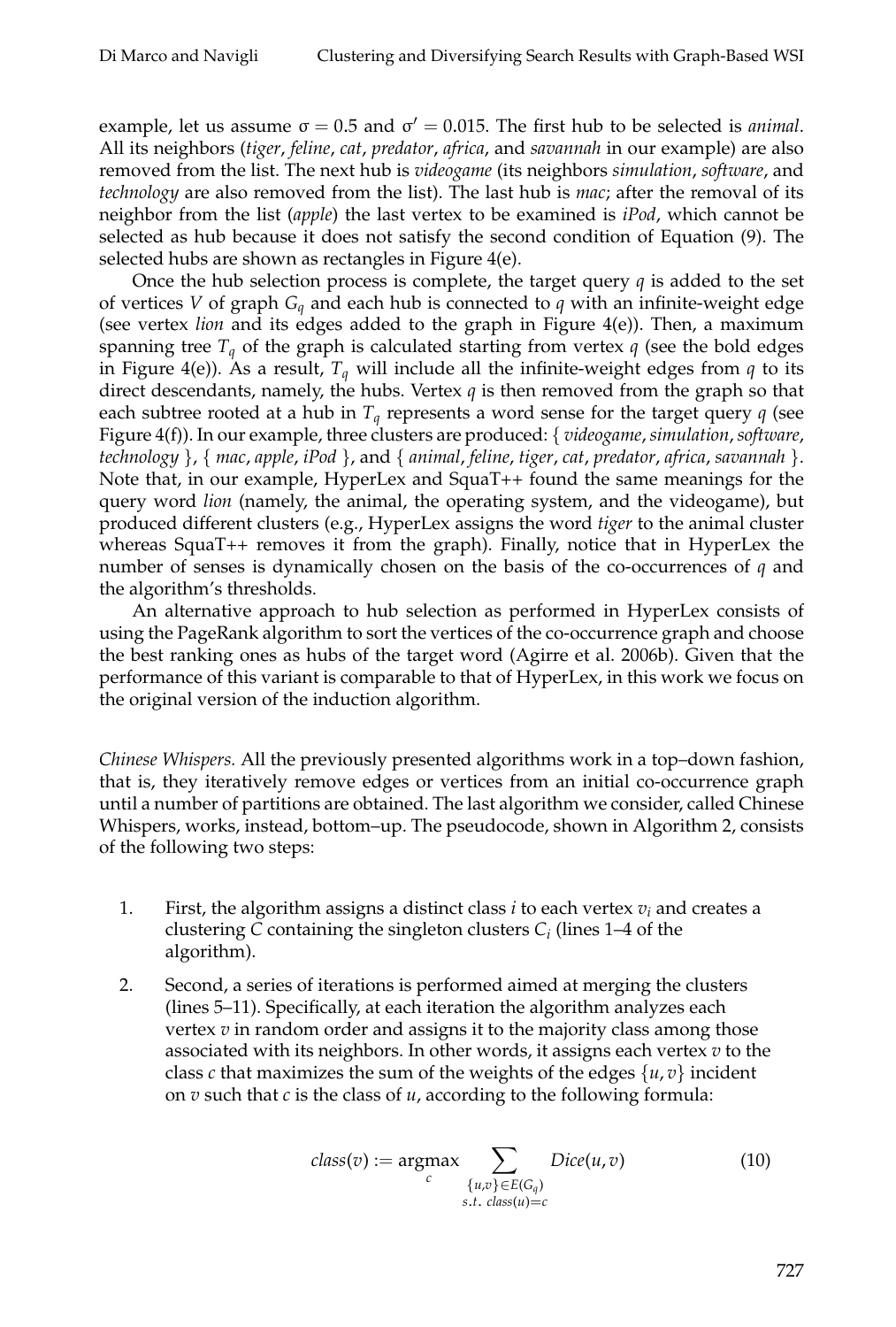#### **Algorithm 2** The Chinese Whispers algorithm.

**Input:** a graph  $G_q = (V, E)$  to be clustered **Output:** a clustering *C* of the vertices in *V*

```
1: for each v_i \in V2: class(v_i) := i3: C_i := \{v_i\}4: C := \{C_i : i = 1, ..., |V|\}5: repeat
 6: C' := C7: for each v \in V, randomized order
8: class(v) := argmaxc
                                  \sum{u,v}∈E(Gq )
                              s.t. class(u)=cDice(u, v)
9: for each i do C_i := \{ v \in V : \text{class}(v) = i \}10: C := \{C_i : C_i \neq \emptyset\}11: until C \neq C'12: return C
```
As soon as an iteration produces no change in the clustering (line 11), the algorithm stops and outputs the final clustering (line 12). In contrast to the previous algorithm, Chinese Whispers is parameter-free. Figure 4(g) shows an output example for this algorithm on the *lion* co-occurrence graph.

#### **3.3 Clustering of Web Search Results**

We are now ready to semantically cluster our Web search results *R*, which we previously transformed into bags of words *B* (cf. Section 3.1). To this end we use the automatically discovered senses for our input query *q* (cf. Section 3.2). We adopt different measures, each of which calculates the similarity between a bag of words  $b_i \in B$  and the sense clusters  $\{S_1, \ldots, S_m\}$  acquired as a result of Word Sense Induction.

Given a result  $b_i$ , the sense cluster closer to  $b_i$  will be selected as the most likely meaning of *ri*. Formally:

$$
Sense(r_i) = \begin{cases} \operatorname{argmax}_{j=1,\dots,m} \operatorname{sim}(b_i, S_j) & \text{if } \max_{j=1,\dots,m} \operatorname{sim}(b_i, S_j) > 0\\ 0 & \text{else} \end{cases}
$$
(11)

where  $\sin(b_i, S_j)$  is a generic similarity value between  $b_i$  and  $S_j$  (0 denotes that no sense is assigned to result  $r_i$ ). As a result of sense assignment for each  $r_i \in R$ , we obtain a clustering  $C = (C_1, \ldots, C_m)$  such that:

$$
C_j = \{r_i \in R : \text{Sense}(r_i) = j\}
$$
\n<sup>(12)</sup>

that is, *Cj* contains the search results classified with the *j*-th sense of query *q*.

We now present three different similarity measures between snippet bags of words and sense clusters (cf. Equation (11)), which we implemented in our framework.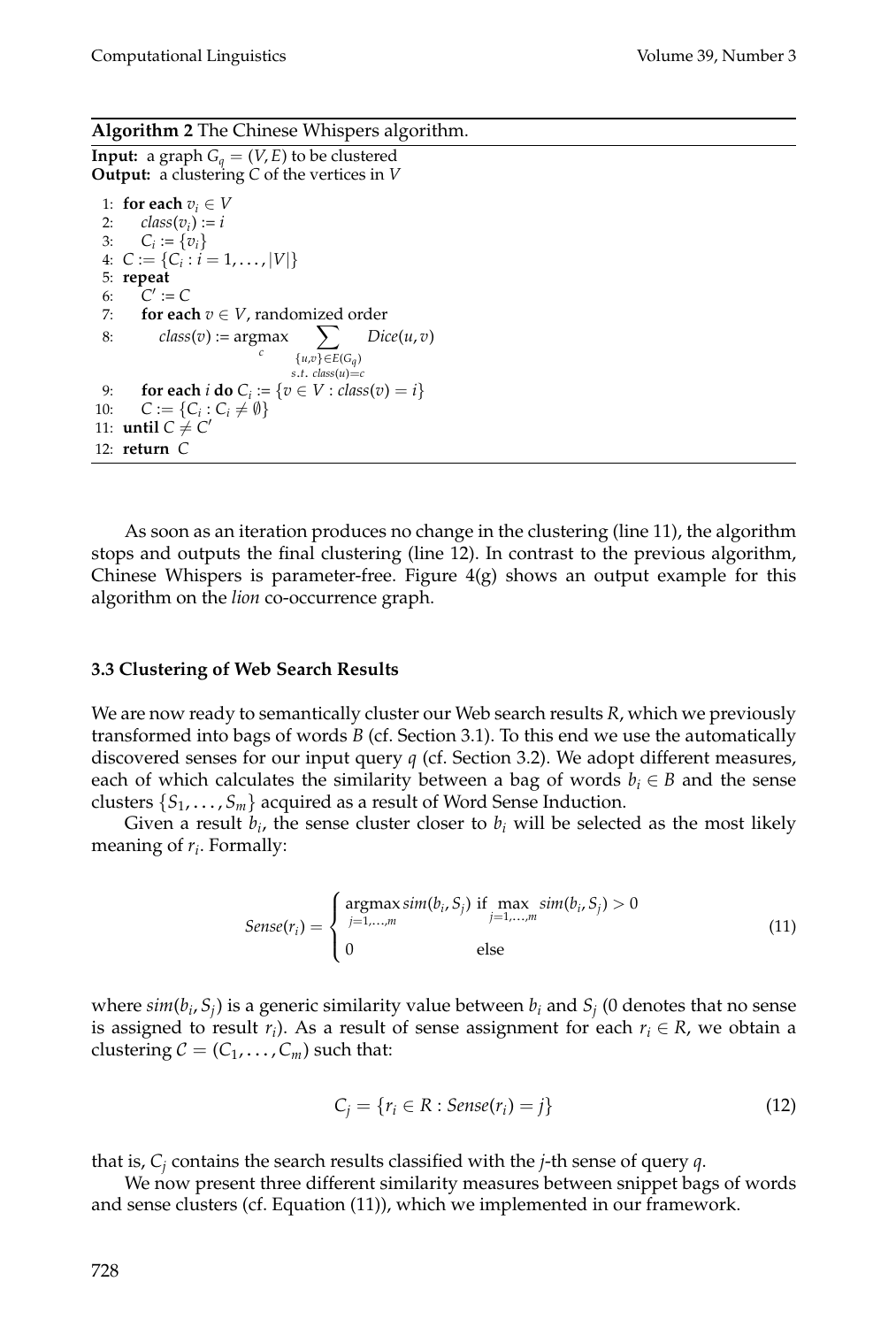*Word Overlap.* It calculates the size of the intersection between the two word sets:

$$
sim_{WO}(b_i, S_j) = \frac{|b_i \cap V_j|}{|b_i|} \tag{13}
$$

where  $S_j = (V_j, E_j)$  as defined in Section 3.2.2.

*Degree Overlap.* It calculates the sum of the degrees in the co-occurrence graph component of  $S_i$  of the snippet's words in  $b_i$ :

$$
sim_{DO}(b_i, S_j) = \frac{\sum_{w \in b_i \cap V_j} degree(w, S_j)}{|b_i| \cdot |E_j|}
$$
\n(14)

where  $degree(w, S_i)$  is the number of edges incident on *w* in the  $S_i$  component of the co-occurrence graph.

*Token Overlap.* The third measure is similar in spirit to Word Overlap, but takes into account each token occurrence in the snippet bag of words *bi*:

$$
sim_{TO}(b_i, S_j) = \frac{\sum_{w \in b_i \cap V_j} c(w, r_i)}{\sum_{w \in b_i} c(w, r_i)}
$$
(15)

where  $c(w, r_i)$  is the number of occurrences of the word *w* in the result  $r_i$ .

#### **3.4 Cluster Sorting**

As a natural consequence of the different similarity values between snippet results and a given cluster, first, not all the snippets will have the same degree of relevance for the cluster, and second, the produced clusters will show a different "quality" depending on the relevance of the search results therein. We thus sort the clusters in our clustering C using a similarity-based notion of cluster "quality." For each cluster  $C_i \in \mathcal{C}$ , we determine its similarity with the corresponding meaning  $S_j$  by calculating the following formula:

$$
avgsim(C_j, S_j) = \frac{\sum_{r_i \in C_j} sim(b_i, S_j)}{|C_j|}
$$
\n(16)

The formula determines the average similarity between the bags of words *bi* of the search results  $r_i$  in cluster  $C_i$  and the corresponding sense cluster  $S_i$ . The similarity function *sim* is the same as that stated in Equation (11) and defined in Section 3.3.

Finally, we rank the elements  $r_i$  within each cluster  $C_i$  by their similarity  $\text{sim}(b_i, S_i)$ . We note that the ranking and optimality of clusters can be improved with more sophisticated techniques (e.g., Crabtree, Gao, and Andreae 2005; Kurland 2008; Kurland and Domshlak 2008; Lee, Croft, and Allan 2008). This is beyond the scope of this article, however.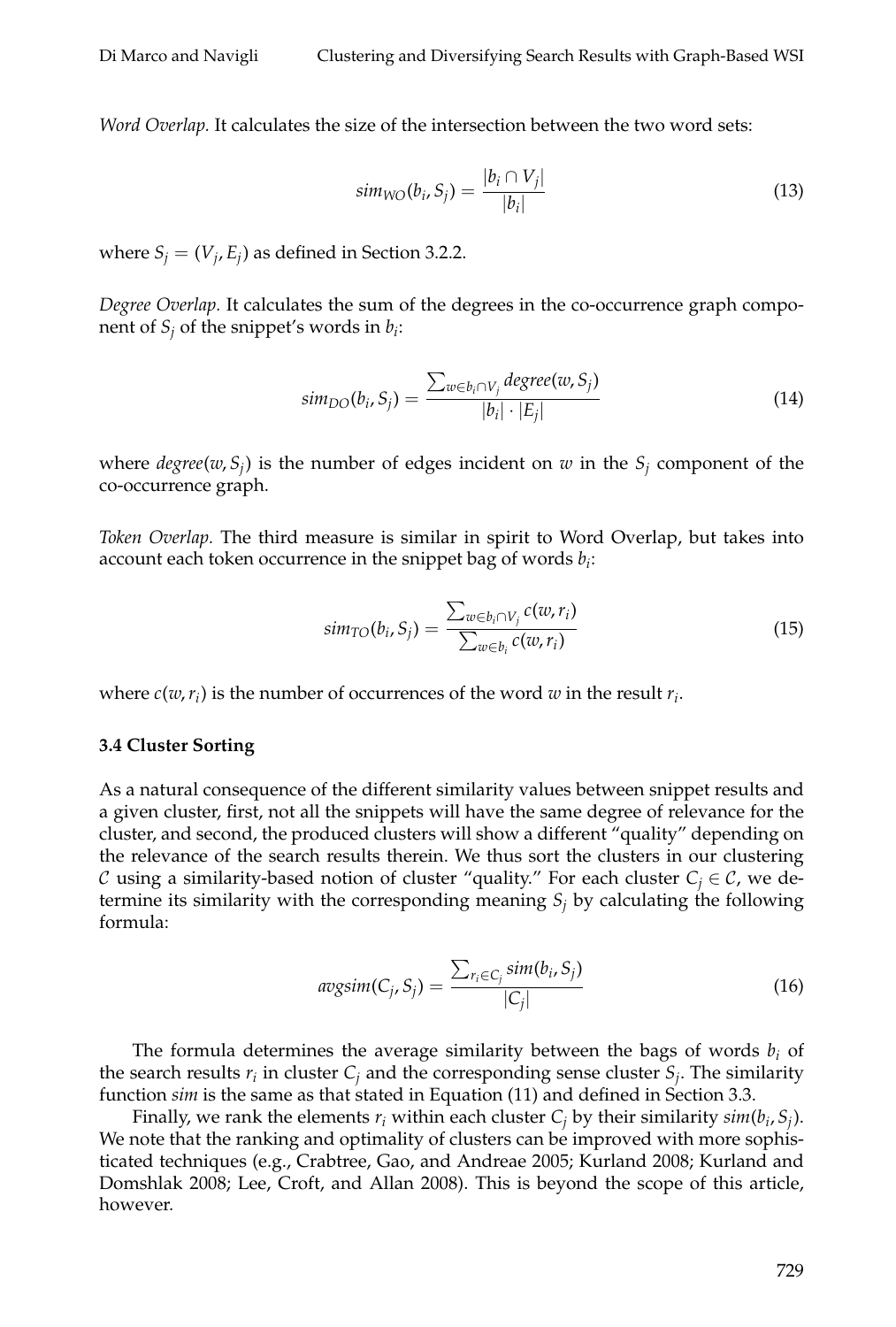## **4. In Vivo Experiments: Web Search Result Clustering**

We now present two extrinsic experiments aimed at determining the impact of WSI when integrated into Web search result clustering. We first describe our experimental set-up (Section 4.1). Next, we present a first experiment focused on the quality of the output search result clusters (Section 4.2) and a second experiment on the degree of diversification of semantically enhanced versus non-semantic search result clustering algorithms (Section 4.3).

## **4.1 Experimental Set-up**

*4.1.1 Lexicon.* In all our experiments our lexicon was given by the entire WordNet vocabulary (Miller et al. 1990; Fellbaum 1998) augmented with the set of queries in our test data sets.

*4.1.2 Corpora.* To calculate the co-occurrence strength between words we need a large corpus to extract co-occurrence counts and calculate the Dice values (cf. Equation (1)). To this end we performed separate experiments on two different corpora and constructed the corresponding co-occurrence databases:

- - **Google Web1T** (Brants and Franz 2006): This corpus is a large collection of *n*-grams ( $n = 1, \ldots, 5$ )—namely, windows of *n* consecutive tokens—occurring in one terabyte of Web documents as collected by Google. We consider all the co-occurrences for lemmas which appear in the same *n*-gram (we applied the WordNet lemmatizer to obtain the canonical form of any word sequence).
- $\bullet$  **ukWaC** (Ferraresi et al. 2008): This corpus was constructed by crawling the .uk domain and obtaining a large sample of Web pages that were automatically part-of-speech tagged using the TreeTagger tool. For this corpus we considered all the co-occurrences of WordNet lemmas that appear in the same sentence.

We selected these two corpora for their very different natures, namely: Google Web1T is a very large corpus, but with very narrow contexts (5-grams) with a minimum occurrence frequency; ukWaC represents a smaller portion of the Web, but with larger contexts. This enabled us to observe the behavior of WSI algorithms when cooccurrences were extracted from different kinds of textual source. In Table 5 we show examples of the contexts available in the two corpora for the same word (i.e., *lion*) and the content words that are found to co-occur with it (shown in italics in Table 5).

**Table 5**

Example of contexts for the word *lion* in the Web1T and ukWaC corpora (target word in bold, co-occurring words in italics).

|       | corpus context example                                                                                                                    |
|-------|-------------------------------------------------------------------------------------------------------------------------------------------|
| ukWaC | Web1T <i>roar</i> of the lion in<br>Wilson's Zoo and its sad lion had given way to the brave attempt to create an early<br>"Safari Park". |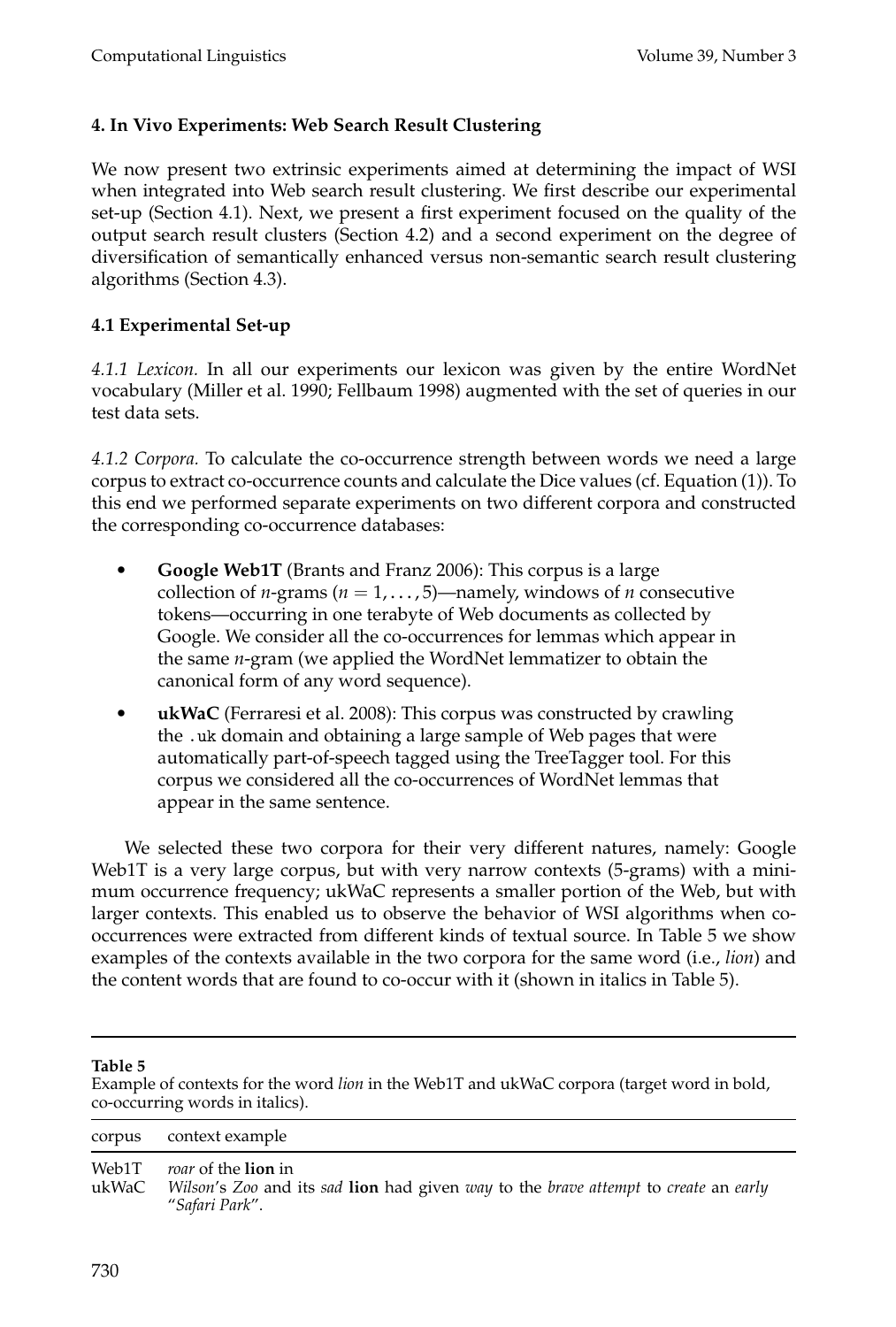The pseudoword data set.

| pizza*blog             |
|------------------------|
| المادين المتلاط متامات |

- 2 banana\*plush
- 3 kalashnikov\*mollusk\*sky
- 4 hurricane\*glue\*modem<br>5 pistol\*stair\*vacht\*semar 5 pistol\*stair\*yacht\*semantics
- 
- 6 potassium\*razor\*walrus\*calendula 7 monarchy\*archery\*google\*locomotive\*beach
- 8 hyena\*helium\*soccer\*ukulele\*wife
- 9 human\*orchid\*candela\*colosseum\*movie\*guitar
- 10 journey\*harmonica\*vine\*mustache\*rhino\*police
- 11 glossary\*river\*dad\*kitchen\*aikido\*geranium\*italy
- 12 microbe\*hug\*ship\*skull\*beer\*giraffe\*mathematics

*4.1.3 Tuning Set.* Given that our graph construction step and our WSI algorithms have parameters, we created a data set to perform tuning. In order to fix the parameter values independently of our application we created this data set by means of pseudowords (Schutze 1992; Yarowsky 1993). A pseudoword is an ambiguous artificial word created ¨ by concatenating two or more monosemous words. Each monosemous word represents a meaning of the pseudoword. For example, given the words *pizza* and *blog* we can create the pseudoword *pizza\*blog*. The list of pseudowords we used is reported in Table 6.

The powerful property of pseudowords is that they enable the automatic construction of sense-tagged corpora with virtually no effort. In fact, we automatically created our tuning data set as follows:

- 1. First, we collected the top 100 results retrieved by Yahoo! for each meaning (i.e., monosemous word) of the pseudoword (e.g., *pizza* and *blog* for *pizza\*blog*).
- 2. We created a set of 100 snippets for the "pseudoword" query (e.g., *pizza\*blog*) by selecting snippets from each meaning of the pseudoword in a number that was proportional to their total occurrence count. For instance, if *pizza* and *blog* occur, respectively, 73,000 and 27,000 times in the reference corpus (e.g., ukWaC), we selected 73 snippets from *pizza* and 27 from *blog*. As a result we simulated the distribution of the two senses of the pseudoword within the retrieved snippets.
- 3. Finally, within each of the 100 snippets, we replaced each monosemous word occurrence (e.g., *pizza* and *blog*) with the pseudoword itself (i.e., *pizza\*blog*). As a result we obtained a set of 100 snippets for each ambiguous pseudoword.

*4.1.4 Parameters.* We used our tuning set to select, first, the optimal values of the parameters needed to perform graph construction, and, second, to choose the parameter values specific to each graph-based WSI algorithm. To find the best configurations we performed tuning by combining the three evaluation measures of Adjusted Rand Index, Jaccard Index, and F1 (introduced in Section 4.2.1).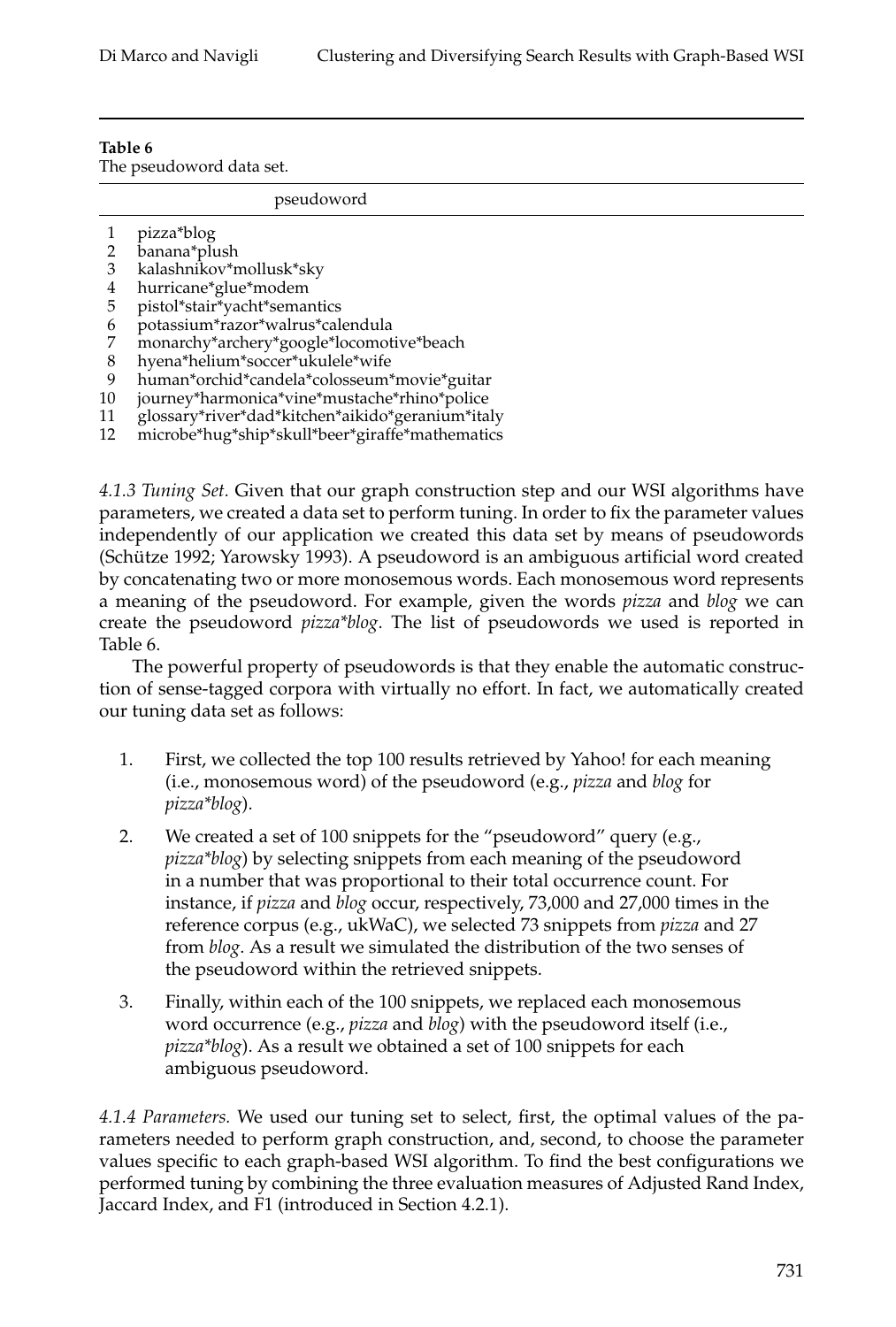|                            |               |                               |              | Web1T        |               |                  |           |                               |        | ukWaC              |        |                  |
|----------------------------|---------------|-------------------------------|--------------|--------------|---------------|------------------|-----------|-------------------------------|--------|--------------------|--------|------------------|
| parameter                  | Curvature     | SquaT+                        | $S$ qua $T+$ | <b>B-MST</b> | Hyperl        | Whisp<br>Chinese | Curvature | SquaT+                        | SquaT+ | B-M <sub>S</sub> T | Hyperl | Chinese Whispers |
| max comp. length $(\phi)$  | $\mathcal{D}$ |                               | 2            | 2            | $\mathcal{D}$ |                  | 2         | າ                             |        |                    | 2      | $\mathcal{P}$    |
| min co-occurr. $(\delta)$  |               | 5E-2 5E-2 5E-2 5E-2 5E-2 2E-1 |              |              |               |                  |           | 2E-1 5E-1 2E-1 2E-1 2E-1 2E-1 |        |                    |        |                  |
| min Dice $(\delta')$       |               | 1E-2 1E-2 1E-2 1E-2 5E-2 5E-2 |              |              |               |                  |           | 1E-4 1E-4 1E-2 1E-2 1E-4 5E-2 |        |                    |        |                  |
| min edge weight $(\theta)$ |               | 9E-4 9E-4 9E-4 9E-4 9E-4 9E-4 |              |              |               |                  |           | 6E-3 3E-3 3E-3 3E-3 7E-3 3E-3 |        |                    |        |                  |
| co-occurrence order        |               |                               |              |              |               |                  |           |                               |        |                    |        |                  |

The optimal parameter values for graph creation obtained as a result of tuning.

*Graph construction.* Because all our WSI algorithms draw on the co-occurrence graph, we first tuned the parameters for graph construction for each of the two corpora (cf. Section 3.2.1), namely: the maximum length of the compounds extracted from the corpus ( $\phi$ ), the minimum number of co-occurrences ( $\delta$ ) and minimum Dice value ( $\delta'$ ) for vertex addition, and the minimum weight for a graph edge  $(\theta)$  and vertex addition using first versus second-order co-occurrences. In Table 7 we show the values for these parameters that optimize the performance of each WSI algorithm on the two corpora.<sup>11</sup> In all our runs we used the Word Overlap as a similarity measure for Web search result clustering.

We observed that the optimal values for many of the parameters used for graph construction were stable across algorithms, whereas they changed across corpora due to the different scales of the two corpora. Instead, the maximum compound length and the co-occurrence order were fixed for all configurations. For the former we observed no performance increase with longer compound lengths. For the latter we found negligible improvements with second-order co-occurrences, at the cost, however, of increasing the size of the resulting graph exponentially. Given the large number of experiments that would be involved, we decided to avoid this additional workload and use first-order co-occurrences in all our experiments.

*WSI algorithms.* Next, for each graph-based WSI algorithm, we kept the given optimal values fixed for building the co-occurrence graphs for the tuning set queries, while varying the parameter values of the WSI algorithm, using Word Overlap as similarity measure for Web search result clustering. In Table 8 we show the optimal values for each algorithm when using Web1T (third column) and ukWaC (fourth column) to build the co-occurrence graph. Chinese Whispers is not shown as it is parameterfree (cf. Section 3.2.2). For SquaT++, together with the σ threshold, we also tuned the three coefficient values  $\alpha$ ,  $\beta$ , and  $\gamma$ , that is, we needed to find the best values for the coefficients in Equation (8). The optimal coefficient combinations are shown in Table 9 for SquaT++ on vertices and edges, when using the two corpora for graph construction. The values indicate that all the three graph patterns provide a positive contribution to the algorithm's performance, with the same coefficients for SquaT++ on vertices and

<sup>11</sup> To this end we used empirically chosen parameters for each WSI algorithm, while delaying the optimal choice of these parameters to the next paragraph.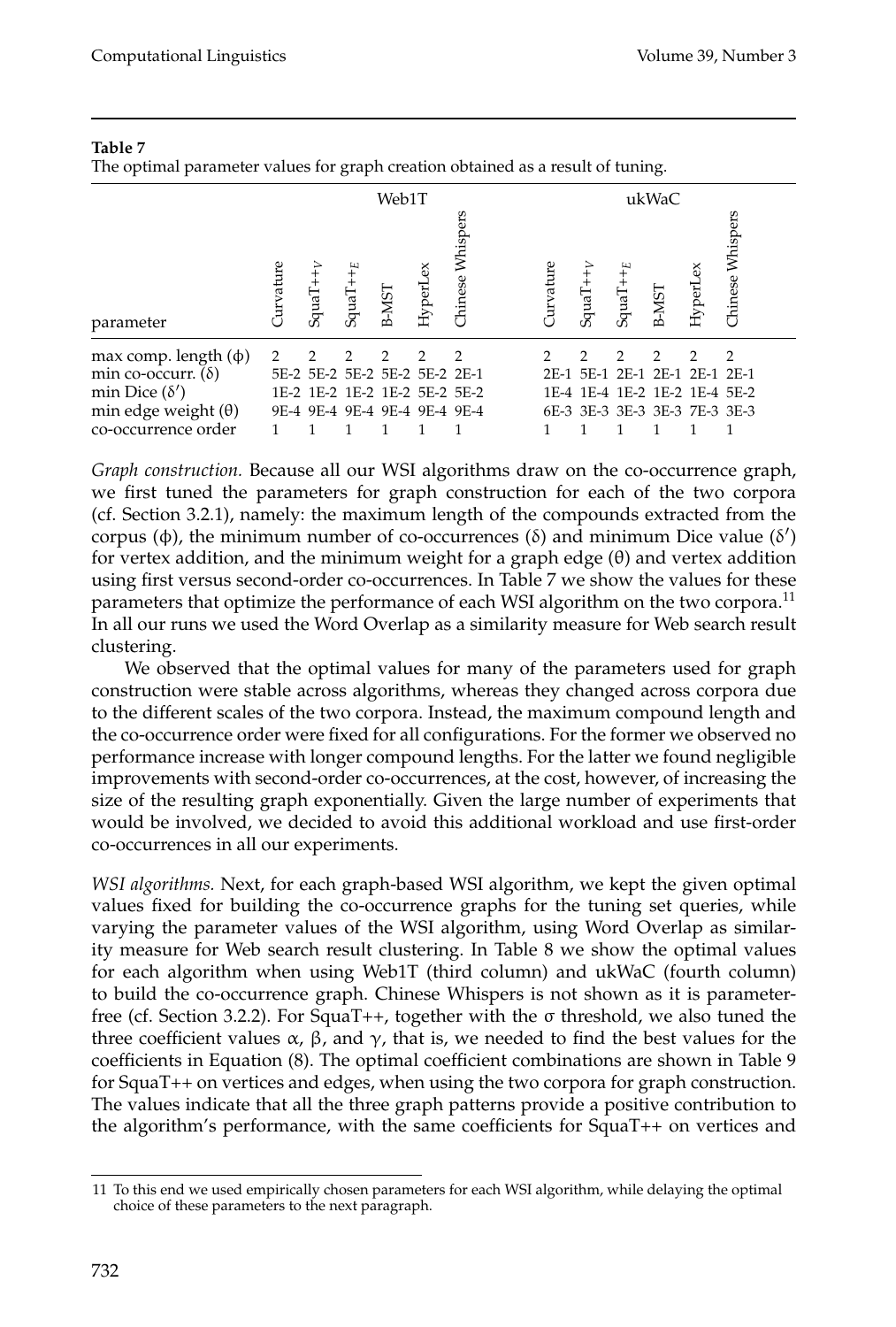| ×<br>۰. |  |
|---------|--|
|---------|--|

The WSI algorithms' parameters.

|           |                                                                          | Web1T         | ukWaC        |
|-----------|--------------------------------------------------------------------------|---------------|--------------|
| Curvature | removal threshold $(\sigma)$                                             | 0.25          | 0.35         |
| $SquaT++$ | vertex removal threshold $(\sigma)$<br>edge removal threshold $(\sigma)$ | 0.07<br>0.2   | 0.2<br>0.25  |
| B-MST     | number of clusters $(N)$                                                 | 4             | 4            |
| HyperLex  | min hub degree $(\sigma)$<br>min edge weight $(\sigma')$                 | 0.05<br>0.004 | 0.06<br>0.01 |

## **Table 9**

Optimal values for the three graph patterns used in SquaT++.

|                                              | Web1T |                           |  | ukWaC    |  |  |
|----------------------------------------------|-------|---------------------------|--|----------|--|--|
|                                              |       | $\alpha$ $\beta$ $\gamma$ |  | $\alpha$ |  |  |
| SquaT++ $_{V}$ 0.34 0.16 0.50 0.34 0.50 0.16 |       |                           |  |          |  |  |
| SquaT++ $_E$ 0.34 0.16 0.50 0.34 0.50 0.16   |       |                           |  |          |  |  |

edges. Interestingly, we observe that, whereas the contribution of triangles (weighted by  $\alpha$ ) is the same across corpora, the respective weights of squares ( $\beta$ ) and diamonds (γ) are flipped. After inspection we found that the graphs obtained with Web1T are less interconnected than those produced with ukWac. Consequently, diamonds are sparser but more reliable in the Web1T setting, whereas they are much more frequent, and thus noisier, in the ukWaC setting.

*4.1.5 Test Sets.* We conducted our in vivo experiments on two test sets of ambiguous queries:

- **AMBIENT** (AMBIguous ENTries), a data set that contains 44 ambiguous queries.<sup>12</sup> The sense inventory for the meanings (i.e., subtopics)<sup>13</sup> of queries is given by Wikipedia disambiguation pages. For instance, given the *beagle* query, its disambiguation page in Wikipedia provides the meanings of dog, Mars lander, computer search service, beer brand, and so forth. The top 100 Web results of each query returned by the Yahoo! search engine were tagged with the most appropriate query senses according to Wikipedia (amounting to 4,400 sense-annotated search results). To our knowledge, this is currently the largest data set of ambiguous queries available on-line. In fact, other existing data sets, such as those from the TREC Interactive Tracks, are not focused on distinguishing the subtopics of a query.

<sup>12</sup> http://credo.fub.it/ambient.

<sup>13</sup> In the following we use the terms *subtopic* and *word sense* interchangeably. As stated in the Introduction, this work focuses on query disambiguation along the lines of Word Sense Induction and Disambiguation (Navigli 2009), rather than aspect identification, which concerns subtle distinctions within the same meaning of a query.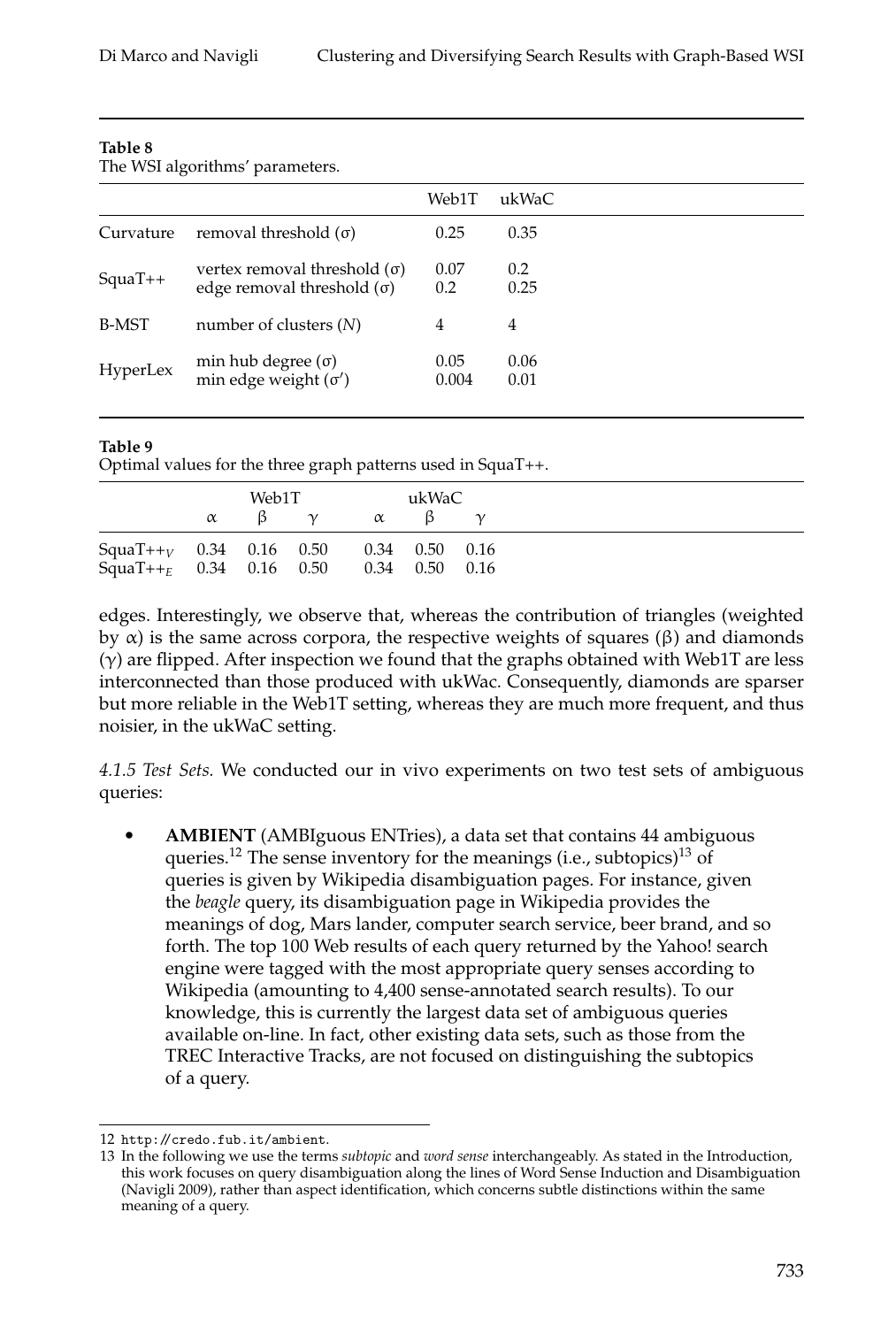| Statistics on the AMBIEN I and MORESOUE data sets. |         |     |     |                   |  |                                   |  |  |  |
|----------------------------------------------------|---------|-----|-----|-------------------|--|-----------------------------------|--|--|--|
| data set                                           | queries |     |     | queries by length |  | average<br>$3 \times 4$ subtopics |  |  |  |
| AMBIENT                                            | 44      | 35. | 6 3 |                   |  | 17.9                              |  |  |  |
| MORESOUE                                           | 114     |     | 47  | 36 31             |  | 6.6                               |  |  |  |

**Table 10** Statistics on the AMBIENT and MORESQUE data sets.

- **MORESQUE** (MORE Sense-tagged QUEry results), a data set that we developed as an integration of AMBIENT following guidelines provided by its authors.<sup>14</sup> In fact, our aim was to study the behavior of Web search algorithms on queries of different lengths, ranging from one to four words. The AMBIENT data set, however, is composed in the main of one-word queries. MORESQUE provides dozens of queries of length 2, 3, and 4, together with the top 100 results from Yahoo! for each query annotated precisely as was done in the AMBIENT data set. We decided not to discontinue the use of Yahoo! mainly for homogeneity reasons.

Wikipedia has already been used as a sense inventory by, among others, Bunescu and Pasca (2006), Mihalcea (2007), and Gabrilovich and Markovitch (2009). Santamaría, Gonzalo, and Artiles (2010) have investigated in depth the benefit of using Wikipedia as the sense inventory for diversifying search results, showing that Wikipedia offers much more sense coverage for search results than other resources such as WordNet.

We report the statistics on the composition of the two data sets in Table 10. Given that the snippets could possibly be annotated with more than one Wikipedia subtopic, we also determined the average number of subtopics per snippet. This amounted to 1.01 for AMBIENT and 1.04 for MORESQUE for snippets with at least one subtopic annotation. We can thus conclude that multiple subtopic annotations are infrequent. Finally, we analyzed how the different subtopics are distributed over the snippet results for each query. To do this we calculated the standard deviation of the subtopic population for each individual query, which we show in Figure 5. We observed a considerable difference in the standard deviations of shorter and longer queries (e.g., between those from the AMBIENT data set [from 1 to 44 in the figure] and the MORESQUE data set [from 45 to 158]). We further calculated the average standard deviation over the two data sets' queries, obtaining 6.5 for AMBIENT and 13.1 for MORESQUE. Therefore we anticipate that the longer the query length, the more unbalanced will be the distribution of its subtopics over the top-ranking results.

In line with previous experiments on search result clustering, our data set does not contain monosemous queries for two reasons: (i) we are interested in queries with multiple meanings, and (ii) monosemous queries would increase the performance of our experiments because no diversification would be needed for them.

*4.1.6 Systems.* We performed a comparison of our semantically enhanced search result clustering systems with nonsemantic ones.

<sup>14</sup> http://lcl.uniroma1.it/moresque.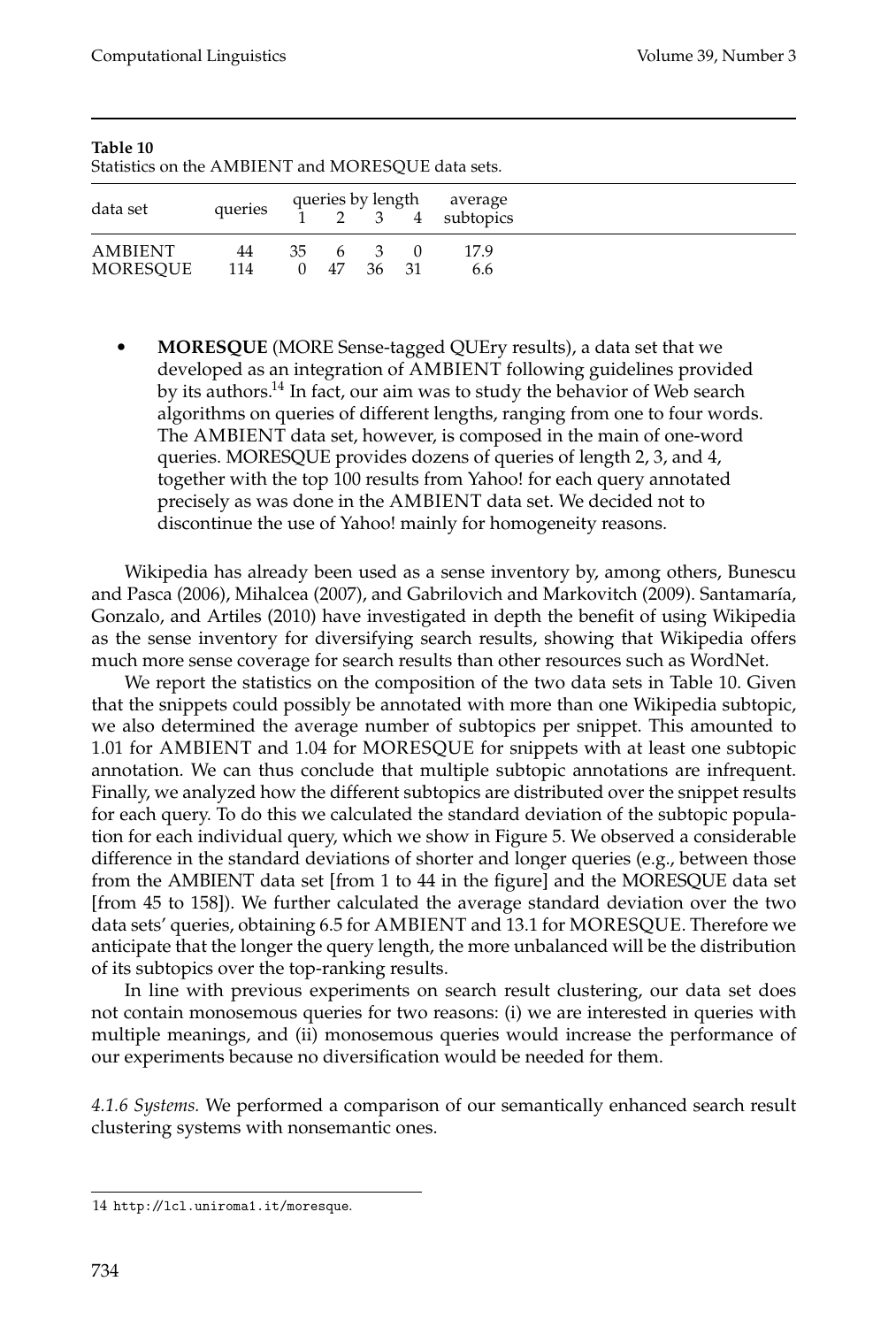

**Figure 5**

Standard deviations for the subtopic population of the AMBIENT queries (1–44) and the MORESQUE queries (45–158).

*Semantically enhanced systems.* We integrated our graph-based WSI algorithms (Curvature, SquaT++, B-MST, HyperLex, and Chinese Whispers; cf. Section 3.2) into our search result clustering framework. We tested each algorithm when combined with any of the snippet-to-sense similarity measures introduced in Section 3.3.

*Nonsemantic systems.* We compared our semantically enhanced systems with four Web clustering engines, namely:

- $\bullet$  **Lingo** (Osinski and Weiss 2005): A Web clustering engine implemented in the Carrot open-source framework<sup>15</sup> that clusters the most frequent
- phrases extracted using suffix arrays.<br>**Suffix Tree Clustering (STC)** (Zamir and Etzioni 1998): The original Web
- search clustering approach based on suffix trees.<br>• **KeySRC** (Bernardini, Carpineto, and D'Amico 2009): A state-of-the-art Web clustering engine built on top of STC with part-of-speech pruning
- and dynamic selection of the cut-off level of the clustering dendrogram.<br>**Tippy**<sup>16</sup> (formerly Clusty): A state-of-the-art metasearch engine developed by Vivísimo aimed at clustering search results into meaningful topics.

For Lingo and STC we used the Carrot implementation which we integrated into our framework. Conversely, for Yippy we used the on-line output provided by the Web search engine.

<sup>15</sup> http://project.carrot2.org.

<sup>16</sup> http://search.yippy.com.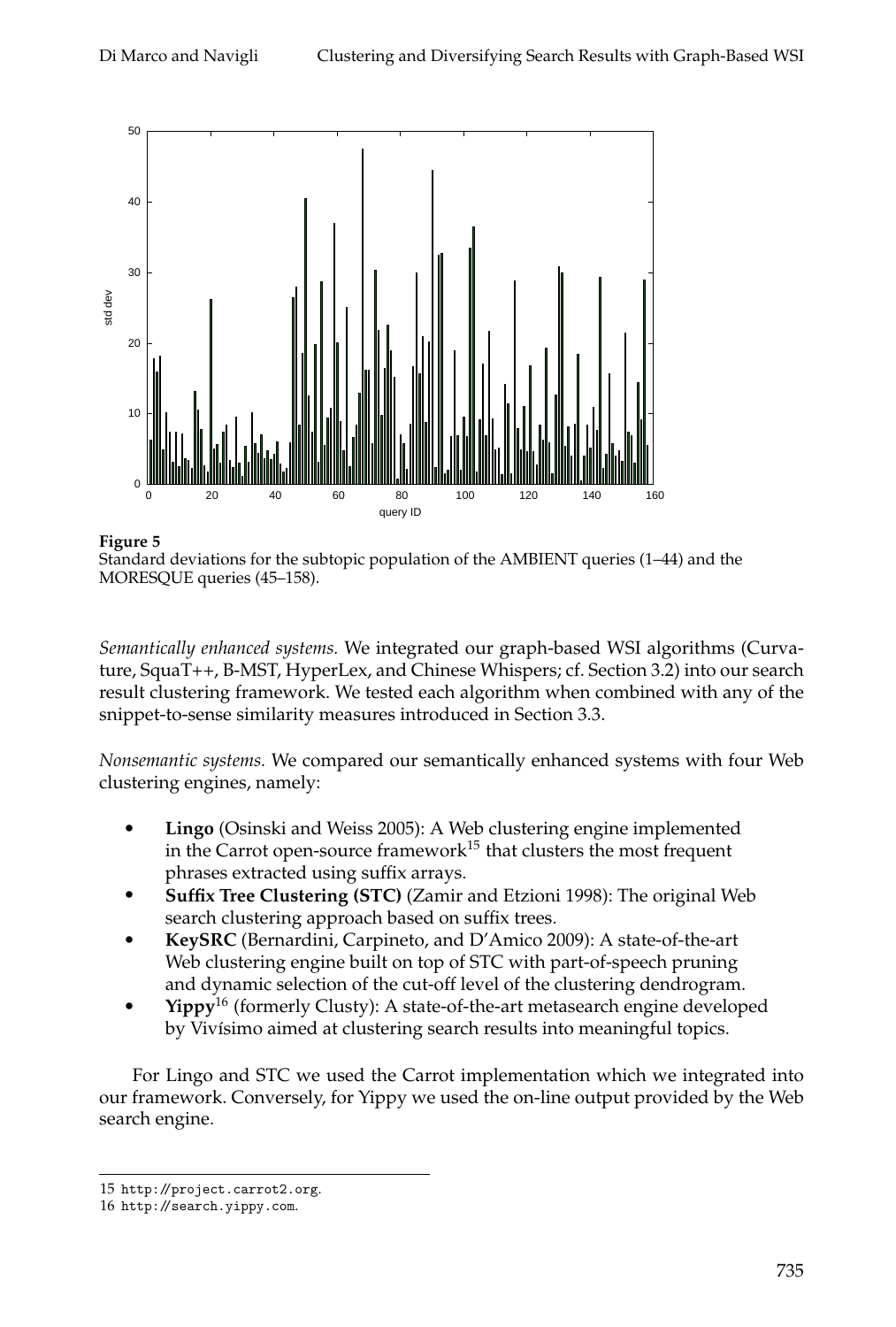*4.1.7 Baselines.* We compared the four systems against three baselines:

- - **Singletons:** Each snippet is clustered as a separate singleton (i.e., the cardinality of the resulting clustering C is  $|C| = |R|$ ).
- -**All-in-one:** All the snippets are clustered into a single cluster (i.e.,  $|\mathcal{C}| = 1$ ).
- - **Wikipedia clustering:** Given an input query *q*, we apply Equation (13) to match the bag of content words of each snippet against that of each Wikipedia page representing a meaning of *q* (we use the disambiguation page of *q* as its sense inventory). The snippet is then added to the cluster corresponding to the best-matching Wikipedia page. Given *q*, we obtain a clustering whose size is determined by the number of meanings in the Wikipedia disambiguation page of *q*.

The first two baselines help us determine whether the evaluation measures have a bias towards very small (singletons) or big clusters (all-in-one). The third baseline, based on Wikipedia, is a tough one in that—in contrast to our systems—it relies on a predefined sense inventory (which is the same as that used in the manual classification of the test set) to cluster the snippets. Consequently the baseline does not "induce" the senses, but just classifies (or labels) each snippet with the best-matching Wikipedia sense of the input query.

## **4.2 Experiment 1: Evaluation of the Clustering Quality**

*4.2.1 Evaluation Measures.* In this first experiment our goal is to evaluate the quality of the output produced by our search result clustering systems. Unfortunately, the clustering evaluation problem is a notably hard issue, and one for which there exists no unequivocal solution. Many evaluation measures have been proposed in the literature (Rand 1971; Zhao and Karypis 2004; Rosenberg and Hirschberg 2007; Geiss 2009, inter alia) so, in order to get exhaustive results, we tested three different clustering quality measures, namely, Adjusted Rand Index, Jaccard Index, and F1-measure, which we introduce hereafter. Each of these measures  $M(C, \mathcal{G})$  calculates the quality of a clustering  $C$ , output for a given query  $q$ , against the gold standard clustering  $\mathcal G$  for that query. We then determine the overall results on the entire set of queries *Q* in the test set according to the measure *M* by averaging the values of  $M(C, G)$  obtained for each single test query  $q \in Q$ .

*Adjusted Rand Index.* Given a gold standard clustering G, the Rand Index (RI; Rand 1971) of a clustering  $\mathcal C$  is a measure of clustering agreement commonly used in the literature, calculated as follows:

$$
RI(C, G) = \frac{TP + TN}{TP + FP + FN + TN}
$$
\n(17)

where TP is the number of true positives (i.e., snippet pairs) that are in the same cluster both in  $\mathcal C$  and  $\mathcal G$ , TN is the number of true negatives (i.e., pairs which are in different clusters in both clusterings), and FP and FN are, respectively, the number of false positives and false negatives. For the gold standard  $\mathcal G$  we use the clustering induced by the sense annotations provided in our data sets for each snippet (i.e., each cluster contains the snippets manually associated with a particular Wikipedia page, that is, subtopic, of the query).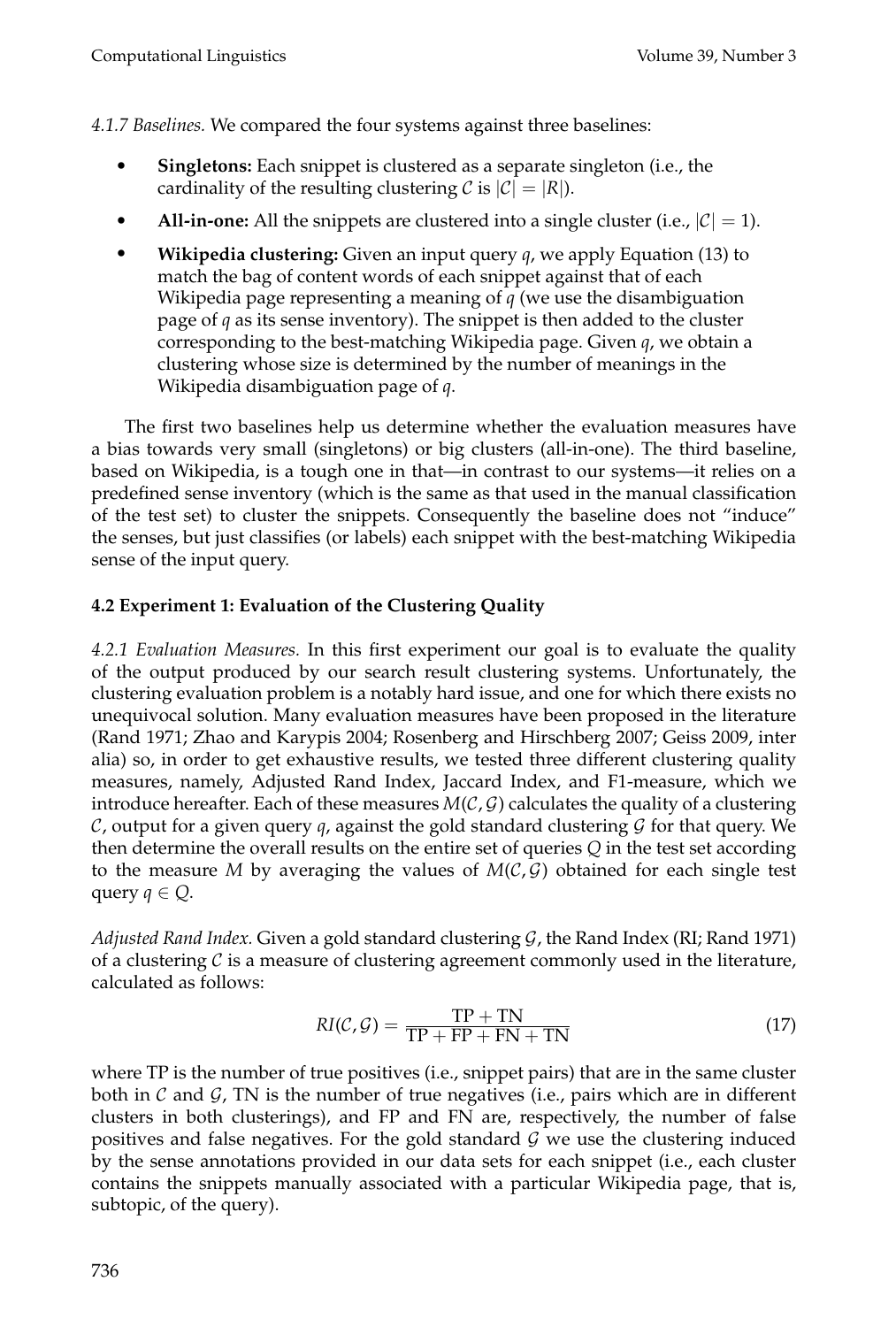Rand Index determines the percentage of snippet pairs that are in the same configuration in both  $C$  and  $C$ , but its main weakness is that it does not take chance into account. In fact, the expected value of the RI of two random clusterings is not a constant value (e.g., 0). This issue is addressed by the Adjusted Rand Index (ARI; Hubert and Arabie 1985), which corrects the RI for chance agreement and makes it vary according to expectation:

$$
ARI(C, \mathcal{G}) = \frac{RI(C, \mathcal{G}) - E(RI(C, \mathcal{G}))}{\max RI(C, \mathcal{G}) - E(RI(C, \mathcal{G}))}
$$
(18)

where  $E(RI(\mathcal{C}, \mathcal{G}))$  is the expected value of the RI. Given two clusterings  $\mathcal{C} = (C_1, \ldots, C_m)$ and  $\mathcal{G} = (G_1, G_2, \ldots, G_g)$ , we first quantify the degree of overlap between C and G using the contingency table reported in Table 11, where  $n_{ij}$  denotes the number of objects in common between  $G_i$  and  $C_j$  (i.e.,  $n_{ij} = |G_i \cap C_j|$ ) and  $a_i$  and  $b_j$  represent, respectively, the number of objects in *Gi* and *Cj*. Now, Equation (18) can be reformulated as follows (Steinley 2004):

$$
ARI(C, \mathcal{G}) = \frac{\sum_{ij} {n_{ij} \choose 2} - [\sum_i {a_i \choose 2} \sum_j {b_j \choose 2}] / {N \choose 2}}{\frac{1}{2} [\sum_i {a_i \choose 2} + \sum_j {b_j \choose 2}] - [\sum_i {a_i \choose 2} \sum_j {b_j \choose 2}] / {N \choose 2}}
$$
(19)

Differently from the original RI (which ranges between 0 and 1), the ARI ranges between  $-1$  and  $+1$  and is 0 when the index equals its expected value. Given the issues with RI, in our experiments we focused on ARI.

*Jaccard Index.* The ARI compares a clustering C with a gold standard G both in terms of the snippets occurring in the same cluster (TP) and those which are assigned to different clusters (TN). There are typically many TN in a clustering, however; therefore this measure tends to overweight the usefulness of snippets placed in different clusters. The Jaccard Index (JI) is a measure that addresses this issue. JI is calculated as follows:

$$
JI(\mathcal{C}, \mathcal{G}) = \frac{\text{TP}}{\text{TP} + \text{FP} + \text{FN}}
$$
 (20)

In fact, in contrast to RI (cf. Equation (17)), neither the numerator nor the denominator of JI include the TN term.

| $\mathcal C$<br>$\cal G$                     | $C_1$                | C <sub>2</sub>                                      | $\ldots$ .                                         | $C_m$                       | Sums           |  |
|----------------------------------------------|----------------------|-----------------------------------------------------|----------------------------------------------------|-----------------------------|----------------|--|
| $\frac{G_1}{G_2}$                            | $n_{11}$<br>$n_{21}$ | $n_{12}$<br>$n_{22}$                                | $\sim$ 0.00 $\sim$<br>$\ldots$                     | $n_{1m}$<br>$n_{2m}$        | $a_1$<br>$a_2$ |  |
| $\ddot{\phantom{a}}$<br>$G_{\boldsymbol{g}}$ | ÷<br>$n_{g1}$        | $\mathcal{L} = \frac{1}{2} \mathcal{L}$<br>$n_{g2}$ | $\mathcal{L}^{\text{max}}$<br>$\sim$ $\sim$ $\sim$ | $\frac{1}{2}$ .<br>$n_{gm}$ | $a_g$          |  |
| Sums                                         | $b_1$                | b <sub>2</sub>                                      | $\ldots$                                           | $b_m$                       | $\overline{N}$ |  |

**Table 11** Contingency table for the clusterings  $G$  and  $C$ .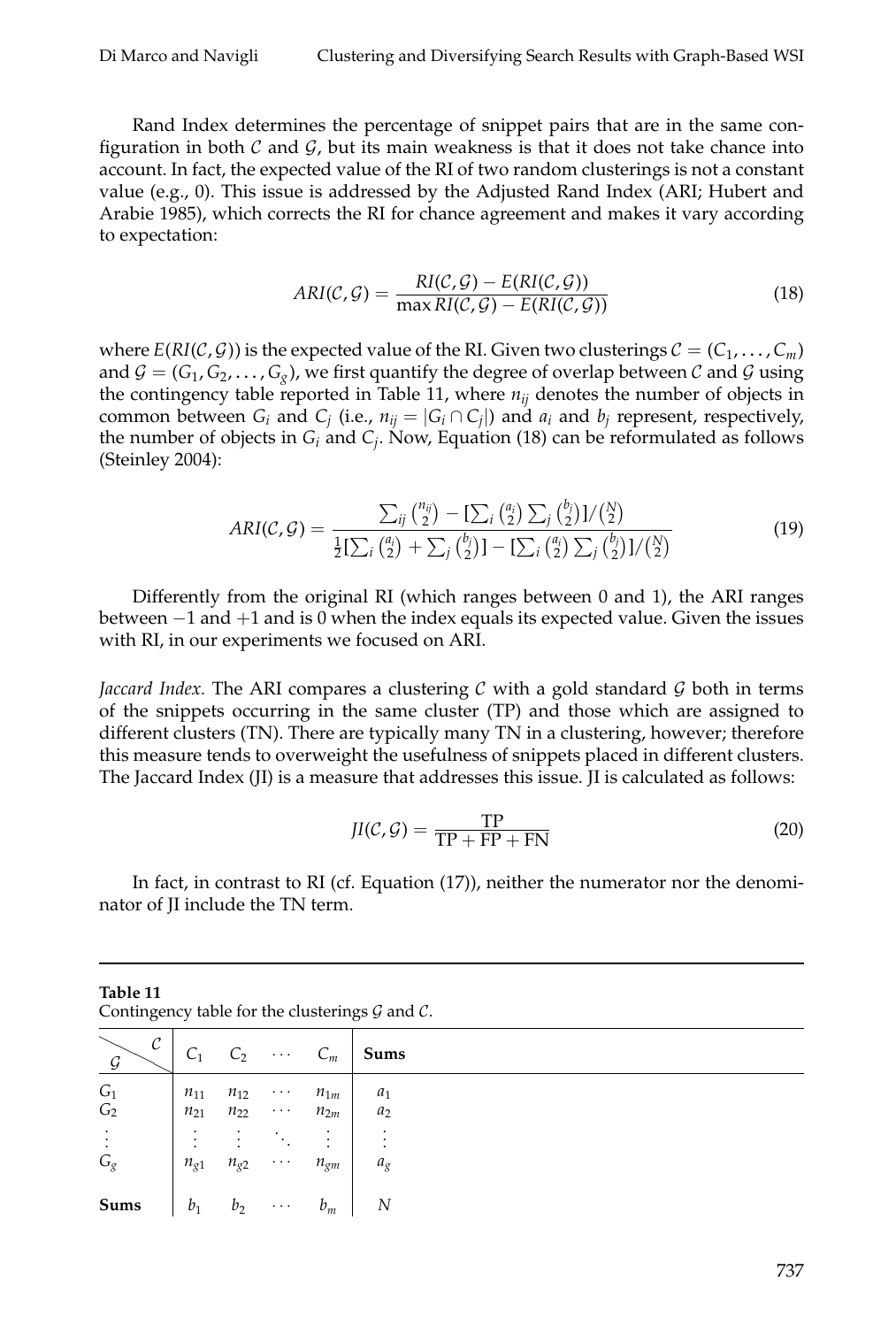*F1-Measure.* The ARI and the JI calculate the clustering quality using snippet pairs as the basic unit. Instead, a clustering  $\mathcal C$  can be evaluated by focusing on the precision of the single clusters and the topics recalled by them, that is, we evaluate  $\mathcal C$  according to its precision (P) and recall (R) against a gold standard  $G$ . Precision determines how accurately the clusters of  $C$  represent the topics in the gold standard  $C<sub>f</sub>$ , and recall measures how accurately the topics in  $G$  are covered by the clusters in  $C$ .

The precision of a cluster  $C_j \in \mathcal{C}$  can be calculated as follows (Crabtree, Gao, and Andreae 2005):

$$
P(C_j) = \frac{|C_j^t|}{|C_j|} \tag{21}
$$

where *t* is the majority topic in  $C_j$  for a given query,<sup>17</sup> and  $C_j^t$  is the set of snippets in  $C_j$  which are tagged with subtopic *t* in the gold standard  $G$ . The recall of a topic *t* is, instead, calculated as:

$$
R(t) = \frac{|\bigcup_{C_j \in \mathcal{C}^t} C_j^t|}{n_t} \tag{22}
$$

where  $C^t$  is the subset of clusters of C whose majority topic is *t*, and  $n_t$  is the number of snippets tagged with subtopic *t* in the gold standard. The total precision and recall of the clustering  $C$  are then calculated as:

$$
P = \frac{\sum_{C_j \in \mathcal{C}} P(C_j) |C_j|}{\sum_{C_j \in \mathcal{C}} |C_j|}; \quad R = \frac{\sum_{t \in \mathcal{T}} R(t) n_t}{\sum_{t \in \mathcal{T}} n_t}
$$
(23)

where  $\tau$  is the set of subtopics in the gold standard  $\mathcal G$  for the given query. The two values of P and R are then combined into their harmonic mean, namely, the F1 measure (van Rijsbergen 1979):

$$
F1(C, \mathcal{G}) = \frac{2PR}{P + R}
$$
\n(24)

Note that, in contrast with ARI, in calculating precision and recall we do not consider untagged gold standard snippets.

*4.2.2 Results and Discussion.* We show the results of the WSI algorithms in Table 12. With few exceptions, the results obtained on the two corpora are comparable. SquaT++, which extends Curvature with the Square and Diamond patterns, obtains higher performance. Although integrating three different graph patterns is beneficial, the difference between using edges and vertices to do so is mostly marginal.

The first important insight is that the best results, shown in bold in Table 12, are consistent across corpora and similarity measures (i.e., WO, DO, and TO), thus showing the robustness of the WSI algorithms when co-occurrences are extracted from different textual sources. The pairwise evaluation measures (i.e., ARI and JI), however, rank the

<sup>17</sup> The majority topic for a cluster  $C_j \in \mathcal{C}$  is the topic *t* for which there exists the maximum number of snippets in *Cj* tagged with *t*.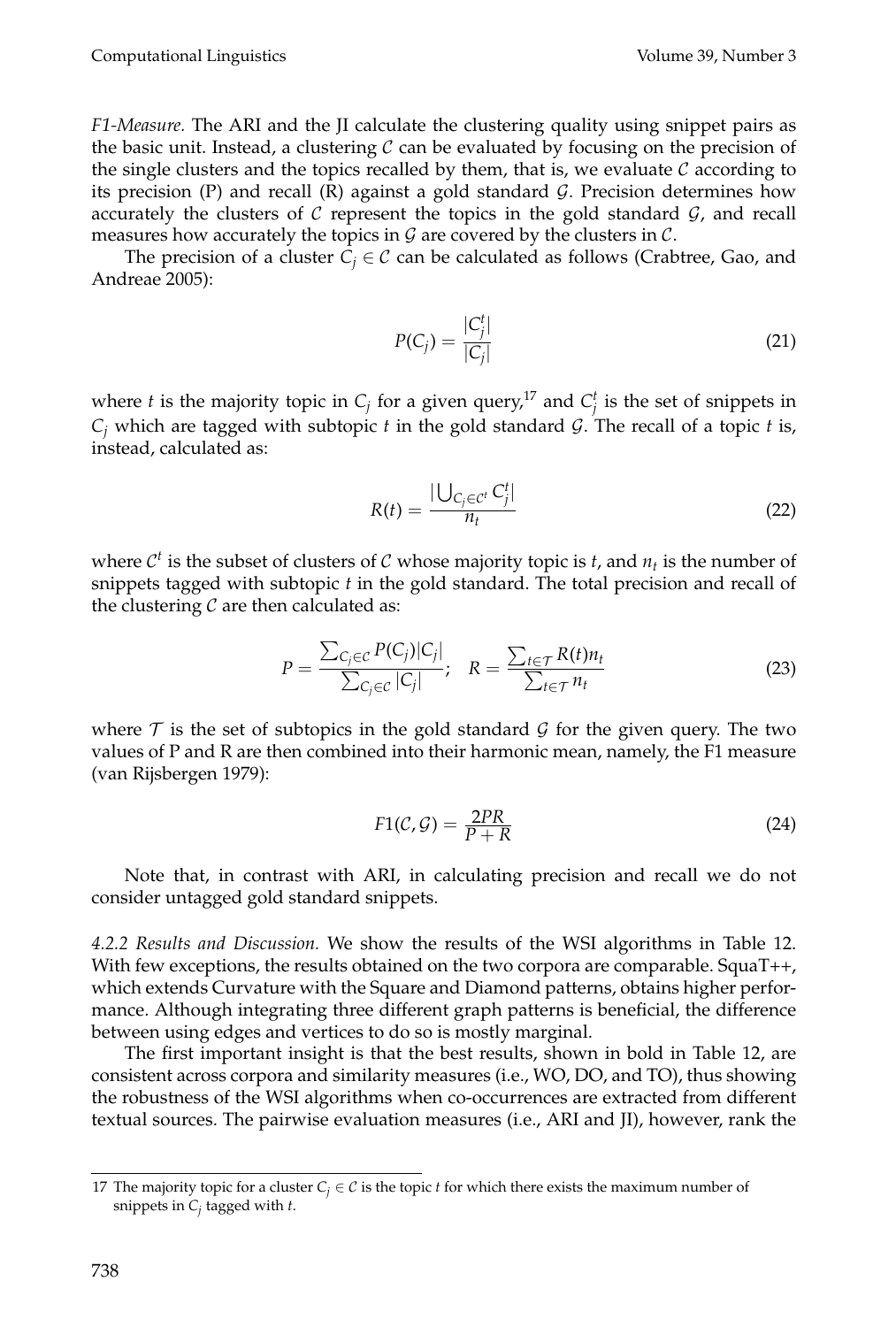Results of graph-based WSI algorithms with Web1T and ukWaC and various similarity measures (Word Overlap, Degree Overlap, and Token Overlap). The reported measures are Adjusted Rand Index (ARI), Jaccard Index (JI), and F1 (percentages). We also show the average number of clusters per query produced by each algorithm.

| Algorithm        | Sim.<br>Web1T |       |       |       | ukWaC |       |       |       |       |  |
|------------------|---------------|-------|-------|-------|-------|-------|-------|-------|-------|--|
|                  |               | ARI   | JI    | F1    | # cl. | ARI   | JI    | F1    | # cl. |  |
|                  | WO.           | 67.03 | 74.10 | 58.34 | 2.3   | 64.86 | 72.74 | 58.84 | 3.5   |  |
| Curvature        | DO            | 66.88 | 73.76 | 58.67 | 2.3   | 64.02 | 71.04 | 59.85 | 3.5   |  |
|                  | TO            | 67.14 | 74.04 | 58.36 | 2.3   | 65.03 | 72.46 | 58.73 | 3.5   |  |
|                  | <b>WO</b>     | 69.65 | 75.69 | 59.19 | 2.1   | 69.27 | 75.55 | 59.18 | 2.3   |  |
| SquaT++ $_V$     | DO            | 69.21 | 75.45 | 59.19 | 2.1   | 68.73 | 75.14 | 59.75 | 2.3   |  |
|                  | TO            | 69.67 | 75.69 | 59.19 | 2.1   | 69.33 | 75.55 | 59.23 | 2.3   |  |
|                  | <b>WO</b>     | 69.88 | 75.82 | 59.39 | 2.7   | 69.84 | 75.74 | 59.70 | 3.9   |  |
| SquaT+ $+_{E}$   | DO            | 69.63 | 75.74 | 60.99 | 2.7   | 69.86 | 75.35 | 63.00 | 3.9   |  |
|                  | TO            | 69.88 | 75.83 | 59.40 | 2.7   | 69.86 | 75.70 | 59.78 | 3.9   |  |
|                  | <b>WO</b>     | 60.76 | 71.51 | 64.56 | 5.0   | 61.15 | 72.24 | 65.57 | 5.0   |  |
| <b>B-MST</b>     | DO            | 66.48 | 69.37 | 64.84 | 5.0   | 67.60 | 70.02 | 67.41 | 5.0   |  |
|                  | TO            | 63.17 | 71.21 | 64.04 | 5.0   | 64.18 | 71.93 | 65.46 | 5.0   |  |
|                  | <b>WO</b>     | 60.86 | 72.05 | 65.41 | 13.0  | 56.59 | 72.00 | 70.69 | 17.0  |  |
| HyperLex         | DO            | 66.27 | 68.00 | 71.91 | 13.0  | 65.92 | 67.31 | 76.88 | 17.0  |  |
|                  | TO            | 62.82 | 70.87 | 65.08 | 13.0  | 61.64 | 70.61 | 70.42 | 17.0  |  |
|                  | WO            | 67.75 | 75.37 | 60.25 | 12.5  | 68.77 | 75.45 | 59.66 | 6.5   |  |
| Chinese Whispers | DO            | 65.95 | 69.49 | 70.33 | 12.5  | 67.86 | 72.34 | 66.16 | 6.5   |  |
|                  | TO            | 67.57 | 74.69 | 60.50 | 12.5  | 68.97 | 75.28 | 59.79 | 6.5   |  |

WSI algorithms differently from the F1 measure. In fact, when we focus on pairwise evaluation measures, SquaT++ outperforms all other systems on both corpora, with Chinese Whispers ranking second. B-MST and HyperLex obtain lower results. When we look into the precision of the output clusters and the recall of the gold-standard topics (i.e., we calculate F1), however, we observe an inverse trend: HyperLex, B-MST and, to a lesser extent, Chinese Whispers achieve the best performance, whereas Curvature and SquaT++ obtain lower F1. This is because, assuming comparable precision, producing more clusters (as is done by HyperLex, B-MST, and Chinese Whispers) implies more chances to obtain higher recall, thus better diversifying among the topics of the retrieved search results. More specifically, B-MST and, especially, HyperLex benefit from the use of ukWaC in terms of F1 performance, with HyperLex gaining around 5% when moving from Web1T to ukWaC.

Finally, in most cases we observe negligible differences between the three different similarity measures (i.e., WO, DO, TO, cf. Section 3.3), with some exceptions concerning B-MST, HyperLex, and Chinese Whispers.

We now report the best results for our WSI algorithms in Table 13, compared against those of nonsemantic systems (i.e., Lingo, STC, and KeySRC, cf. Section 4.1.6) and our three baselines (i.e., all-in-one, singleton, and Wikipedia, cf. Section 4.1.7). For the WSI algorithms we show the results when using the WO measure, because, first, DO uses graph information and thus cannot be applied to nonsemantic systems, and, second, in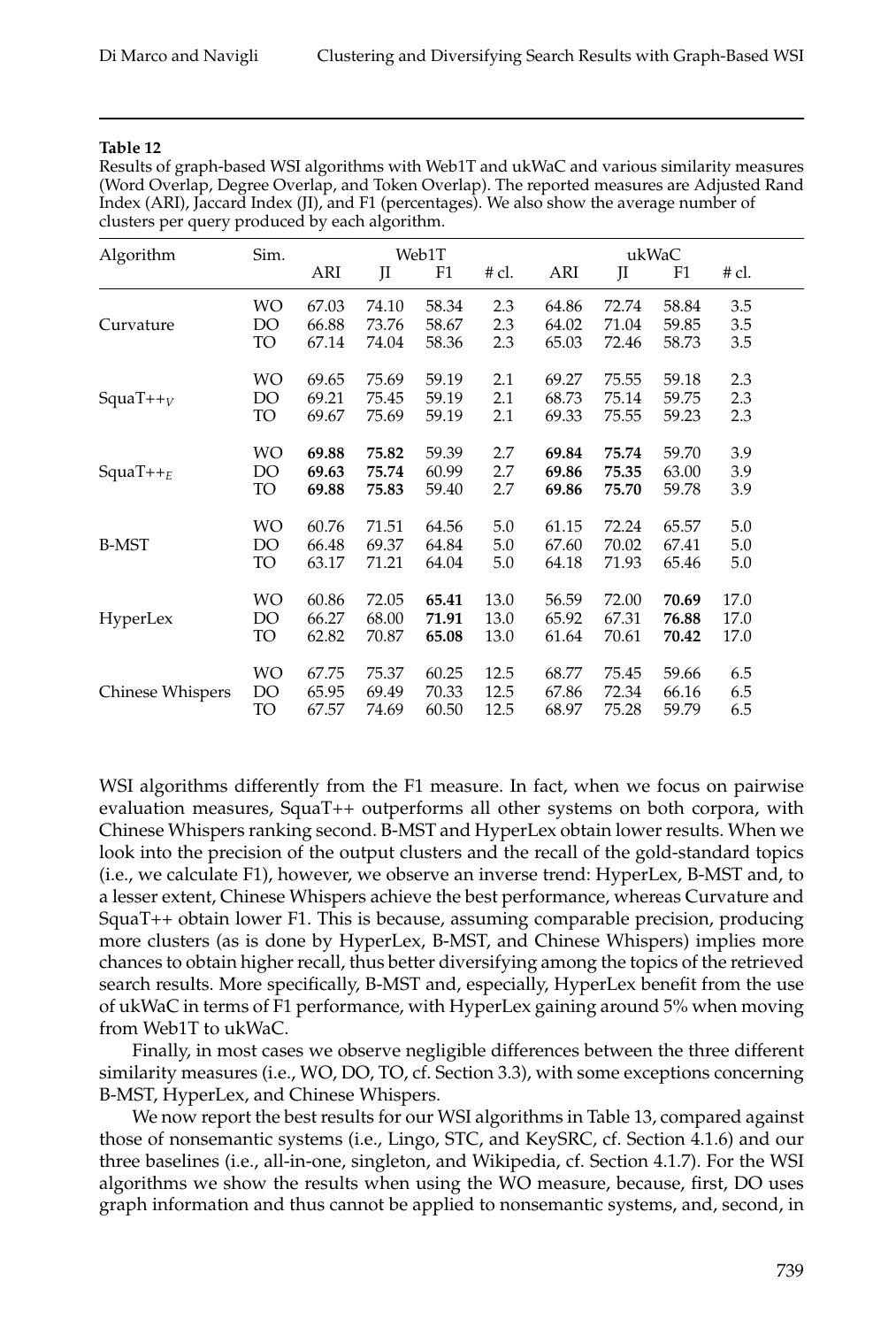A comparison between different search result clustering approaches (percentages). The best results for each of the three classes of algorithms is shown in bold.

|                  | Algorithm               | Web1T        |               |                |              | ukWaC        |               |                |              |
|------------------|-------------------------|--------------|---------------|----------------|--------------|--------------|---------------|----------------|--------------|
|                  |                         | ARI          | П             | F1             | #cl.         | ARI          | П             | F1             | # cl.        |
| WSI-based        | Curvature               | 67.03        | 74.10         | 58.34          | 2.3          | 64.86        | 72.74         | 58.84          | 3.5          |
|                  | SquaT++ $_V$            | 69.65        | 75.69         | 59.19          | 2.1          | 69.27        | 75.55         | 59.18          | 2.3          |
|                  | SquaT++ $_E$            | 69.88        | 75.82         | 59.39          | 2.7          | 69.84        | 75.74         | 59.70          | 3.9          |
|                  | <b>B-MST</b>            | 60.76        | 71.51         | 64.56          | 5.0          | 61.15        | 72.24         | 65.57          | 5.0          |
|                  | HyperLex                | 60.86        | 72.05         | 65.41          | 13.0         | 56.59        | 72.00         | 70.69          | 17.0         |
|                  | <b>Chinese Whispers</b> | 67.75        | 75.37         | 64.25          | 12.5         | 68.77        | 75.45         | 59.66          | 6.5          |
|                  | Lingo                   | $-0.53$      | 36.36         | 16.73          | 2.0          | $-0.53$      | 36.36         | 16.73          | 2.0          |
| SRC systems      | <b>STC</b>              | $-7.90$      | 38.23         | 14.96          | 2.0          | $-7.90$      | 38.23         | 14.96          | 2.0          |
|                  | KeySRC                  | 14.34        | 27.77         | 63.11          | 18.5         | 14.34        | 27.77         | 63.11          | 18.5         |
| <b>Baselines</b> | All-in-one<br>Singleton | 0.00<br>0.00 | 47.12<br>0.00 | 42.40<br>68.17 | 1.0<br>100.0 | 0.00<br>0.00 | 47.12<br>0.00 | 42.40<br>68.17 | 1.0<br>100.0 |
|                  | Wikipedia               | 13.83        | 56.02         | 14.33          | 5.7          | 13.83        | 56.02         | 14.33          | 5.7          |

most cases (as remarked earlier) there are negligible differences between the two other similarity measures (i.e., WO and TO, see Table 12).

Our first finding here is that WSI-based search result clustering outperforms all other approaches across all evaluation measures on the two corpora, except for KeySRC and the singleton baseline when using the F1 measure. We note, however, that although KeySRC outperforms the WSI algorithms based on graph patterns in terms of F1, it attains very low ARI and JI results. Even worse, the singleton baseline produces trivial, meaningless clusterings, as measured by ARI and JI. The all-in-one baseline, instead, obtains non-zero JI (thanks to the true positives taken into account), but again zero ARI. Further, its F1 is lower than singleton, because of its lower recall. The Wikipedia baseline fares well compared with the other baselines in terms of ARI and JI, but achieves lower F1, again because of low recall. Finally, KeySRC consistently outperforms the other SRC systems in terms of ARI and F1.

In order to perform a fair comparison of our systems with Yippy we used a modified version of our test set that retains only the Yahoo! results that were also returned by Yippy. The average number of results over all queries in the resulting data set is 24.4, with a minimum and maximum number of 3 and 56 results per query, respectively.

We report the results on the reduced data set in Table 14. Among the classical search result clustering systems, Yippy performs worse in terms of ARI and JI. Instead, when we focus on the precision and recall of the output clusters, Yippy outperforms all other nonsemantic systems, while lagging behind all WSI algorithms (which use Web1T). One finding here is that, even in the presence of a smaller number of snippets per query, semantic systems perform best, whereas other approaches, which rely (like KeySRC) on the availability of a sufficient number of snippets, fall short.

## **4.3 Experiment 2: Evaluation of the Clustering Diversity**

*4.3.1 Evaluation Measure.* Most of today's search engines return a flat list of search results. We thus performed a second experiment aimed at quantifying the impact of our Web search result clustering systems on flat-list search engines. In other words, our goal was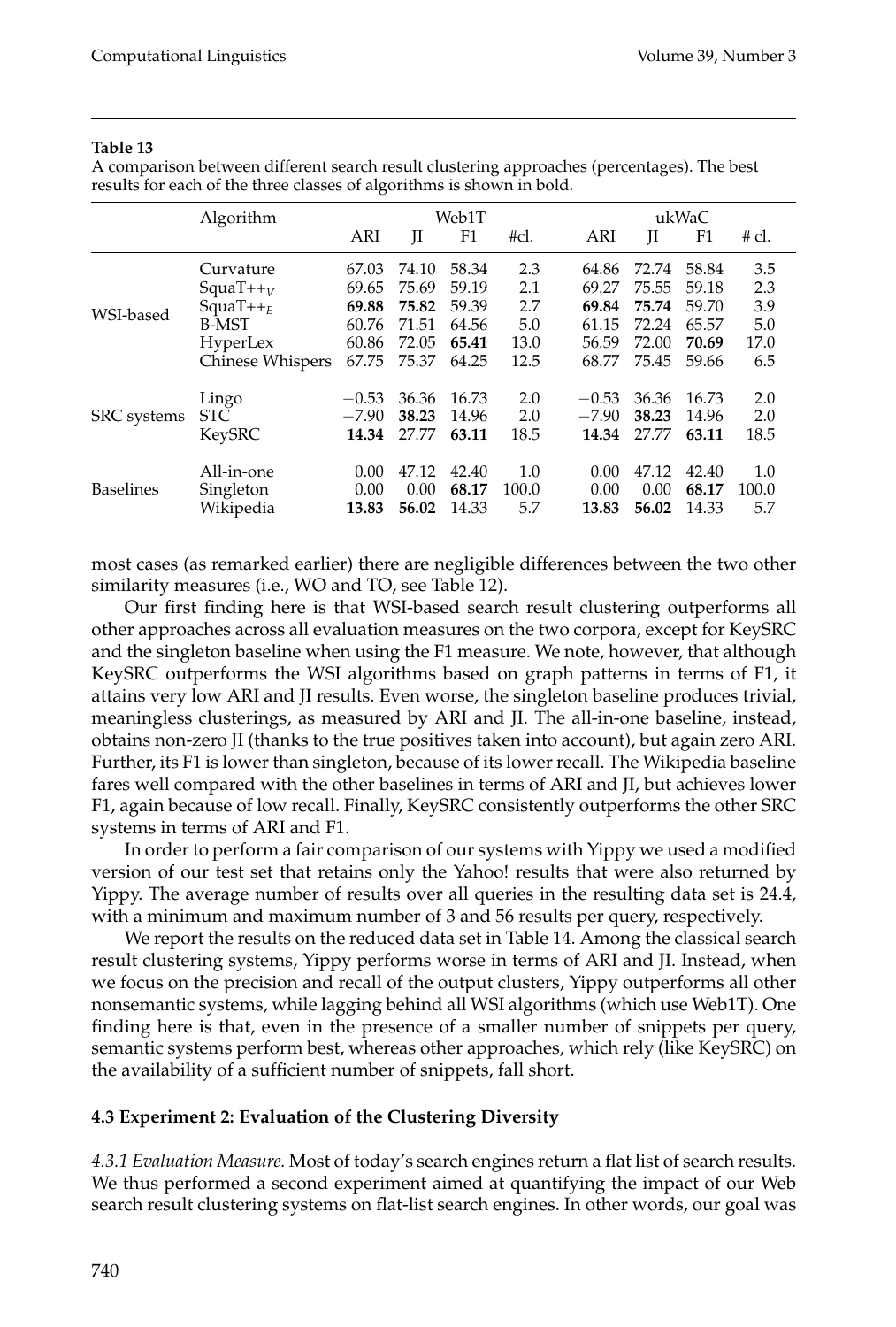A comparison of different SRC approaches, including Yippy (on a reduced version of the AMBIENT+MORESQUE data set; WSI systems use Web1T).

|                  | Algorithm        | ARI     | П     | F1    | # cl.            |
|------------------|------------------|---------|-------|-------|------------------|
|                  | Curvature        | 63.21   | 75.22 | 64.86 | 2.1              |
|                  | SquaT++ $_V$     | 64.25   | 75.29 | 64.99 | 2.0              |
|                  | SquaT+ $+_{E}$   | 64.13   | 75.96 | 65.30 | 2.3              |
| WSI-based        | <b>B-MST</b>     | 53.72   | 76.51 | 70.82 | 5.0              |
|                  | HyperLex         | 55.93   | 76.63 | 72.04 | 7.9              |
|                  | Chinese Whispers | 55.41   | 74.83 | 70.52 | 8.4              |
|                  |                  |         |       |       |                  |
|                  | Lingo            | $-1.58$ | 35.65 | 17.00 | 2.0              |
| SRC systems      | <b>STC</b>       | 7.91    | 38.34 | 15.04 | 2.0              |
|                  | KeySRC           | $-0.01$ | 31.80 | 32.90 | 3.3              |
|                  | Yippy            | 3.80    | 14.81 | 64.52 | 14.9             |
|                  | All-in-one       | 0.00    | 45.66 | 48.30 | 1.0              |
| <b>Baselines</b> | Singleton        | 0.00    | 0.00  | 72.19 | $24.4^{\dagger}$ |
|                  | Wikipedia        | 10.00   | 52.05 | 15.60 | 5.8              |

† Corresponding to the average number of snippet results in the reduced data set.

to determine how many different meanings of a query are covered in the top-ranking results shown to the user. One natural way of measuring such performance is given by **S-recall@K (Subtopic recall at rank** *K***)** and **S-precision@r (Subtopic precision at recall***r***)** (Zhai, Cohen, and Lafferty 2003). S-recall@K counts the number of different subtopics retrieved for *q* in the top *K* results returned:

$$
S\text{-}recall@K = \frac{|\cup_{i=1}^{K} \text{subtopics}(r_i)|}{m} \tag{25}
$$

where *subtopics*( $r_i$ ) is the set of subtopics manually assigned to the search result  $r_i$  and *m* is the number of subtopics for query *q* in the gold standard. In order to cut out some noise, we calculated the S-recall@K considering only the subtopics assigned to at least two snippets.

S-precision@r instead determines the ratio of different subtopics retrieved for *q* in the first  $K_r$  documents, where  $K_r$  is the minimum number of top results for which the system achieves recall *r*. Formally:

$$
\text{S-precision@r} = \frac{|\bigcup_{i=1}^{K_r} \text{subtopics}(r_i)|}{K_r} \tag{26}
$$

So whereas S-recall@K aims at determining the performance of a system at retrieving the largest number of topics for the query *q* in the *K* top-ranking results, S-precision@r quantifies the ratio of distinct subtopics covered by the minimal set of results returned for which the system obtains a specific recall *r*. Note that unambiguous queries would perform with S-precision@r = S-recall@K = 1 for all values of *r* and *K*. 18

<sup>18</sup> Here again we focus on the polysemy of queries in the traditional (computational) linguistic sense. See Section 2.6 for a discussion.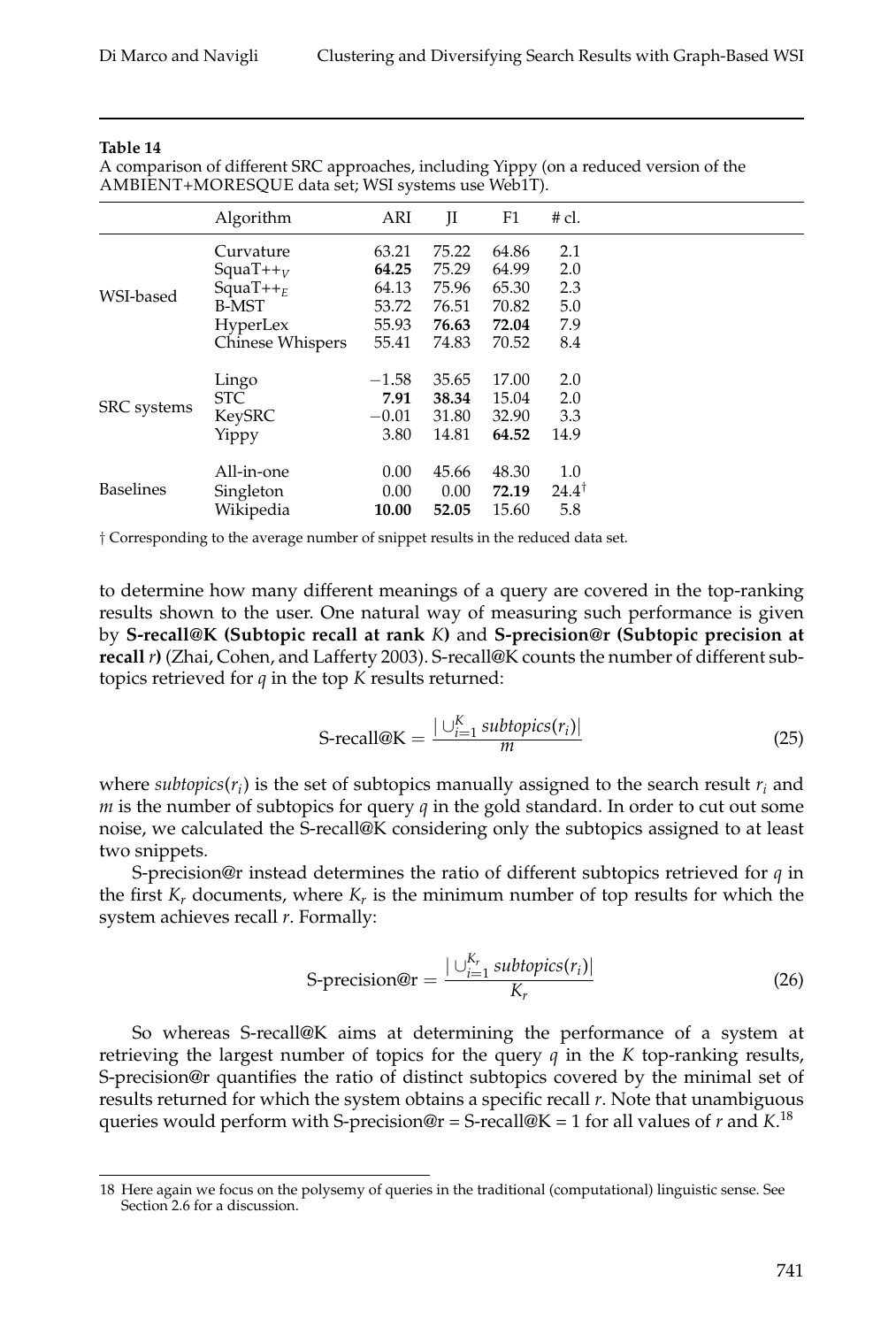S-recall@*K* on all queries (percentages). The results for WSI algorithms are reported for both Web1T and ukWaC.

| K                         |                                                                |                                      |                                      |                                      |                                      |                                      |                                      |                                      |                                      |                                      |
|---------------------------|----------------------------------------------------------------|--------------------------------------|--------------------------------------|--------------------------------------|--------------------------------------|--------------------------------------|--------------------------------------|--------------------------------------|--------------------------------------|--------------------------------------|
| System                    | 3                                                              | 4                                    | 5                                    | 6                                    | 7                                    | 8                                    | 9                                    | 10                                   | 15                                   | 20                                   |
| Curvature<br>SquaT++ $_V$ | 48.2<br>47.1                                                   | 53.5<br>52.0                         | 57.1<br>55.5                         | 60.5<br>59.3                         | 64.6<br>61.9                         | 67.4<br>65.6                         | 69.4<br>68.4                         | 72.6<br>70.4                         | 81.5<br>79.4                         | 86.2<br>86.2                         |
| <b>B-MST</b>              | 49.1                                                           | 55.8                                 | 59.4                                 | 62.5                                 | 65.6                                 | 67.8                                 | 70.0                                 | 72.3                                 | 80.0                                 | 84.4<br>85.5<br>84.9                 |
| Chinese Whispers          | 48.8                                                           | 53.3                                 | 58.3                                 | 62.2                                 | 65.4                                 | 68.5                                 | 70.8                                 | 72.8                                 | 78.9                                 | 84.5                                 |
| Curvature<br>SquaT++ $_V$ | 47.2<br>47.1                                                   | 51.8<br>51.9                         | 56.8<br>56.7                         | 59.5<br>59.4                         | 62.5<br>62.9                         | 65.4<br>65.6                         | 67.0<br>68.1                         | 68.4<br>70.3                         | 76.3<br>78.8                         | 83.4<br>84.4                         |
| <b>B-MST</b>              | 49.9                                                           | 55.3                                 | 61.0                                 | 63.9                                 | 66.9                                 | 70.7                                 | 73.7                                 | 75.6                                 | 83.3                                 | 84.9<br>87.5<br>87.6                 |
| Chinese Whispers          | 49.7                                                           | 54.5                                 | 57.7                                 | 61.2                                 | 64.0                                 | 66.7                                 | 69.5                                 | 71.4                                 | 79.4                                 | 84.0                                 |
| KeySRC<br>EP              | 39.5<br>36.1                                                   | 46.1<br>41.4                         | 48.7<br>44.6                         | 51.4<br>50.8                         | 54.3<br>53.5                         | 57.1<br>55.0                         | 59.6<br>57.1                         | 61.7<br>59.2                         | 68.2<br>67.9                         | 72.5<br>73.3<br>73.3                 |
|                           | SquaT++ $_E$<br>HyperLex<br>SquaT++ $_F$<br>HyperLex<br>Yahoo! | 47.6<br>50.4<br>47.9<br>51.1<br>42.3 | 51.9<br>55.5<br>51.2<br>59.3<br>47.6 | 56.2<br>60.5<br>55.1<br>64.6<br>51.4 | 59.6<br>63.4<br>58.6<br>67.3<br>54.6 | 62.6<br>66.2<br>61.5<br>71.3<br>57.3 | 64.5<br>69.3<br>64.8<br>73.9<br>59.4 | 67.0<br>71.2<br>67.8<br>74.9<br>61.0 | 69.0<br>72.9<br>69.6<br>76.6<br>63.4 | 78.5<br>78.9<br>78.9<br>83.4<br>69.1 |

These two measures are only suitable, however, for systems returning ranked lists (such as Yahoo! and Essential Pages). In order to apply them to search result clustering systems, we flatten each clustering to a list of search results. To do so, given a clustering  $\mathcal{C} = (C_1, C_2, \ldots, C_m)$ , we add to the initially empty list the first element<sup>19</sup> of each cluster  $C_i$  (*j* = 1, ..., *m*); then we iterate the process by selecting the second element of each cluster  $C_i$  such that  $|C_i| \geq 2$ , and so on. The remaining elements returned by the search engine, but not included in any cluster of  $C$ , are appended to the bottom of the list in their original order.

*4.3.2 Results and Discussion.* The results in terms of S-recall@K are shown in Table 15. The first key finding is that, independently of the adopted corpus for graph construction, each of the WSI algorithms outperforms all nonsemantic systems, including the stateof-the-art search resulting clustering engine (KeySRC), Essential Pages (see Section 2.4), and the Yahoo! baseline. This result provides strong evidence that inducing senses for a given ambiguous query is beneficial for the diversification of snippet results. Not all WSI algorithms perform the same, however: In fact, we observe that exploiting local graph patterns (as done by Curvature and SquaT++) typically leads to worse results compared with other graph-based approaches. We do not observe substantial differences between Curvature and SquaT++ on edges and vertices. We hypothesize that the lack of significant difference in the diversification performance of the three pattern-based WSI algorithms is due to the lower number of clusters they produce (in the order of around two to three clusters, cf. Table 12).

<sup>19</sup> Recall that the snippets within a cluster are sorted by relevance, cf. Section 3.4.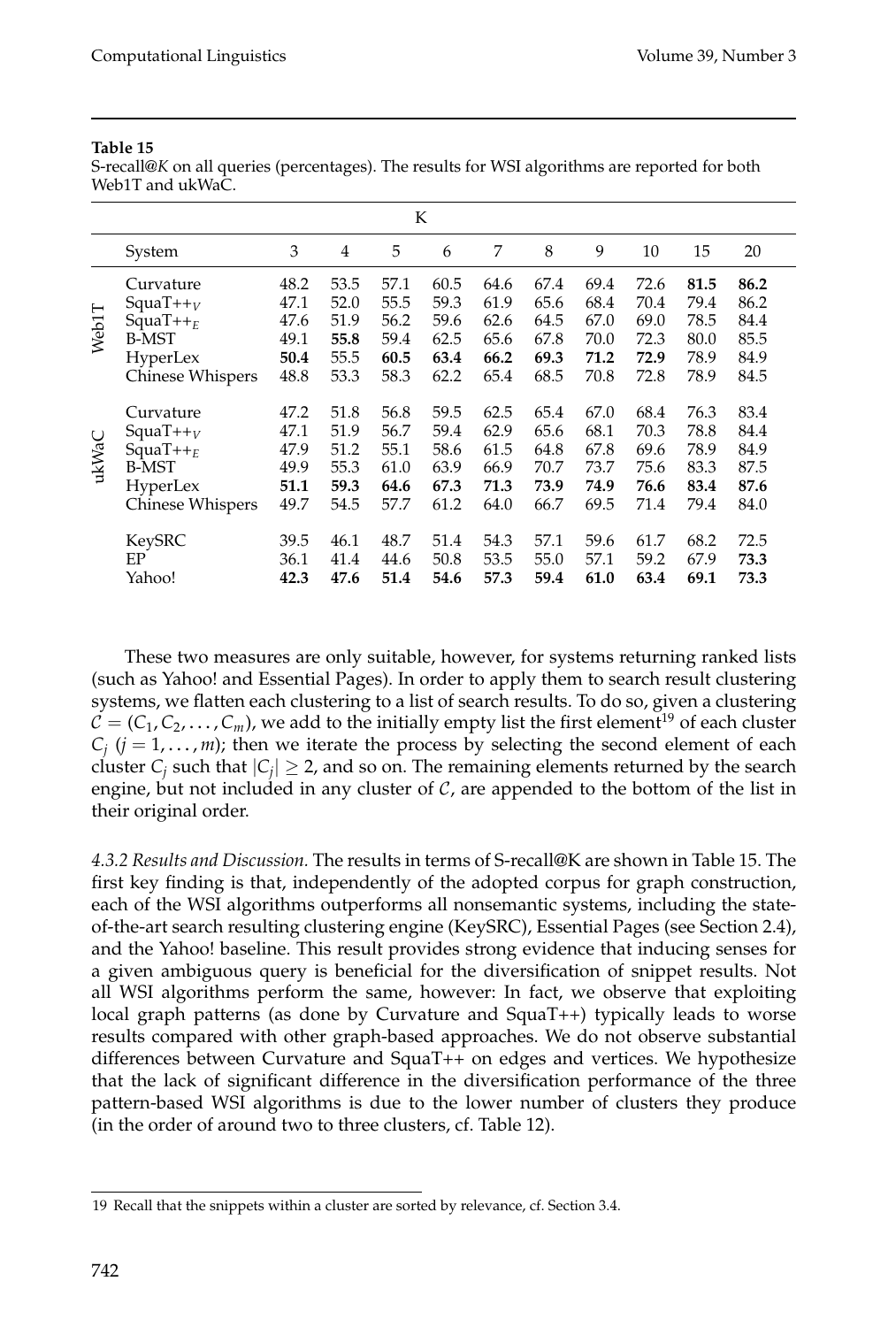The best performance on both corpora is, instead, obtained by HyperLex, tailed by B-MST and Chinese Whispers. HyperLex is more complex and requires the tuning of many parameters (Agirre et al. 2006a), however. Interestingly, we observe that the ranking of WSI algorithms according to S-recall@K closely matches that obtained with the F1 measure for clustering quality. Finally, among the nonsemantic alternatives, Yahoo! fares well and surpasses KeySRC and EP.

To get futher insights into the performance of the best semantic systems, in Figure 6 we graphed the values of S-recall@K for representative systems, namely, B-MST,



#### **Figure 6**

S-recall@K trend for B-MST, SquaT++*V*, KeySRC, Essential Pages, and Yahoo! on Web1T (top) and ukWaC (bottom).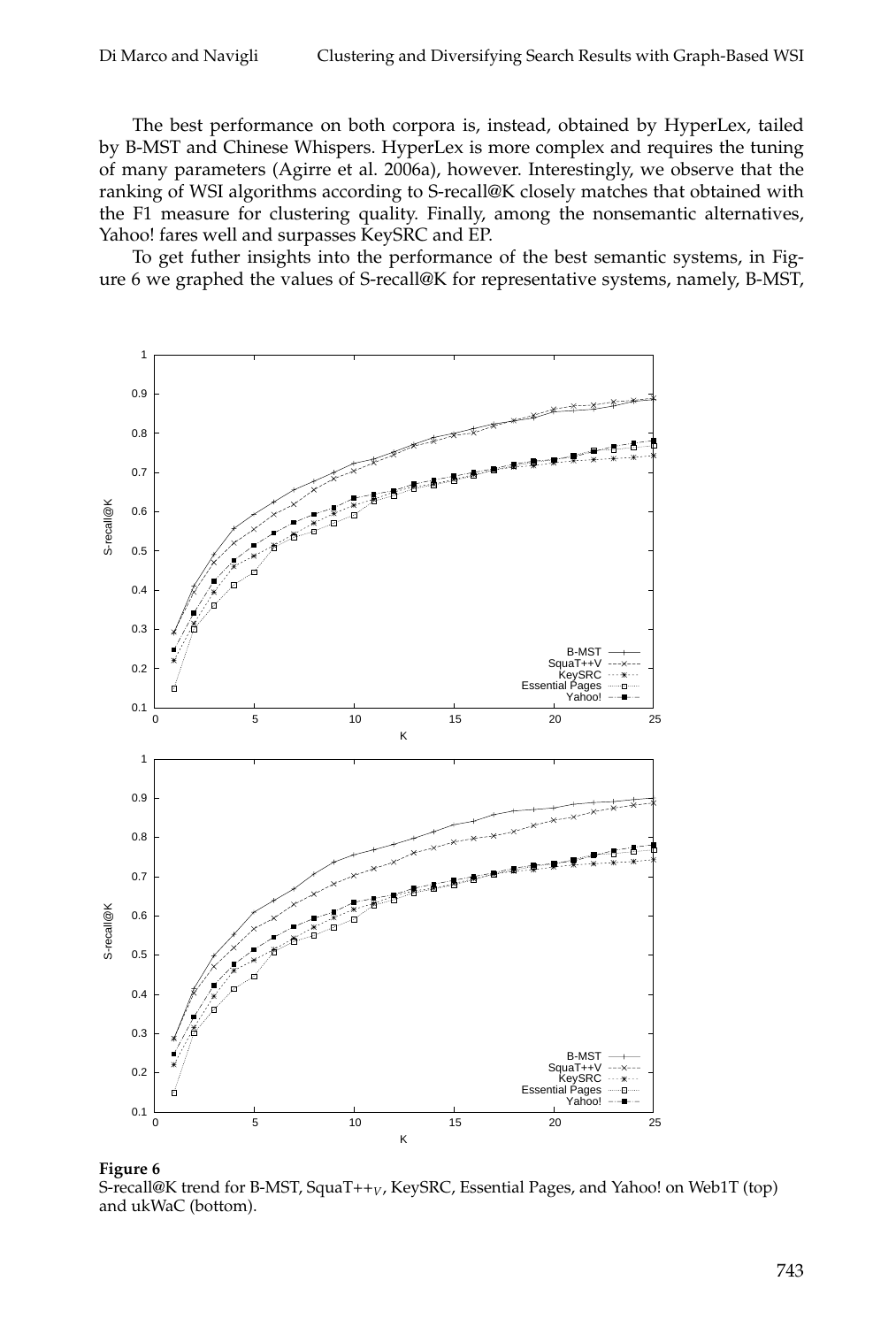SquaT $++<sub>V</sub>$ , and the three nonsemantic systems. The results shown in the figure are those obtained with Web1T (top) and  $ukWaC$  (bottom). We can see that  $SquaT++<sub>V</sub>$  lags behind B-MST especially for low values of *K*. As also remarked previously, Yahoo! tends to perform better than KeySRC.

As regards S-precision@r, shown in Table 16, again all WSI algorithms outperform nonsemantic systems. The general trend observed for S-recall@K is confirmed here: HyperLex generally achieves the best values of S-precision@r, with good performance for all other semantic systems. All in all, HyperLex has the best balance between recall and precision, with better diversification performance on ukWaC, and therefore looks like the most suitable choice. B-MST, however, is much simpler and requires just one parameter (i.e., the number of clusters), which can also be exploited by the user to get finer- or coarser-grained search result groups. As was previously done for S-recall@K, we also graphed the values of S-precision@r for the same representative systems in Figure 7.

## **5. In Vitro Experiment: Evaluating the Induced Senses**

Although the primary aim of this work was to demonstrate a relevant, end-to-end application of sense discovery techniques, we performed an additional in vitro experiment aimed at verifying the quality of the discovered senses independently of the task in which they are used.

When performing in vitro evaluations, no single intrinsic measure provides a clear hint as to which algorithm performs best (Manandhar et al. 2010). In fact, some measures favor large clusters, whereas others are based on the expectaction that the WSI algorithm will discover more fine-grained sense distinctions. To provide further insights into the clusters produced by our graph-based WSI algorithms, we performed

#### **Table 16**

|       |                  |      |      | $\mathbf{r}$ |      |      |  |
|-------|------------------|------|------|--------------|------|------|--|
|       | System           | 50   | 60   | 70           | 80   | 90   |  |
|       | Curvature        | 46.0 | 33.8 | 30.7         | 25.2 | 21.9 |  |
|       | SquaT++ $_V$     | 45.9 | 34.5 | 28.3         | 24.0 | 21.0 |  |
| Web1T | SquaT++ $_E$     | 42.8 | 35.3 | 29.1         | 23.6 | 20.4 |  |
|       | <b>B-MST</b>     | 43.6 | 35.3 | 29.3         | 25.7 | 21.6 |  |
|       | HyperLex         | 46.5 | 38.0 | 31.3         | 26.5 | 22.5 |  |
|       | Chinese Whispers | 49.4 | 35.2 | 28.9         | 24.2 | 21.9 |  |
|       |                  |      |      |              |      |      |  |
|       | Curvature        | 37.9 | 33.2 | 27.4         | 24.3 | 20.4 |  |
|       | SquaT++ $_V$     | 45.0 | 34.4 | 28.8         | 25.5 | 22.2 |  |
|       | SquaT++ $_E$     | 42.0 | 34.0 | 29.3         | 25.2 | 20.5 |  |
| ukWaC | <b>B-MST</b>     | 49.3 | 36.7 | 33.5         | 26.3 | 22.5 |  |
|       | HyperLex         | 51.4 | 40.0 | 32.4         | 27.6 | 22.6 |  |
|       | Chinese Whispers | 45.1 | 36.6 | 30.1         | 24.5 | 20.5 |  |
|       |                  |      |      |              |      |      |  |
|       | KeySRC           | 29.3 | 22.3 | 17.7         | 15.4 | 12.0 |  |
|       | EP               | 33.6 | 24.9 | 18.9         | 16.1 | 13.2 |  |
|       | Yahoo!           | 36.1 | 25.7 | 18.7         | 15.5 | 12.6 |  |

S-precision@*r* on all queries (percentages). The results for WSI algorithms are reported for both Web1T and ukWaC.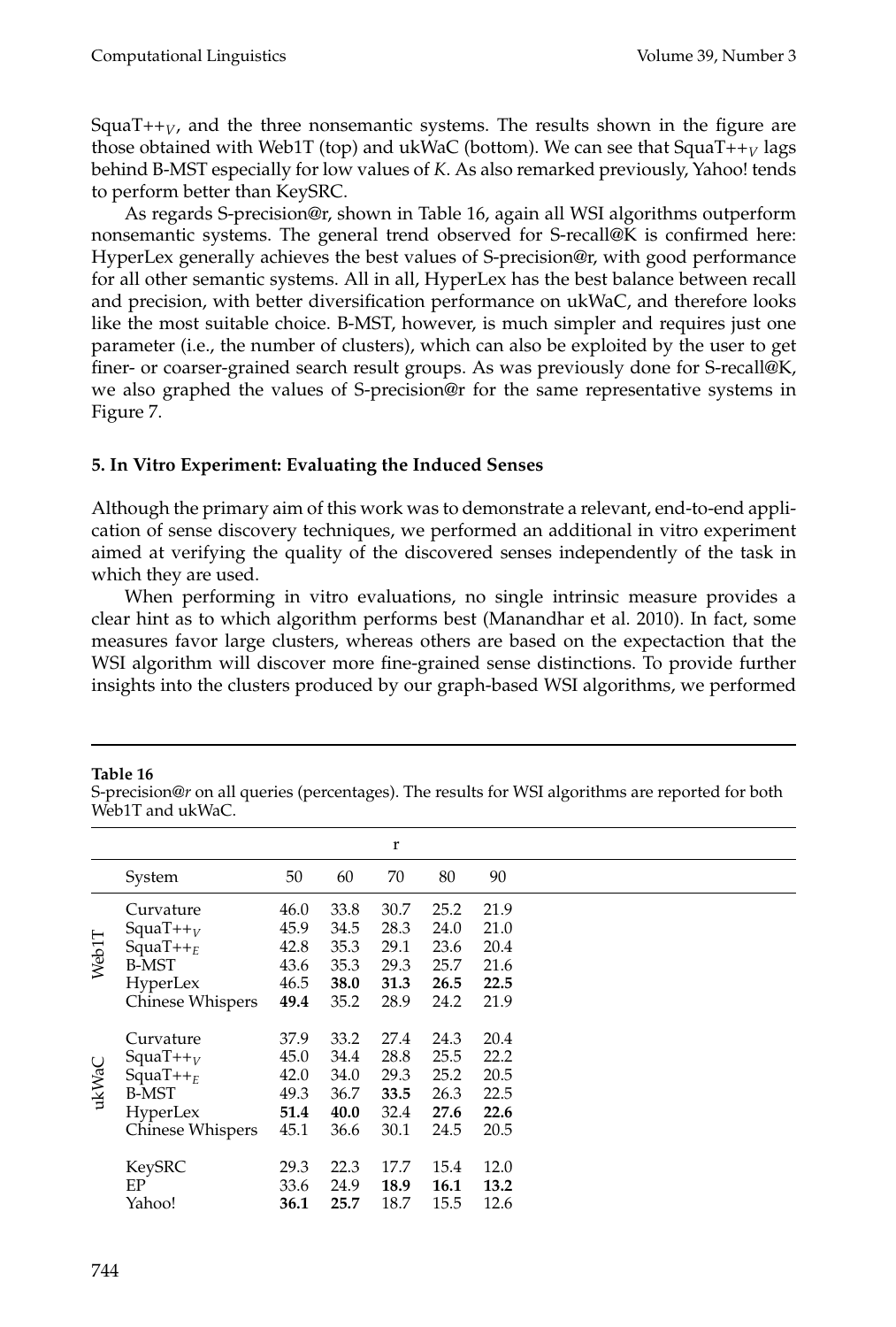

#### **Figure 7**

S-precision@r trend for B-MST, SquaT++*V*, KeySRC, Essential Pages, and Yahoo! on Web1T (top) and ukWaC (bottom).

a qualitative evaluation of the output clusters. To this end we randomly selected 17 queries from our query data set. For each query, we submitted in random order the output of three representative WSI algorithms on the ukWaC corpus, namely, Curvature, HyperLex, and B-MST, to five annotators.

We show an excerpt of the evaluation procedure for the query *excalibur* in Table 17. On the left side of the table we propose an example of an anonymized set of three clusterings (i.e., one for each algorithm, shown in columns 2–4) presented to our annotators. Each algorithm produced a group of clusters, each of which consisted of a set of words strictly related to the meaning conveyed by the cluster itself, as discussed in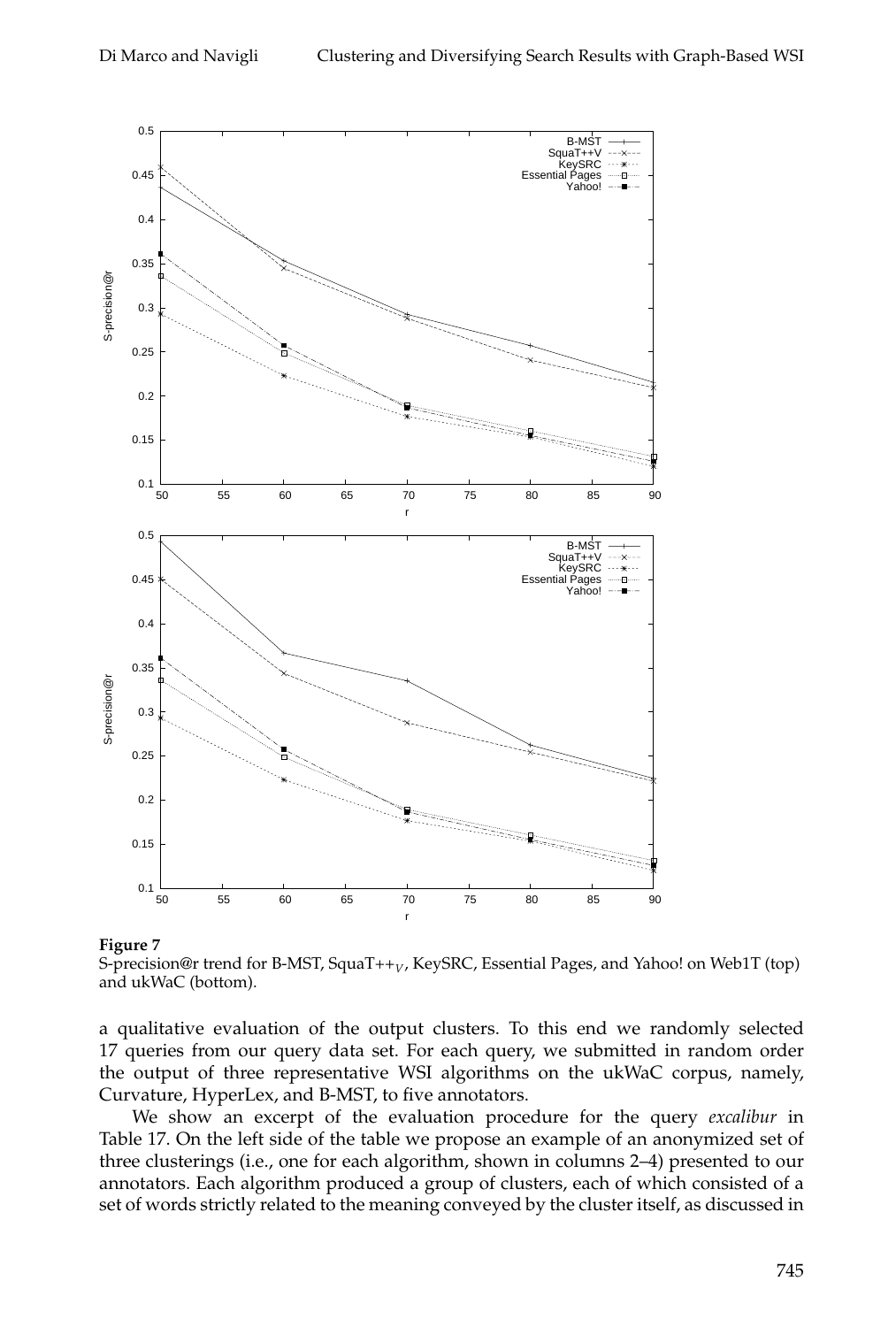An example of the manual evaluation procedure for the query *excalibur*: We show a clustering triple proposed to the evaluator (left side) and an example of produced ranking (right side).

|           | Clustering A                | Clustering B               | Clustering C    |                               |             |
|-----------|-----------------------------|----------------------------|-----------------|-------------------------------|-------------|
| Cluster 1 | movie<br>book               | movie<br><b>DVD</b>        | hotel<br>movie  |                               |             |
|           | casino                      | video<br>book              | review<br>offer | rank                          | algorithm   |
| Cluster 2 | sword<br>stone<br>artillery | sword<br>lineage<br>stone  |                 | 1st<br>2 <sub>nd</sub><br>3rd | B<br>А<br>C |
| Cluster 3 | comic<br>comic strip        | hotel<br>chicago<br>casino |                 |                               |             |

Section 3.2.2. The annotators were asked to rank the three clusterings according to their own preference (ties were allowed). On the right side of Table 17 we show an example of ranking for the three clusterings. In the example, clustering B was deemed to be more representative, because it better models three meanings of *excalibur*, namely: the filmnovel meaning, the sword meaning, and the hotel casino meaning, whereas clustering A mixes the movie and the casino meaning within cluster 1, and, even worse, clustering C just provides a singleton cluster.

Finally, for each query, and for the entire set of 17 queries, we calculated the average ranking obtained by each WSI algorithm. The overall results are shown in Table 18 (last row): 1.7 for HyperLex, 1.8 for B-MST, and 2.4 for Curvature. This experiment corroborates the findings obtained from our extrinsic experiments: Curvature is the worst-ranking system (probably because of the low number of induced senses), whereas HyperLex and B-MST are more apt to discriminate between the meanings of an input query. It is worth noting that the annotators often assigned the same rank to the clusters produced by B-MST and HyperLex, confirming our extrinsic finding that the two algorithms tend to have a similar behavior, compared with local graph pattern WSI.

## **6. Time Performance Analysis**

Finally, because we are interested in the real-world application of the WSI techniques we discussed, we decided to collect statistics about the execution times of each system on the AMBIENT and MORESQUE data sets. We carried out this performance analysis on a workstation using Sun Java 1.6 VM running on OpenSuse 11.4 (64 bit) with 16 GB PC3-15000 RAM, Intel Xeon E3-1240@3.30 GHz, and 1.5 TB hard disk space.

In the graph construction step, in common with all WSI algorithms, most (i.e., about 80%) of the computational load is due to the interaction with the database management system (DBMS, we used MySQL 5.1), and the remaining CPU time is used for populating the graph. On average constructing a co-occurrence graph takes 10–12 seconds per query. We note, however, that our algorithms were not engineered to work in an enterprise, possibly distributed, environment, with a commercial DBMS. Moreover, a fully engineered architecture might appropriately precalculate and cache the graphs concerning the most frequent queries.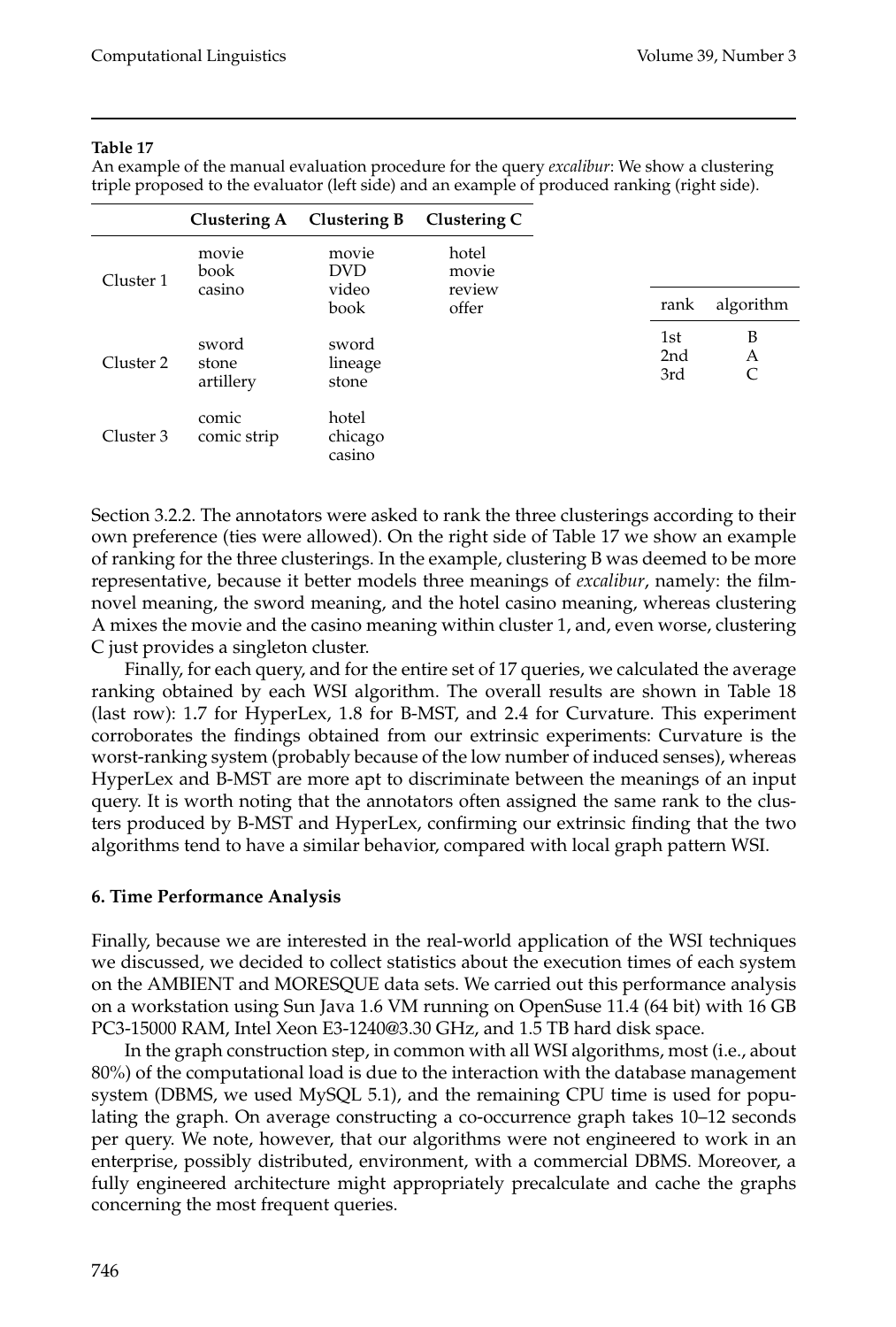Results of the manual evaluations. The average scores assigned by the assessors to each one of the 17 queries are shown in columns 2, 3, and 4. In the last row we report the average results over all queries.

| query id                    | B-MST | HyperLex | Curvature |  |
|-----------------------------|-------|----------|-----------|--|
| 1                           | 2.0   | 1.0      | 3.0       |  |
| $\overline{2}$              | 1.4   | 2.0      | 2.4       |  |
| $\ensuremath{\mathfrak{Z}}$ | 2.2   | 1.6      | 2.2       |  |
| $\bf 4$                     | 1.4   | 2.4      | 2.2       |  |
| 5                           | 2.6   | 2.0      | 1.4       |  |
| $\boldsymbol{6}$            | 1.2   | 1.8      | 3.0       |  |
| 7                           | 2.2   | 1.4      | 2.1       |  |
| $\,8\,$                     | 2.2   | 2.4      | 1.4       |  |
| 9                           | 1.8   | 2.4      | 1.6       |  |
| 10                          | 1.8   | 1.6      | 2.2       |  |
| 11                          | 1.6   | 1.4      | 3.0       |  |
| 12                          | 1.6   | 1.8      | 2.6       |  |
| 13                          | 1.8   | 1.2      | 3.0       |  |
| 14                          | 1.8   | 1.2      | 3.0       |  |
| 15                          | 1.8   | 1.8      | 2.0       |  |
| 16                          | 1.6   | 1.4      | 3.0       |  |
| 17                          | 1.8   | 1.2      | 3.0       |  |
| all                         | 1.8   | 1.7      | 2.4       |  |

The average time performance of WSI algorithms including sense discovery and snippet clustering (but excluding graph construction) are shown in Table 19, expressed in average number of seconds per query for both corpora. These numbers are compared with the time performance of nonsemantic systems (bottom part of the table).

We observe that, among pattern-based algorithms, SquaT++ has a high runtime cost, due to the heavy calculation of three different graph patterns. SquaT++ $_E$  is particularly onerous in the presence of large amounts of edges, which is the case for ukWaC. Curvature, instead, has a lower cost, because the triangle pattern is less

#### **Table 19**

Execution times expressed in seconds. For WSI algorithms, the reported times include the sense discovery and snippet clustering steps and excludes the graph construction step.

|                      | Algorithm                                                                                | Web1T                                          | ukWaC                                           |  |
|----------------------|------------------------------------------------------------------------------------------|------------------------------------------------|-------------------------------------------------|--|
| WSI-based<br>systems | Curvature<br>SquaT++ $_V$<br>$SquaT++_E$<br><b>B-MST</b><br>HyperLex<br>Chinese Whispers | 0.34<br>28.98<br>21.49<br>0.24<br>0.16<br>0.28 | 0.34<br>14.45<br>169.13<br>0.27<br>0.13<br>0.35 |  |
| SRC systems          | Lingo<br><b>STC</b><br>KeySRC                                                            |                                                | 0.27<br>0.20<br>$1.00^{\dagger}$                |  |

† Estimated by the authors of KeySRC.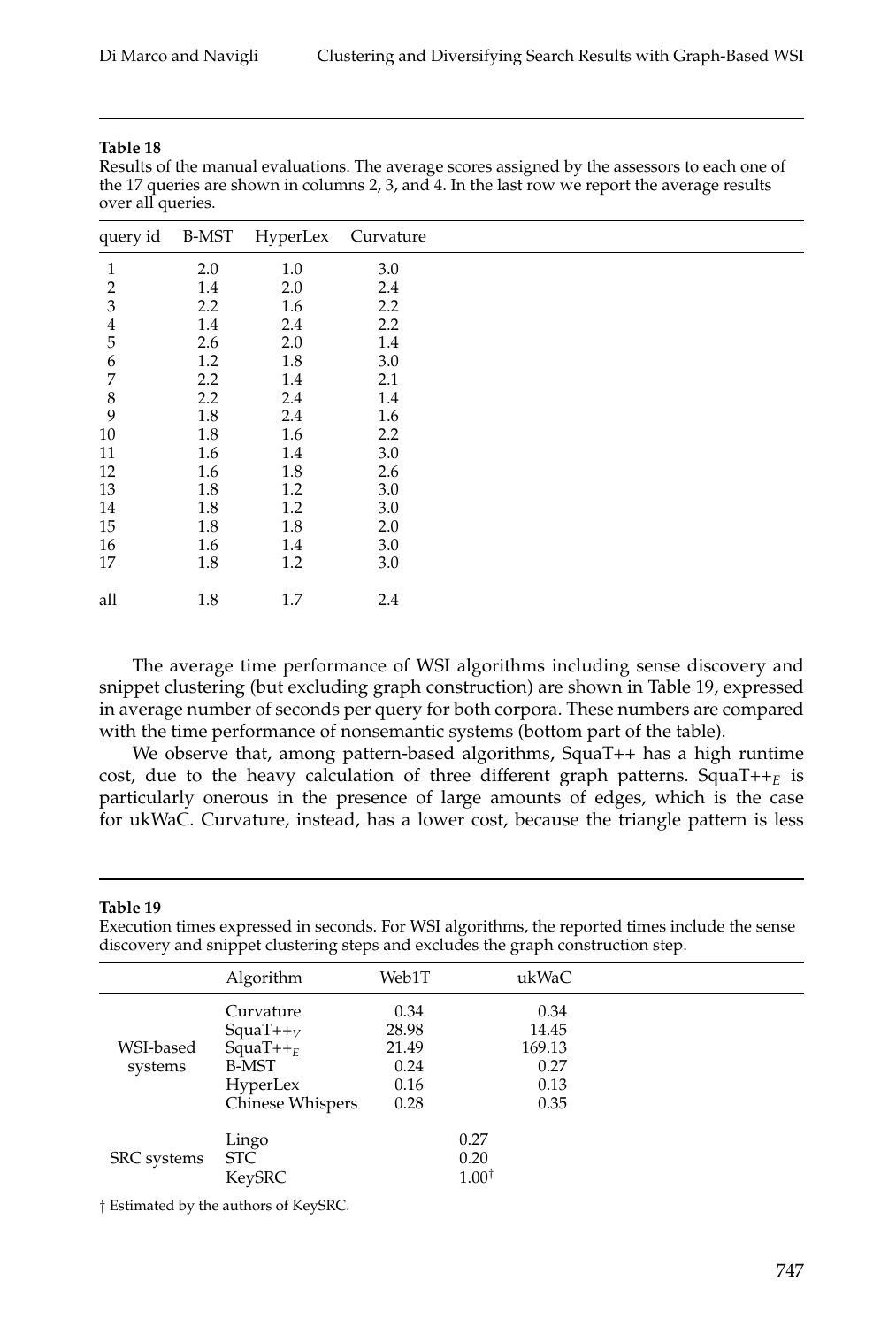onerous to compute. Interestingly, the algorithms which we experimentally found to perform best (i.e., B-MST, HyperLex, and Chinese Whispers) have a much lower computational load compared with graph-pattern based algorithms. We found that HyperLex is particularly fast, with an average time of 0.1 seconds per query. Finally, we observe that the cost of the best WSI algorithms is not very far off that of nonsemantic SRC systems.

## **7. Conclusions**

In this article we have presented a novel approach to Web search result clustering based on the automatic discovery of word senses from raw text. Key to our approach is the idea of, first, automatically inducing senses for the target query and, second, clustering the search results based on their semantic similarity to the word senses induced.

A sizeable body of work looking at the benefit of word senses for Web search already exists at the intersection between lexical semantics and information retrieval. That research, however, has focused almost exclusively on classical Word Sense Disambiguation, with contrasting and often inconclusive results. In this article, instead, we provide clear indication on the usefulness of a looser notion of sense to cope with ambiguous queries.

In fact, our experiments on data sets of queries of different lengths show that our approach outperforms all nonsemantic approaches to Web search result clustering. The main advantage of using Word Sense Induction lies in its dynamic production of word senses that cover both concepts (e.g., *beagle* as a specific breed of dog) and instances (e.g., *beagle* as a specific instance of a space lander). This is in contrast with static dictionaries such as WordNet that are typically used in Word Sense Disambiguation and which, by their very nature, mainly encode concepts.

Not only have we shown that graph-based WSI, when applied to search result clustering, surpasses its nonsemantic alternatives, but we have also provided an end-toend evaluation framework that enables fair comparison of WSI algorithms. As a result, we are able to overcome many of the issues with the evaluation of clustering algorithms (von Luxburg, Williamson, and Guyon 2012), including the lack of a single unbiased intrinsic measure (Manandhar et al. 2010). Moreover, new WSI algorithms can be added at any time and compared with those already integrated into the framework. Building upon this, we are currently organizing a Semeval-2013 task for the extrinsic evaluation of WSI algorithms.<sup>20</sup> As of today, we are releasing a new data set of 114 ambiguous queries and  $11,400$  sense-annotated snippets.<sup>21</sup> Given the present paucity of ambiguous query data sets available (Sanderson 2008), we hope our data set will be useful in future comparative experiments.

Thanks to its modular structure, our framework can easily be extended in many other ways, including the addition of new snippet similarity measures, text corpora, query data sets, evaluation measures, and so on. Although our graphs are centered on words (as vertices), we are also interested in testing new graph construction procedures based on the use of collocations as vertices, as done by Korkontzelos and Manandhar (2010). Furthermore, the framework is independent of the target language, in that it just requires a large-enough corpus for co-occurrence extraction in that language and some basic tools for processing text (i.e., a stopword list, a lemmatizer, and a compounder).

<sup>20</sup> http://www.cs.york.ac.uk/semeval-2013/task11/.

<sup>21</sup> The data set is available at http://lcl.uniroma1.it/moresque/.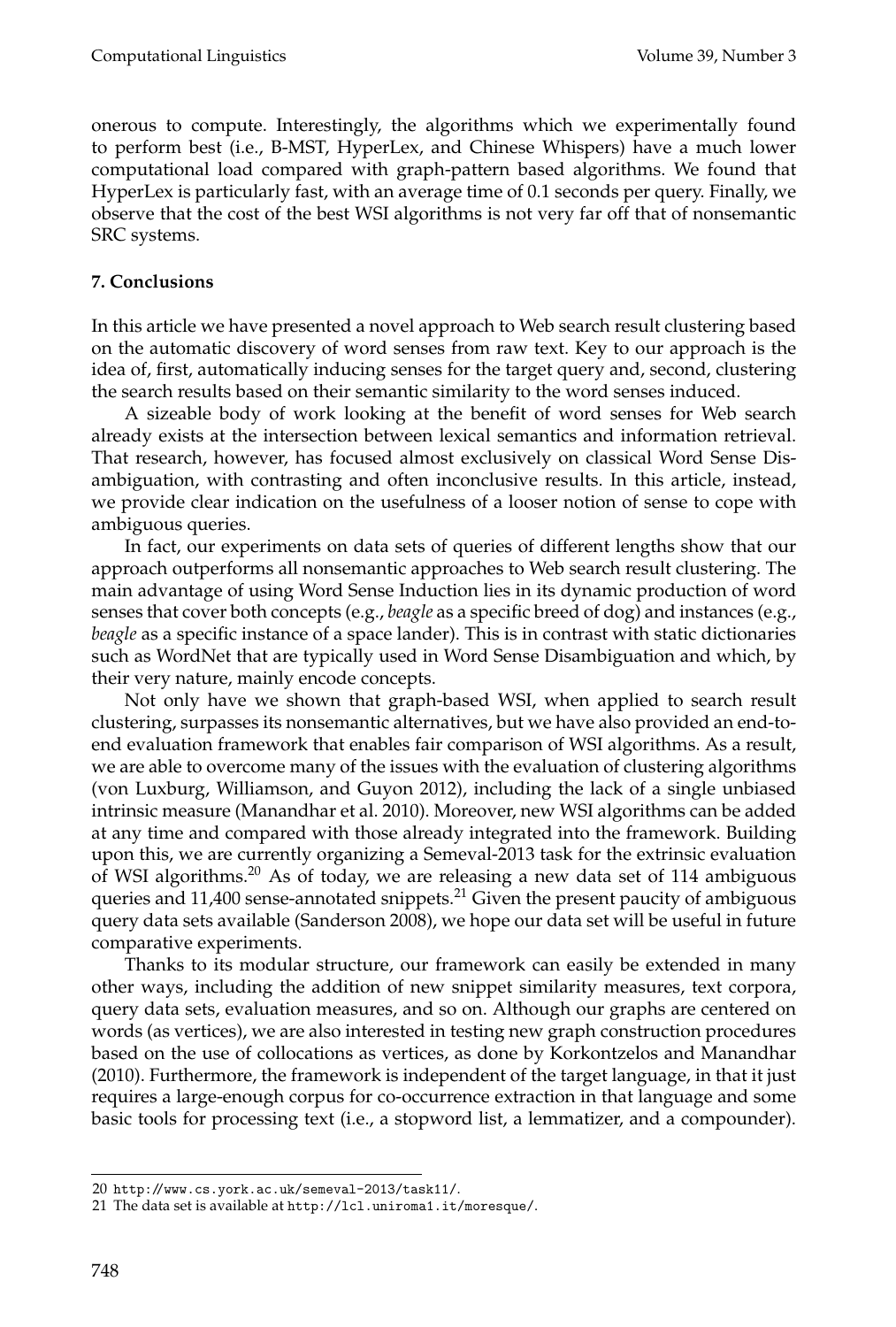As future work, the framework might be integrated with distributional semantics models and techniques (Baroni and Lenci 2010; Erk, Padó, and Padó 2010; Mitchell and Lapata 2010; Boleda, im Walde, and Badia 2012; Clarke 2012; Silberer and Lapata 2012, inter alia).

Finally we note that, although in this article our framework was applied to polysemous queries only, nothing prevents it from being used to perform experiments at different levels of sense granularity. A qualitative evaluation of preliminary experiments in aspect identification (cf. Section 2.6), which requires the detection of very fine-grained subsenses of possibly monosemous queries, showed that WSI also seems to perform well in this task. Given the high number of monosemous queries submitted to Web search engines, we believe that further investigation in this direction may well reveal additional benefits of WSI for Web Information Retrieval.

#### **Acknowledgments**

The authors gratefully acknowledge the support of the ERC Starting Grant MultiJEDI no. 259234 and the CASPUR High-Performance Computing Grants 515/2011 and 118/2012. Thanks go to Google for providing the Web1T corpus for research purposes, Claudio Carpineto and Massimiliano D'Amico for producing the output of KeySRC and Essential Pages, and Stanislaw Osinski and Dawid Weiss for their help with Lingo and STC. Additional thanks go to Jim McManus and the three anonymous reviewers for their helpful comments.

#### **References**

- Agirre, Eneko, David Martínez, Oier López de Lacalle, and Aitor Soroa. 2006a. Evaluating and optimizing the parameters of an unsupervised graph-based WSD algorithm. In *Proceedings of the 1st Workshop on Graph-Based Algorithms for Natural Language Processing*, pages 89–96, New York.
- Agirre, Eneko, David Martínez, Oier López de Lacalle, and Aitor Soroa. 2006b. Two graph-based algorithms for state-of-the-art WSD. In *Proceedings of the 2006 Conference on Empirical Methods in Natural Language Processing*, pages 585–593, Sydney.
- Agirre, Eneko and Aitor Soroa. 2007. UBC-AS: A graph based unsupervised system for induction and classification. In *Proceedings of the* 4*th International Workshop on Semantic Evaluations*, pages 346–349, Prague.
- Agrawal, Rakesh, Sreenivas Gollapudi, Alan Halverson, and Samuel Ieong. 2009. Diversifying search results. In *Proceedings of the 2nd International Conference on Web*

*Search and Web Data Mining*, pages 5–14, Barcelona.

- Baroni, Marco and Alessandro Lenci. 2010. Distributional memory: A general framework for corpus-based semantics. *Computational Linguistics*, 36(4):673–721.
- Basile, Pierpaolo, Annalina Caputo, and Giovanni Semeraro. 2009. Exploiting disambiguation and discrimination in Information Retrieval systems. In *Proceedings of the 2009 IEEE/WIC/ ACM International Joint Conference on Web Intelligence and Intelligent Agent Technology - Volume 03*, pages 539–542, Washington, DC.
- Bennett, Paul N. and Nam Nguyen. 2009. Refined experts: Improving classification in large taxonomies. In *Proceedings of the 32nd Annual International ACM SIGIR Conference on Research and Development in Information Retrieval*, pages 11–18, Boston, MA.
- Bernardini, Andrea, Claudio Carpineto, and Massimiliano D'Amico. 2009. Full-subtopic retrieval with keyphrase-based search results clustering. In *Proceedings of 2009 IEEE/WIC/ACM International Conference on Web Intelligence*, pages 206–213, Milan.
- Biemann, Chris. 2006. Chinese whispers—an efficient graph clustering algorithm and its application to Natural Language Processing problems. In *Proceedings of the 1st Workshop on Graph-Based Algorithms for Natural Language Processing*, pages 73–80, New York.

Boleda, Gemma, Sabine Schulte im Walde, and Toni Badia. 2012. Modeling regular polysemy: A study on the semantic classification of Catalan adjectives. *Computational Linguistics*, 38(3):575–616.

Branson, S. and A. Greenberg. 2002. Clustering Web search results using suffix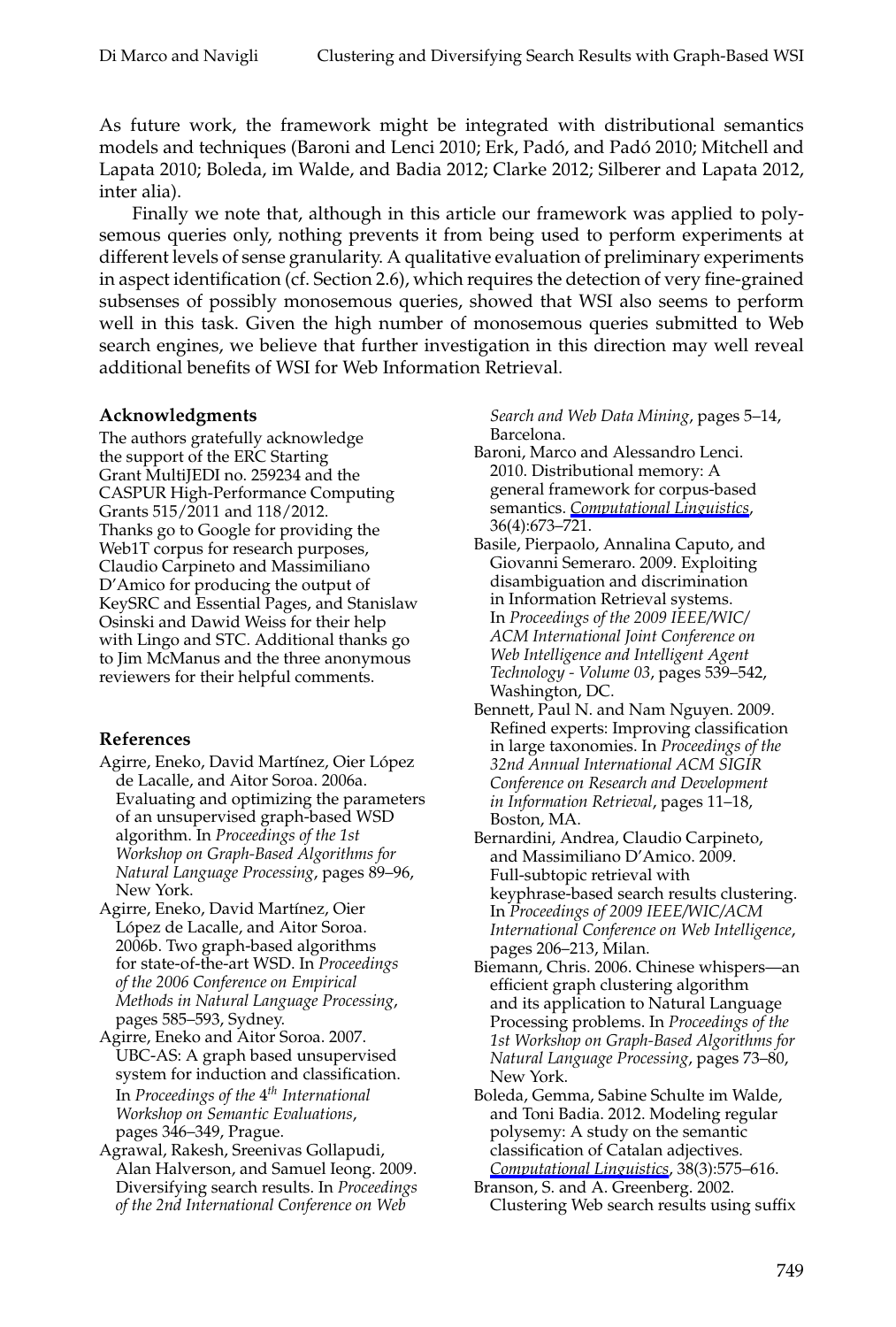#### Computational Linguistics Volume 39, Number 3

tree methods. In *Technical Report CS276A Final Project*, Stanford University.

- Brants, Thorsten and Alex Franz. 2006. Web 1T 5-gram, ver. 1, ldc2006t13. In *Linguistic Data Consortium*, Philadelphia, PA.
- Brody, Samuel and Mirella Lapata. 2009. Bayesian Word Sense Induction. In *Proceedings of the 12th Conference of the European Chapter of the Association for Computational Linguistics*, pages 103–111, Athens.
- Bruza, Peter, Robert McArthur, and Simon Dennis. 2000. Interactive Internet search: Keyword, directory and query reformulation mechanisms compared. In *Proceedings of the 23rd Annual International ACM SIGIR Conference on Research and Development in Information Retrieval*, pages 280–287, Athens.
- Bunescu, Razvan C. and Marius Pasca. 2006. Using encyclopedic knowledge for named entity disambiguation. In *Proceedings of 11th Conference of the European Chapter of the Association for Computational Linguistics*, pages 9–16, Trento.
- Carbonell, Jaime and Jade Goldstein. 1998. The use of MMR, diversity-based reranking for reordering documents and producing summaries. In *Proceedings of the 21st Annual International ACM SIGIR Conference on Research and Development in Information Retrieval*, pages 335–336, Melbourne.
- Carmel, David, Haggai Roitman, and Naama Zwerdling. 2009. Enhancing cluster labeling using Wikipedia. In *Proceedings of the 32nd Annual International ACM SIGIR Conference on Research and Development in Information Retrieval*, pages 139–146, Boston, MA.
- Carpineto, Claudio, Massimiliano D'Amico, and Andrea Bernardini. 2011. Full discrimination of subtopics in search results with keyphrase-based clustering. *Web Intelligence and Agent Systems*, 9(4):337–349.
- Carpineto, Claudio, Stanislaw Osiński, Giovanni Romano, and Dawid Weiss. 2009. A survey of Web clustering engines. *ACM Computing Surveys*, 41(3):1–38.
- Carpineto, Claudio and Giovanni Romano. 2004. Exploiting the potential of concept lattices for Information Retrieval with CREDO. *Journal of Universal Computer Science*, 10(8):985–1013.
- Chandar, Praveen and Ben Carterette. 2010. Diversification of search results using webgraphs. In *Proceedings of the 33rd International ACM SIGIR Conference on*

*Research and Development in Information Retrieval*, pages 869–870, Geneva.

- Chapelle, Olivier, Yi Chang, and Tie-Yan Liu. 2011. Future directions in learning to rank. *Journal of Machine Learning Research—Proceedings Track*, 14:91–100.
- Chen, Harr and David R. Karger. 2006. Less is more: Probabilistic models for retrieving fewer relevant documents. In *Proceedings of the 29th Annual International ACM SIGIR Conference on Research and Development in Information Retrieval*, pages 429–436, Seattle, WA.
- Chen, Jiyang, Osmar R. Zaïane, and Randy Goebel. 2008. An unsupervised approach to cluster web search results based on word sense communities. In *Proceedings of 2008 IEEE/WIC/ACM International Conference on Web Intelligence*, pages 725–729, Sydney.
- Cheng, David, Santosh Vempala, Ravi Kannan, and Grant Wang. 2005. A divide-and-merge methodology for clustering. In *Proceedings of the 24th ACM SIGACT-SIGMOD-SIGART Symposium on Principles of Database Systems*, pages 196–205, Baltimore, MD.
- Clarke, Daoud. 2012. A context-theoretic framework for compositionality in distributional semantics. *Computational Linguistics*, 38(1):41–71.
- Clough, Paul, Mark Sanderson, Murad Abouammoh, Sergio Navarro, and Monica Lestari Paramita. 2009. Multiple approaches to analysing query diversity. In *Proceedings of the 32nd Annual International ACM SIGIR Conference on Research and Development in Information Retrieval*, pages 734–735, Boston, MA.
- Crabtree, Daniel, Xiaoying Gao, and Peter Andreae. 2005. Improving Web clustering by cluster selection. In *Proceedings of 2005 IEEE/WIC/ACM International Conference on Web Intelligence*, pages 172–178, Compiegne.
- Cutting, Douglass R., David R. Karger, Jan O. Pedersen, and John W. Tukey. 1992. Scatter/Gather: A cluster-based approach to browsing large document collections. In *Proceedings of the 15th Annual International ACM SIGIR Conference on Research and Development in Information Retrieval*, pages 318–329, Copenhagen.
- Di Giacomo, Emilio, Walter Didimo, Luca Grilli, and Giuseppe Liotta. 2007. Graph visualization techniques for Web clustering engines. *IEEE Transactions on Visualization and Computer Graphics*, 13(2):294–304.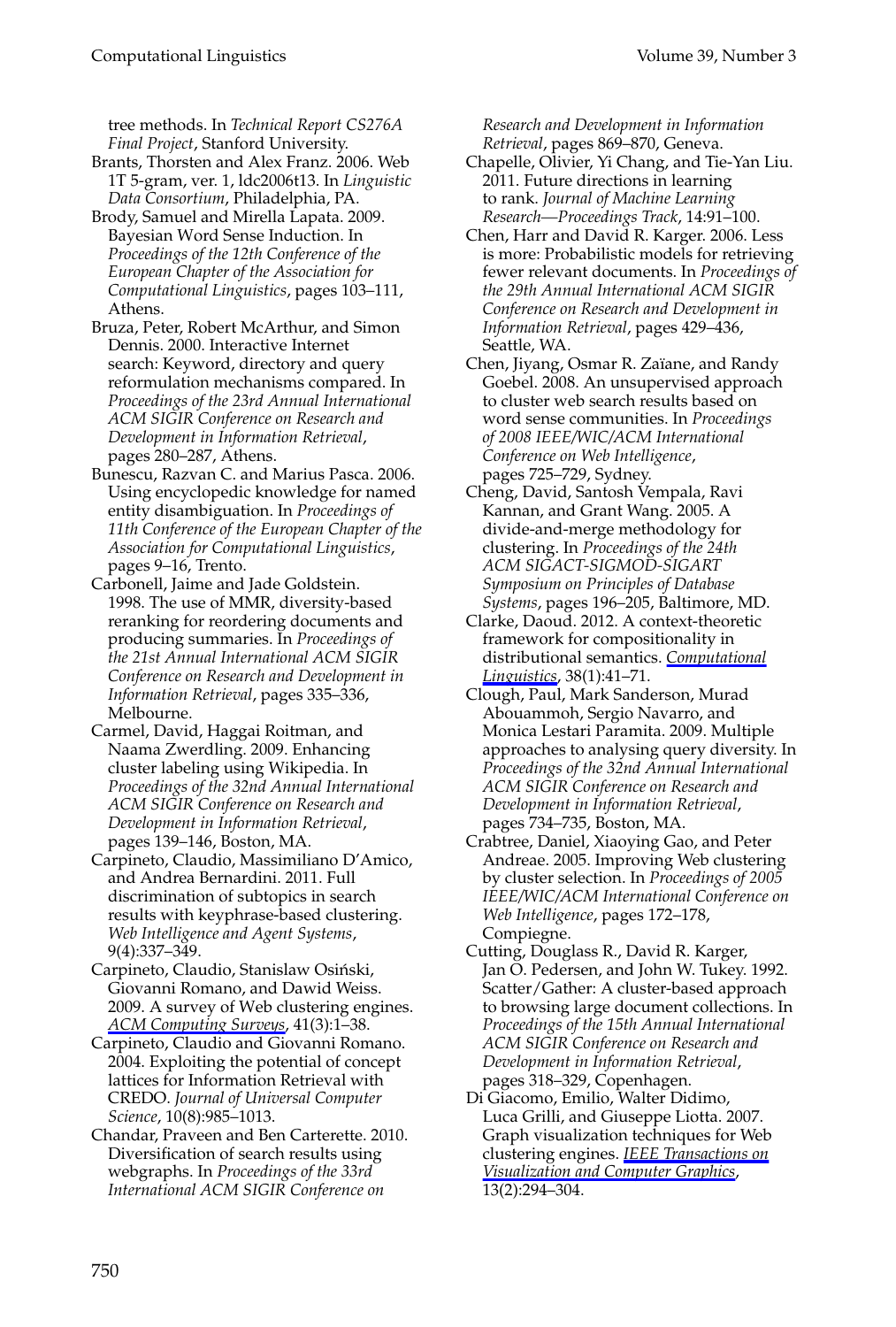- Di Marco, Antonio and Roberto Navigli. 2011. Clustering Web search results with maximum spanning trees. In *Proceedings of the XIIth International Conference of the Italian Association for Artificial Intelligence*, pages 201–212, Palermo.
- Dorow, Beate, Dominic Widdows, Katarina Ling, Jean-Pierre Eckmann, Danilo Sergi, and Elisha Moses. 2005. Using curvature and Markov clustering in graphs for lexical acquisition and word sense discrimination. In *Proceedings of the Meaning-2005 Workshop*, Trento.
- Erk, Katrin, Sebastian Padó, and Ulrike Padó. 2010. A flexible, corpus-driven model of regular and inverse selectional preferences. *Computational Linguistics*, 36(4):723–763.
- Fellbaum, Christiane, editor. 1998. *WordNet: An Electronic Database*. MIT Press, Cambridge, MA.
- Ferraresi, Adriano, Eros Zanchetta, Marco Baroni, and Silvia Bernardini. 2008. Introducing and evaluating ukWaC, a very large Web-derived corpus of English. In *Proceedings of the 4th Web as Corpus Workshop (WAC-4)*, pages 47–54, Marrakech.
- Furnas, G. W., T. K. Landauer, L. M. Gomez, and S. T. Dumais. 1987. The vocabulary problem in human-system communication. *Commununications of ACM*, 30(11):964–971.
- Gabrilovich, Evgeniy and Shaul Markovitch. 2009. Wikipedia-based semantic interpretation for natural language processing. *Journal of Artificial Intelligence Research (JAIR)*, 34:443–498.
- Geiss, Johanna. 2009. Creating a gold standard for sentence clustering in multi-document summarization. In *Proceedings of the 47th Annual Meeting of the Association for Computational Linguistics and the 4th International Joint Conference on Natural Language Processing of the AFNLP*, pages 96–104, Singapore.
- Gelgi, Fatih, Hasan Davulcu, and Srinivas Vadrevu. 2007. Term ranking for clustering Web search results. In *Proceedings of 10th International Workshop on the Web and Databases*, Beijing, China.
- Gonzalo, Julio, Anselmo Penas, and Felisa Verdejo. 1999. Lexical ambiguity and Information Retrieval revisited. In *Proceedings of the Joint SIGDAT Conference on Empirical Methods in Natural Language Processing and Very Large Corpora*, pages 195–202, College Park, MD.
- Harris, Zellig. 1954. Distributional structure. *Word*, 10:146–162.
- Hubert, L. and P. Arabie. 1985. Comparing partitions. *Journal of Classification*, 2(1):193–218.
- Kamvar, Maryam and Shumeet Baluja. 2006. A large scale study of wireless search behavior: Google mobile search. In *Proceedings of the 2006 Conference on Human Factors in Computing Systems*, pages 701-709, Montréal.
- Ke, Weimao, Cassidy R. Sugimoto, and Javed Mostafa. 2009. Dynamicity vs. effectiveness: Studying online clustering for Scatter/Gather. In *Proceedings of the 32nd Annual International ACM SIGIR Conference on Research and Development in Information Retrieval*, pages 19–26, Boston, MA.
- Kim, Sang-Bum, Hee-Cheol Seo, and Hae-Chang Rim. 2004. Information Retrieval using word senses: Root sense tagging approach. In *Proceedings of the 27th Annual International ACM SIGIR Conference on Research and Development in Information Retrieval*, pages 258–265, Sheffield.
- Korkontzelos, Ioannis and Suresh Manandhar. 2010. UoY: Graphs of unambiguous vertices for word sense induction and disambiguation. In *Proceedings of the 5th International Workshop on Semantic Evaluation*, pages 355–358, Uppsala.
- Krovetz, Robert and William B. Croft. 1992. Lexical ambiguity and Information Retrieval. *ACM Transactions on Information Systems*, 10(2):115–141.
- Kurland, Oren. 2008. The opposite of smoothing: A language model approach to ranking query-specific document clusters. In *Proceedings of the 31st Annual International ACM SIGIR Conference on Research and Development in Information Retrieval*, pages 171–178, Singapore.
- Kurland, Oren and Carmel Domshlak. 2008. A rank-aggregation approach to searching for optimal query-specific clusters. In *Proceedings of the 31st Annual International ACM SIGIR Conference on Research and Development in Information Retrieval*, pages 547–554, Singapore.
- Lee, Kyung Soon, W. Bruce Croft, and James Allan. 2008. A cluster-based resampling method for pseudo-relevance feedback. In *Proceedings of the 31st Annual International ACM SIGIR Conference on Research and Development in Information Retrieval*, pages 235–242, Singapore.
- Lin, Dekang. 1998. Automatic retrieval and clustering of similar words. In *Proceedings*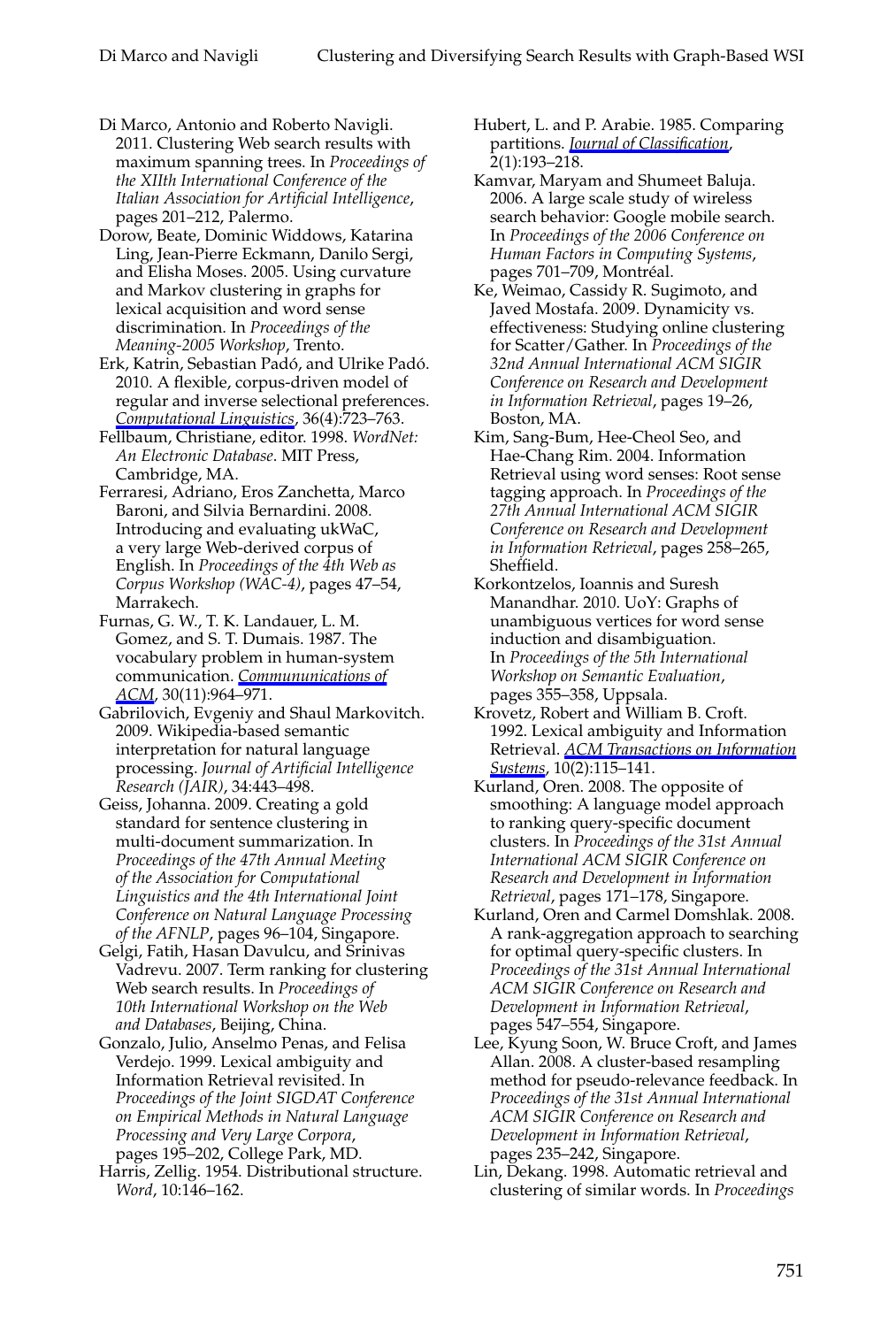#### Computational Linguistics Volume 39, Number 3

*of the* 17*th International Conference on Computational Linguistics*, pages 768–774, Montreal.

- Lin, Dekang and Patrick Pantel. 2002. Discovering word senses from text. In *Proceedings of the* 8*th ACM SIGKDD International Conference on Knowledge Discovery and Data Mining*, pages 613–619, Edmonton.
- Liu, Shuang, Clement Yu, and Weiyi Meng. 2005. Word Sense Disambiguation in queries. In *Proceedings of the 2005 ACM CIKM International Conference on Information and Knowledge Management*, pages 525–532, Bremen.
- Liu, Tie-Yan, Yiming Yang, Hao Wan, Hua-Jun Zeng, Zheng Chen, and Wei-Ying Ma. 2005. Support vector machines classification with a very large-scale taxonomy. *SIGKDD Explorations*, 7(1):36–43.
- Liu, Ying, Wenyuan Li, Yongjing Lin, and Liping Jing. 2008. Spectral geometry for simultaneously clustering and ranking query search results. In *Proceedings of the 31st Annual International ACM SIGIR Conference on Research and Development in Information Retrieval*, pages 539–546, Singapore.
- Ma, Hao, Michael R. Lyu, and Irwin King. 2010. Diversifying query suggestion results. In *Proceedings of the 24th AAAI Conference on Artificial Intelligence*, AAAI 2010, pages 1,399–1,404, Atlanta, GA.
- Maarek, Yoelle, Ron Fagin, Israel Ben-Shaul, and Dan Pelleg. 2000. Ephemeral document clustering for Web applications. IBM Research Report RJ 10186. Haifa.
- Manandhar, Suresh, Ioannis P. Klapaftis, Dmitriy Dligach, and Sameer S. Pradhan. 2010. SemEval-2010 task 14: Word sense induction & disambiguation. In *Proceedings of the 5th International Workshop on Semantic Evaluation*, pages 63–68, Uppsala.
- Mandala, Rila, Takenobu Tokunaga, and Hozumi Tanaka. 1998. The use of WordNet in Information Retrieval. In *Proceedings of the COLING-ACL workshop on Usage of Wordnet in Natural Language Processing*, pages 31–37, Montréal.

Matsuo, Yutaka, Takeshi Sakaki, Kôki Uchiyama, and Mitsuru Ishizuka. 2006. Graph-based word clustering using a Web search engine. In *Proceedings of the 2006 Conference on Empirical Methods in Natural Language Processing*, pages 542–550, Sydney.

Mihalcea, Rada. 2007. Using Wikipedia for automatic Word Sense Disambiguation.

In *Human Language Technology Conference of the North American Chapter of the Association of Computational Linguistics*, pages 196–203, Rochester, NY.

- Mihalkova, L. and R. Mooney. 2009. Learning to disambiguate search queries from short sessions. In *Proceedings of Machine Learning and Knowledge Discovery in Databases (2)*, pages 111–127, Bled.
- Miller, George A., R. T. Beckwith, Christiane D. Fellbaum, D. Gross, and K. Miller. 1990. WordNet: an online lexical database. *International Journal of Lexicography*, 3(4):235–244.
- Mitchell, Jeff and Mirella Lapata. 2010. Composition in distributional models of semantics. *Cognitive Science*, 34(8):1388–1429.
- Navigli, Roberto. 2009. Word Sense Disambiguation: A survey. *ACM Computing Surveys*, 41(2):1–69.
- Navigli, Roberto. 2012. A quick tour of Word Sense Disambiguation, induction and related approaches. In *Proceedings of the 38th Conference on Current Trends in Theory and Practice of Computer Science*, pages 115–129, Spindleruv Mlyn. ´
- Navigli, Roberto and Giuseppe Crisafulli. 2010. Inducing word senses to improve Web search result clustering. In *Proceedings of the 2010 Conference on Empirical Methods in Natural Language Processing*, pages 116–126, Boston, MA.
- Navigli, Roberto and Simone Paolo Ponzetto. 2012. The automatic construction, evaluation and application of a wide-coverage multilingual semantic network. *Artificial Intelligence*, 193:217–250.
- Ngo, Chi Lang and Hung Son Nguyen. 2005. A method of Web search result clustering based on rough sets. In *Proceedings of 2005 IEEE/WIC/ACM International Conference on Web Intelligence*, pages 673–679, Compiegne.
- Nguyen, Cam-Tu, Xuan-Hieu Phan, Susumu Horiguchi, Thu-Trang Nguyen, and Quang-Thuy Ha. 2009. Web search clustering and labeling with hidden topics. *ACM Transactions on Asian Language Information Processing*, 8(3):1–40.
- Osinski, Stanislaw and Dawid Weiss. 2005. A concept-driven algorithm for clustering search results. *IEEE Intelligent Systems*, 20(3):48–54.
- Rand, W. M. 1971. Objective criteria for the evaluation of clustering methods. *Journal of the American Statistical Association*, 66(336):846–850.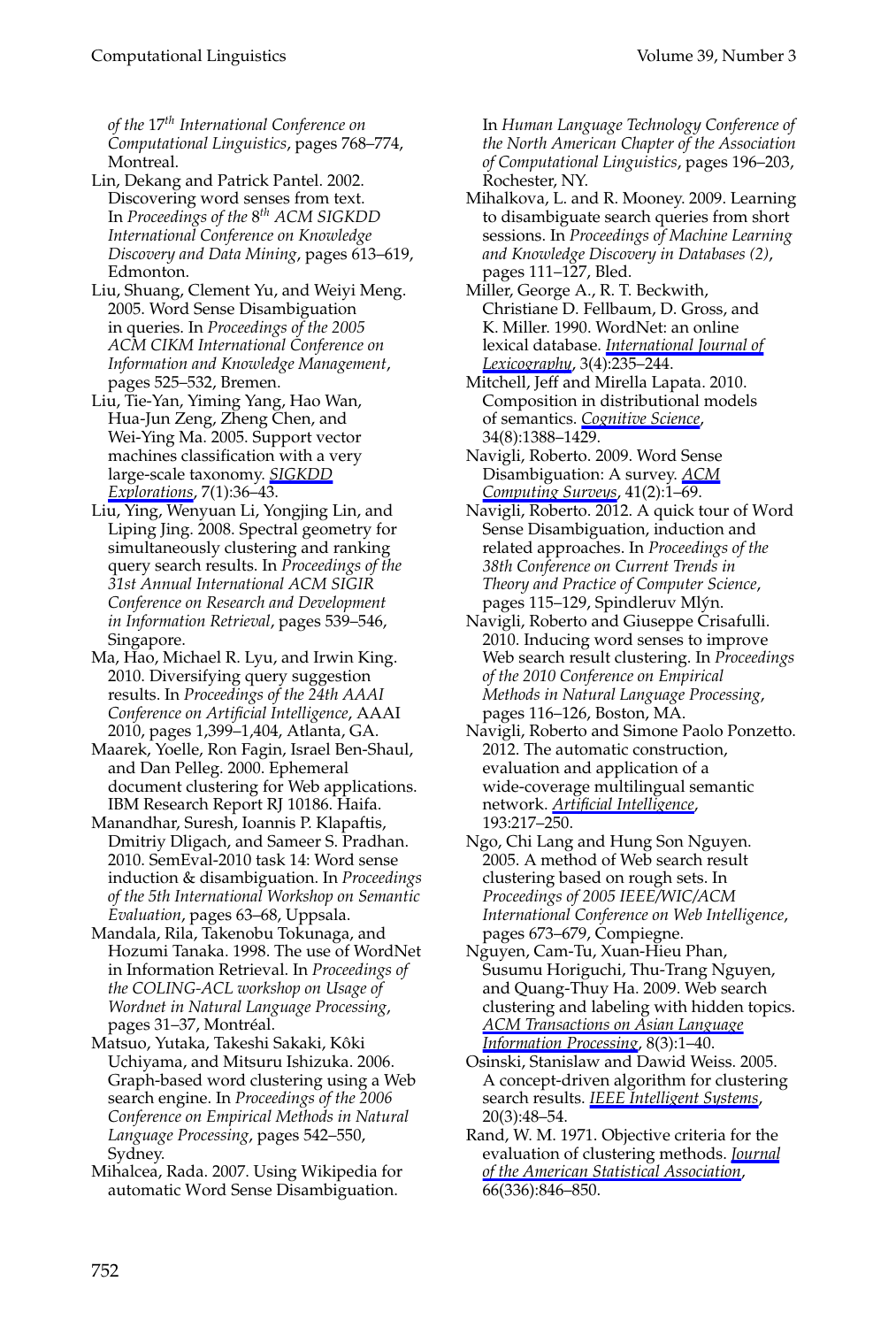Reisinger, Joseph and Marius Pasca. 2011. Fine-grained class label markup of search queries. In *Proceedings of the 49th Annual Meeting of the Association for Computational Linguistics: Human Language Technologies*, pages 1,200–1,209, Portland, OR.

Rosenberg, Andrew and Julia Hirschberg. 2007. V-measure: A conditional entropy-based external cluster evaluation measure. In *Proceedings of the 2007 Joint Conference on Empirical Methods in Natural Language Processing and Computational Natural Language Learning*, pages 410–420, Prague.

- Sanderson, Mark. 1994. Word Sense Disambiguation and Information Retrieval. In *Proceedings of the 17th Annual International ACM-SIGIR Conference on Research and Development in Information Retrieval*, pages 142–151, Dublin.
- Sanderson, Mark. 2000. Retrieving with good sense. *Information Retrieval*, 2(1):49–69.
- Sanderson, Mark. 2008. Ambiguous queries: Test collections need more sense. In *Proceedings of the 31st Annual International ACM SIGIR Conference on Research and Development in Information Retrieval*, pages 499–506, Singapore.
- Santamaría, Celina, Julio Gonzalo, and Javier Artiles. 2010. Wikipedia as sense inventory to improve diversity in Web search results. In *Proceedings of the 48th Annual Meeting of the Association for Computational Linguistics*, ACL 2010, pages 1,357–1,366, Uppsala.
- Schütze, Hinrich. 1992. Dimensions of meaning. In *Proceedings of the 1992 ACM/IEEE Conference on Supercomputing*, pages 787–796, Los Alamitos, CA.
- Schütze, Hinrich. 1998. Automatic word sense discrimination. *Computational Linguistics*, 24(1):97–124.
- Schütze, Hinrich and Jan Pedersen. 1995. Information Retrieval based on word senses. In *Proceedings of SDAIR'95*, pages 161–175, Las Vegas, NV.
- Silberer, Carina and Mirella Lapata. 2012. Grounded models of semantic representation. In *Proceedings of the 2012 Joint Conference on Empirical Methods in Natural Language Processing and Computational Natural Language Learning*, pages 1,423–1,433, Jeju Island.
- Smadja, Frank, Kathleen R. McKeown, and Vasileios Hatzivassiloglou. 1996. Translating collocations for bilingual lexicons: A statistical approach. *Computational Linguistics*, 22(1):1–38.
- Song, Ruihua, Zhenxiao Luo, Jian-Yun Nie, Yong Yu, and Hsiao-Wuen Hon. 2009. Identification of ambiguous queries in Web search. *Information Processing and Management*, 45:216–229.
- Steinley, Doug. 2004. Properties of the Hubert-Arabie adjusted Rand index. *Psychological Methods*, 9(3):386–396.
- Stokoe, Christopher, Michael J. Oakes, and John I. Tait. 2003. Word Sense Disambiguation in Information Retrieval revisited. In *Proceedings of the 26th Annual International ACM SIGIR Conference on Research and Development in Information Retrieval*, pages 159–166, Toronto.
- Swaminathan, Ashwin, Cherian V. Mathew, and Darko Kirovski. 2009. Essential pages. In *Proceedings of 2009 IEEE/WIC/ACM International Conference on Web Intelligence*, pages 173–182, Milan.
- Udani, Goldee, Shachi Dave, Anthony Davis, and Tim Sibley. 2005. Noun sense induction using Web search results. In *Proceedings of the 28th Annual International ACM SIGIR Conference on Research and Development in Information Retrieval*, pages 657–658, Salvador.
- Van de Cruys, Tim and Marianna Apidianaki. 2011. Latent semantic word sense induction and disambiguation. In *Proceedings of the 49th Annual Meeting of the Association for Computational Linguistics: Human Language Technologies*, pages 1,476–1,485, Portland, OR.
- van Rijsbergen, C. J. 1979. *Information Retrieval*, second edition. Butterworths, London.
- Véronis, Jean. 2004. HyperLex: Lexical cartography for information retrieval. *Computer, Speech and Language*, 18(3):223–252.
- von Luxburg, Ulrike, Robert C. Williamson, and Isabelle Guyon. 2012. Clustering: Science or art? *Journal of Machine Learning Research—Proceedings Track*, 27:65–80.
- Voorhees, Ellen M. 1993. Using WordNet to disambiguate word senses for text retrieval. In *Proceedings of the 16th Annual International ACM-SIGIR Conference on Research and Development in Information Retrieval*, pages 171–180, Pittsburgh, PA.
- Wang, Xuanhui, Deepayan Chakrabarti, and Kunal Punera. 2009. Mining broad latent query aspects from search sessions. In *Proceedings of the 15th ACM SIGKDD International Conference on Knowledge Discovery and Data Mining*, pages 867–876, Paris.